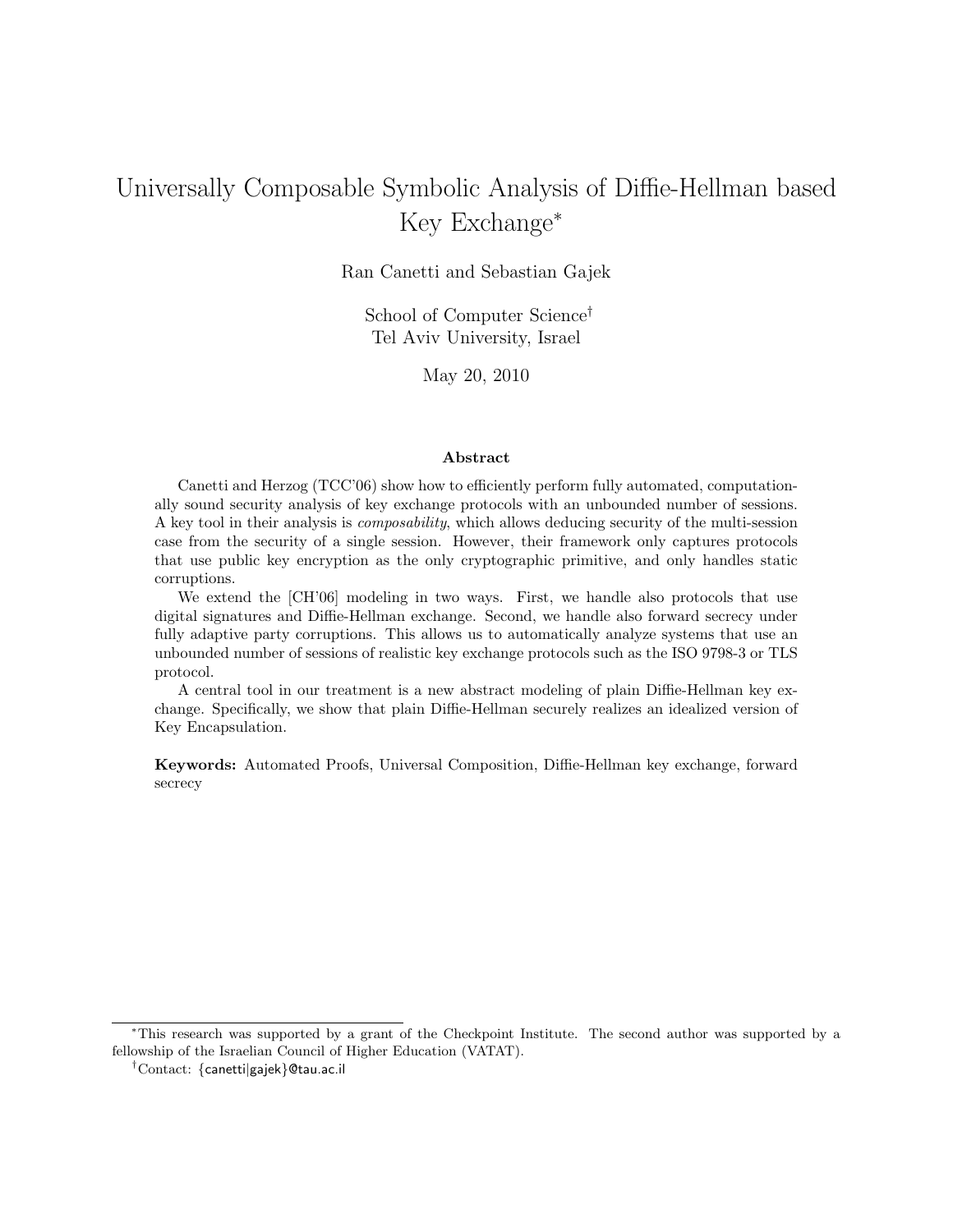# Contents

| 1        | Introduction                                                                                                                                                                                                                          | $\mathbf{1}$   |
|----------|---------------------------------------------------------------------------------------------------------------------------------------------------------------------------------------------------------------------------------------|----------------|
|          | $1.1\,$                                                                                                                                                                                                                               | $\mathbf{1}$   |
|          | 1.2                                                                                                                                                                                                                                   | $\overline{2}$ |
|          | 1.3                                                                                                                                                                                                                                   | 3              |
|          | 1.4                                                                                                                                                                                                                                   | $\overline{4}$ |
| $\bf{2}$ | Universally Composable Symbolic Analysis                                                                                                                                                                                              | $\bf{5}$       |
| 3        | The Symbolic Model                                                                                                                                                                                                                    | 10             |
|          | 3.1                                                                                                                                                                                                                                   | 10             |
|          | Symbolic Protocol (a) respectively and the set of the set of the set of the set of the set of the set of the set of the set of the set of the set of the set of the set of the set of the set of the set of the set of the set<br>3.2 | 12             |
|          | 3.3                                                                                                                                                                                                                                   | 13             |
| 4        | <b>Simple Protocols</b>                                                                                                                                                                                                               | 16             |
|          | 4.1                                                                                                                                                                                                                                   | 17             |
|          | Equivalence to IND-CPA-KEM $\ldots \ldots \ldots \ldots \ldots \ldots \ldots \ldots \ldots \ldots$<br>4.1.1                                                                                                                           | 18             |
|          | 4.1.2                                                                                                                                                                                                                                 | 21             |
|          | Key Encapsulation Mechanisms under Adaptive Corruptions<br>4.1.3                                                                                                                                                                      | 22             |
|          | 4.1.4                                                                                                                                                                                                                                 | 24             |
|          | 4.2                                                                                                                                                                                                                                   | 26             |
|          | 4.3                                                                                                                                                                                                                                   | 28             |
|          | 4.4                                                                                                                                                                                                                                   | 29             |
|          | 4.5                                                                                                                                                                                                                                   | 31             |
| 5        | <b>Mapping Lemma</b>                                                                                                                                                                                                                  | 32             |
| 6        | Security Definition for Key Agreement Protocols                                                                                                                                                                                       | 36             |
|          | 6.1                                                                                                                                                                                                                                   | 36             |
|          | 6.2                                                                                                                                                                                                                                   | 37             |
|          | 6.3<br>Soundness of the Symbolic Criterion                                                                                                                                                                                            | 39             |
| 7        | <b>Automatically Proving Simple Protocols with ProVerif</b>                                                                                                                                                                           | 40             |
|          | Protocol ADH1 and ADH2: DY2KE without Forward Secrecy<br>7.1                                                                                                                                                                          | 41             |
|          | Protocol ADH2 and ADH3: DY2KE with Forward Secrecy<br>7.2                                                                                                                                                                             | 45             |
| 8        | Conclusion                                                                                                                                                                                                                            | 46             |
|          | A Proverif Implementations<br>52                                                                                                                                                                                                      |                |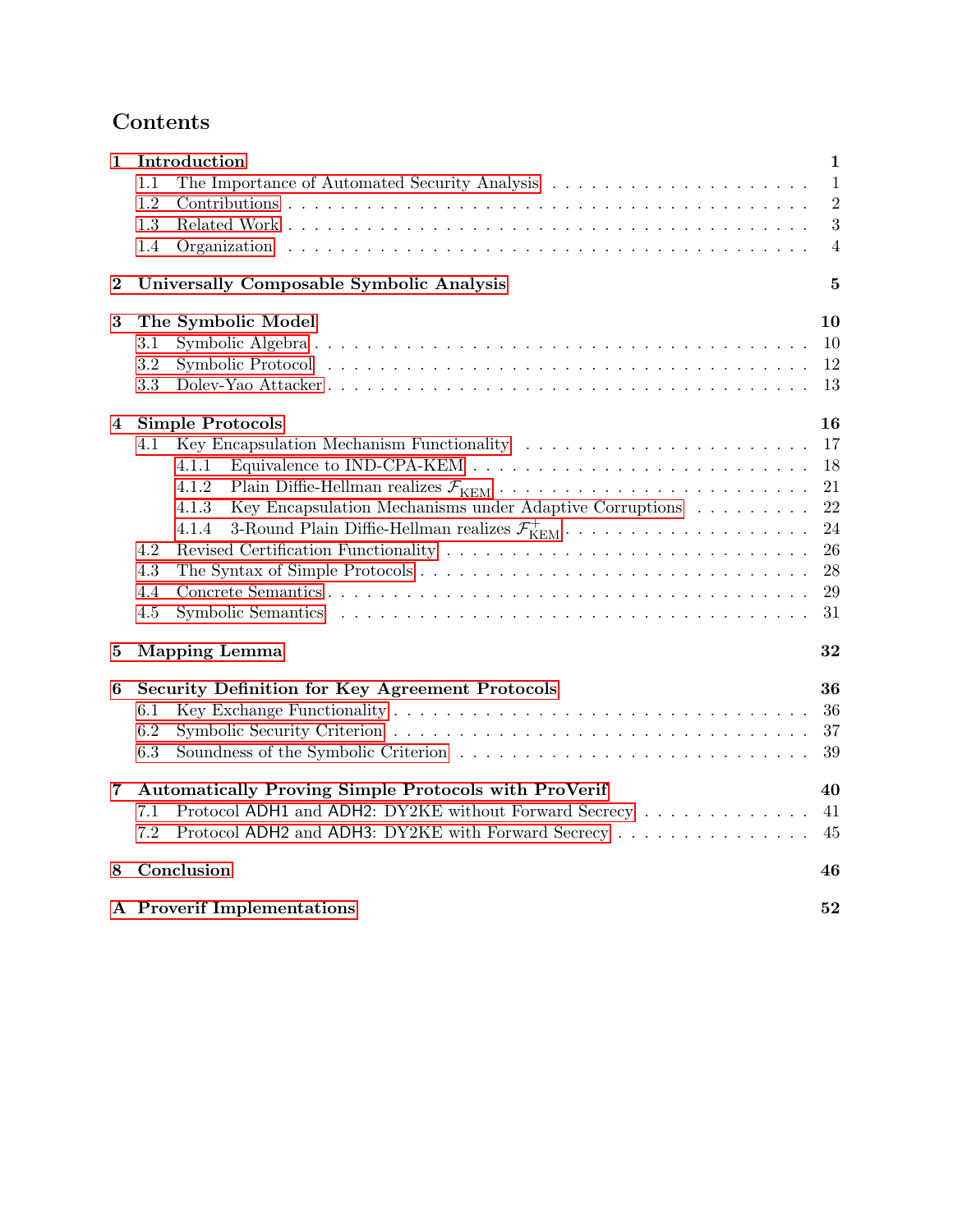## <span id="page-2-0"></span>1 Introduction

## <span id="page-2-1"></span>1.1 The Importance of Automated Security Analysis

Modern cryptography has always striven for rigorous analysis of cryptographic protocols within mathematical models that precisely define the adversarial resources and the security properties we expect from the protocol. The standard approach in cryptography is a reduction proof to a (computational) hardness assumption. This approach captures the grain of cryptographic applications. It is sufficiently expressive to address a variety of security properties and to parameterize the desired security level either asymptotically or in a more quantitative and parameterized way. Such proofs, however, are technical and sophisticated. They require human creativity and are prone to errors. An inherent consequence is the complexity of proofs, even for simple protocols. Furthermore, today's systems are complex. They involve multiple parties, layers, and various primitives that run in concurrent processes and interact with other parts of the system (which may not be security aware) [\[32\]](#page-51-0). A major problem here is scalability. Hand-made proofs cannot scale for such large (or even medium) systems. We are thus left with an acute problem: *How to harness the knowledge of* the cryptographic community to analyze the security of real-life systems?

A natural approach to coping with the analytical complexity of large-scale systems is automation. Here there are several alternative methods. One method is to mechanize the cryptographic process of proof by reduction and perform the automated analysis directly in the computational model [\[31,](#page-51-1) [12,](#page-49-0) [8\]](#page-49-1). Given the protocol specification and the hardness assumption, tools, such as CryptoVerif, suggest a proof by reduction and output a sequence of games. These methods are potentially very powerful; however, they are not guaranteed to come up with a decisive answer, and they still require human intervention and ingenuity. (For instance, the user must parameterize the tool with the assumption the protocol might be reducible to, and might need to help the tool in finding the right reductions.) Furthermore, the demand of human intervention increases with the complexity of the system.

Another path to automation goes via *symbolic analysis* [\[25\]](#page-50-0). Here cryptographic algorithms are abstracted out, randomization is replaced by non-determinism, and adversaries are limited in their power by an abstract term algebra. Cryptographic primitives are modeled as terms of the algebra which are defined to have idealized security properties. (For instance, the term  $\text{dec}(k; \text{enc}(k, m))$ permits only the owner of the key k to decrypt message m.) This simplicity makes symbolic analysis amendable to mechanization and automation. Furthermore, an impressive recent body of work shows for many classes of protocols that symbolic analysis can be used to verify security properties in a cryptographically sound way [\[1,](#page-48-0) [7,](#page-49-2) [38,](#page-51-2) [34,](#page-51-3) [20,](#page-50-1) [22,](#page-50-2) [37\]](#page-51-4).

There are two main techniques for automated analysis of symbolic security properties. One is to use theorem provers (e.g. Isabelle [\[41\]](#page-51-5), Otter [\[44\]](#page-52-0)) to deduce that some conjecture is a logical consequence of a set of axioms and hypotheses. Given an appropriate formulation (which is typically expressed in a higher-order logic of the problem as axioms, hypotheses, and a conjecture), a theorem prover verifies whether the conjecture is correct. The main advantage here is generality and expressivity. However successful resolution is not guaranteed and is highly sensitive to the precise modeling of the problem and the formulation of the goal. If the problem statement and axioms are not carefully defined, the mechanized verification may fail. Finding appropriate formulations is an iterative process that requires human interaction and great expertise. Also here, the complexity of the analysis and the need for human intervention increases rapidly with the complexity of the analyzed system.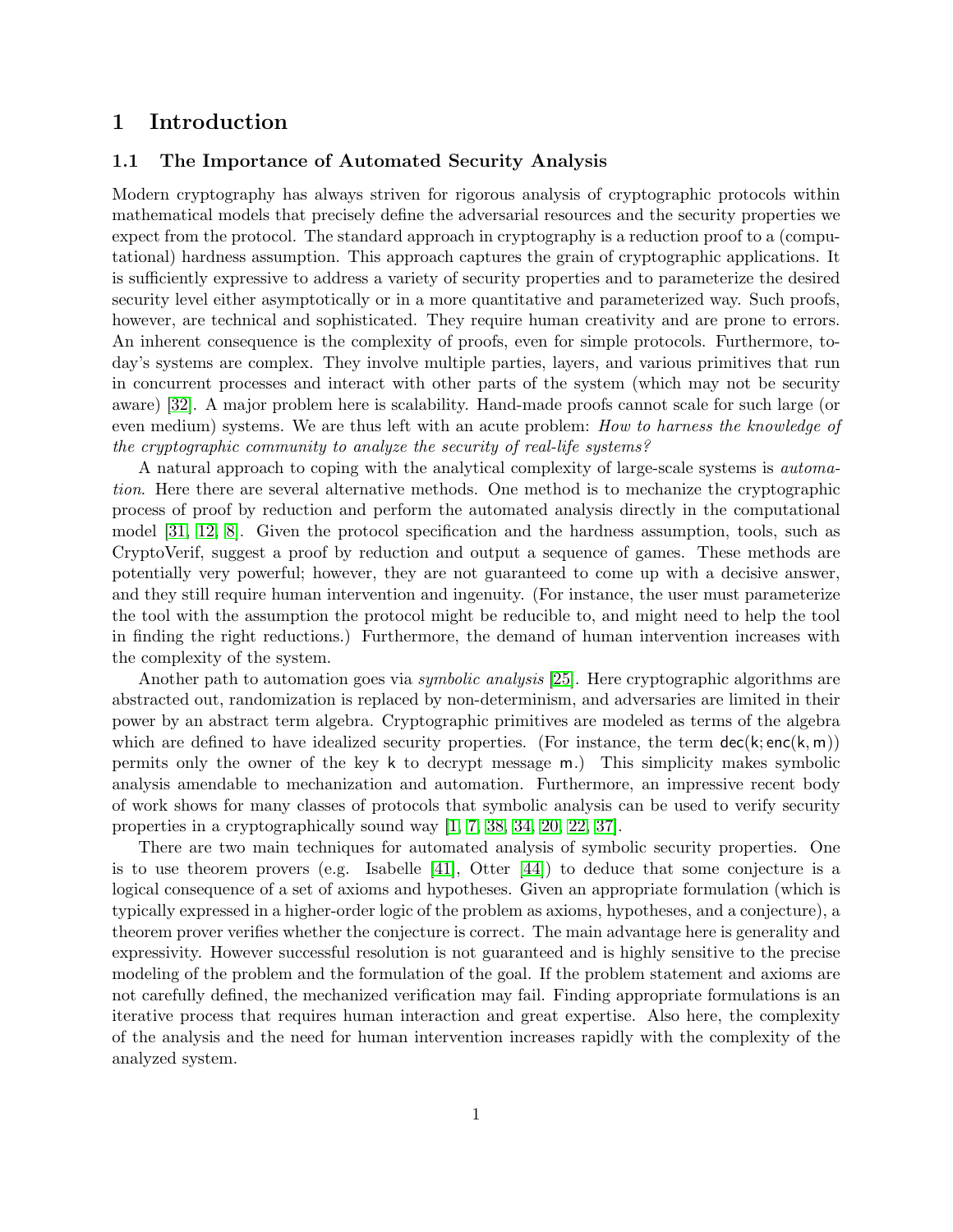An alternative technique is model checking (e.g. ProVerif[\[11\]](#page-49-3), CCS [\[39\]](#page-51-6)). A model checker gets a full description of the protocol and adversarial behavior. It checks that a security property (say that a state in the model is never reached) is fulfilled. The great advantage of model checkers is their operational simplicity: They are fully automated, in the sense that all the user needs to do is to run the tool on the analyzed code; no human intervention is needed during the analytical process. The drawback of model checkers is its computational complexity, which again increases very rapidly with the complexity of the analyzed system: In general, testing whether a symbolic multi-party protocol is secure can be undecidable [\[28\]](#page-50-3); this holds even for the case where the number of parties is part of the input and the number of sessions is finite [\[42\]](#page-51-7). When the number of sessions is bounded and given as part of the input the problem is NP-hard; this holds even if data constructors, message depth, and message width are bounded by constants [\[26\]](#page-50-4).

To sum up, neither of the existing techniques for automating security analysis scales up to deal with systems of even moderate size. (Some fully automated tools (such as ProVerif [\[11\]](#page-49-3)) include heuristics for handling some systems with many sessions. However, there inherently cannot exist any guarantee that these tools will always terminate in reasonable amount of time.)

Composability to the Rescue. A natural approach to managing the complexity of security analysis is to make the analysis modular: Partition the system to small components, analyze the security of each component separately, and then deduce the security of the entire system. This means that the automated tool only needs to run on small components, yet the security guarantee is global. Composability can potentially provide dramatic improvements in any of the three paths to automation. However, the improvement is perhaps most dramatic in the context of fully automated analysis. This effect is demonstrated in [\[16\]](#page-50-5), who analyze the security of systems consisting of an unbounded number of key exchange sessions via fully automated analysis of a *single key exchange* session. The key to their approach is that the cryptographic property that they assert is *composable*. Specifically, to gain composability in their setting they use the UC framework and in particular the UC with joint state theorem [\[18\]](#page-50-6). To demonstrate the viability of their approach the authors use the fully automated Proverif tool [\[11\]](#page-49-3) to analyze the security of the composite system very efficiently.

However, the work of [\[16\]](#page-50-5) only handles a very limited set of protocols, namely protocols where the only cryptographic primitive in use is CCA-secure public key encryption. While this modeling still allows expressing a number of protocols from the literature, it has very limited expressivity. Furthermore, it only considers static party corruptions.

### <span id="page-3-0"></span>1.2 Contributions

We extend the framework of [\[16\]](#page-50-5) in two ways. First, we show how to model and analyze also protocols that use Diffie-Hellman key exchange (DHKE) and digital signatures (with certified public keys). Second, we show how to symbolically model and analyze security in the presence of adaptive party and session corruption, and in particular how to capture and assert forward secrecy. This in particular allows us to provide fully automated security analysis of strong security properties for multiple sessions of realistic protocols such as the ISO 9798-3 standard, TLS, SSL and others.

The Diffe-Hellman exchange has been tricky to represent in an abstract or symbolic way because it uses the underlying algebraic structure in a very concrete way (see Related Work). Indeed, several different and quite intricate extensions of the symbolic language have been proposed for this purpose, with limited success [\[36\]](#page-51-8). We avoid this problem by capturing Diffie-Hellman as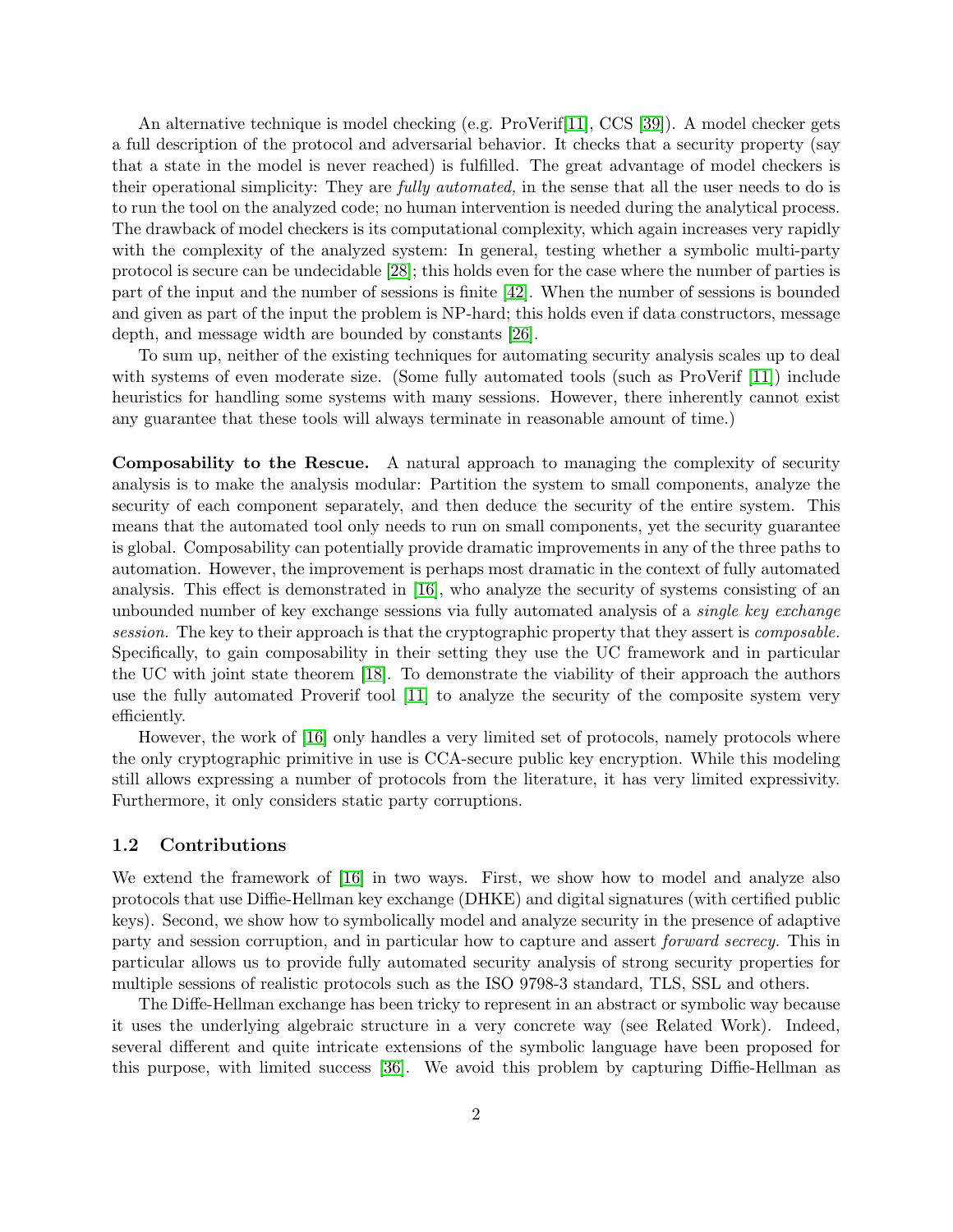an abstract key encapsulation mechanism (KEM), where the first message represents the public key and the second message represents the ciphertext. The encapsulated key is then the result of the exchange. Our approach leaves the analysis of algebraic attacks against the structure of Diffie-Hellman within the computational model. Moreover, expressing Diffie-Hellman in terms of a KEM naturally circumvents encryption cycles, which is a typical limitation of symbolic analysis of encryption. (Indeed, a KEM is a one-time encryption of a random key.)

The proof that Diffie-Hellman exchange securely realizes the key encapsulation mechanism functionality is rather delicate. In particular, it requires modifying the standard notion of UC security to the case of restricted environments, a technique that has recently been introduced in [\[3\]](#page-49-4). The restriction is later justified by asserting (automatically) that the analyzed protocol complies with the restriction. The analysis is done in two steps: First we show that realizing this functionality is equivalent to having IND-CPA-KEM schemes. Next we show that plain Diffie-Hellman is IND-CPA-KEM secure. The restriction on the environment is simple: We require the functionality to decapsulate ciphertexts that it has seen before. We note that mechanized tools easily verify this temporal condition.

To model signatures, we use a variant of the signature functionality from [\[13\]](#page-49-5). We then recall that ideal signatures can be realized using standard signature schemes plus a bulletin-board style certificate authority [\[14\]](#page-49-6).

We capture forward secrecy in several steps. First, we modify the ideal key exchange functionality to guarantee that the key remains secure even if one of the two peers is corrupted after outputting the key. Next, we formulate a symbolic forward secrecy property within the symbolic framework. This turns out to be tricky, especially since we wish the symbolic property to imply a composable and simulation-based cryptographic property. In fact, we propose two incomparable options for such a symbolic condition before proceeding with one of the formulations. To the best of our knowledge, this is the first treatment of forward secrecy in a computationally sound way.

We use the developed framework to analyze several commonplace key exchange protocols, such as the ISO 9798-3 standard, and some closely related protocols. This is done using the ProVerif tool [\[11\]](#page-49-3). It is stressed that the analysis is fully automated, and at the same time asserts security even for systems with an unbounded number of instances of these protocols.

### <span id="page-4-0"></span>1.3 Related Work

Bridging the gap between symbolic and computational analysis of key establishment protocols has been a subject of very active research. Other than [\[16\]](#page-50-5), the work that's perhaps the closest to ours is that of Micciancio and Warinschi [\[38\]](#page-51-2), who show computational soundness of symbolic treatment of key exchange protocols. This line follows the pattern matching approach introduced by Abadi and Rogaway [\[1\]](#page-48-0). However, their model provides no composability guarantees.

Backes, Pfitzmann, and Waidner prove within their Dolev-Yao style library [\[7\]](#page-49-2) several key establishment protocols using symmetric and asymmetric encryption [\[5,](#page-49-7) [2\]](#page-49-8). Their completeness and soundness theorem for secure key exchange builds on a similar notion of real-or-random secrecy [\[6\]](#page-49-9) as we use in the present work. Although the Dolev-Yao library currently contains no abstraction of Diffie-Hellman exponentiation, we believe that the technique developed in this work can be transferred to their framework. However, this result would differ in two main issues: First, an analysis in the framework of [\[7\]](#page-49-2) applies to multi-session systems, since the Dolev-Yao style library is formulated in a multi-session way. Second, the framework of [\[7\]](#page-49-2) leaves open whether one can prove a composition theorem with joint state. This composition theorem is inherently useful in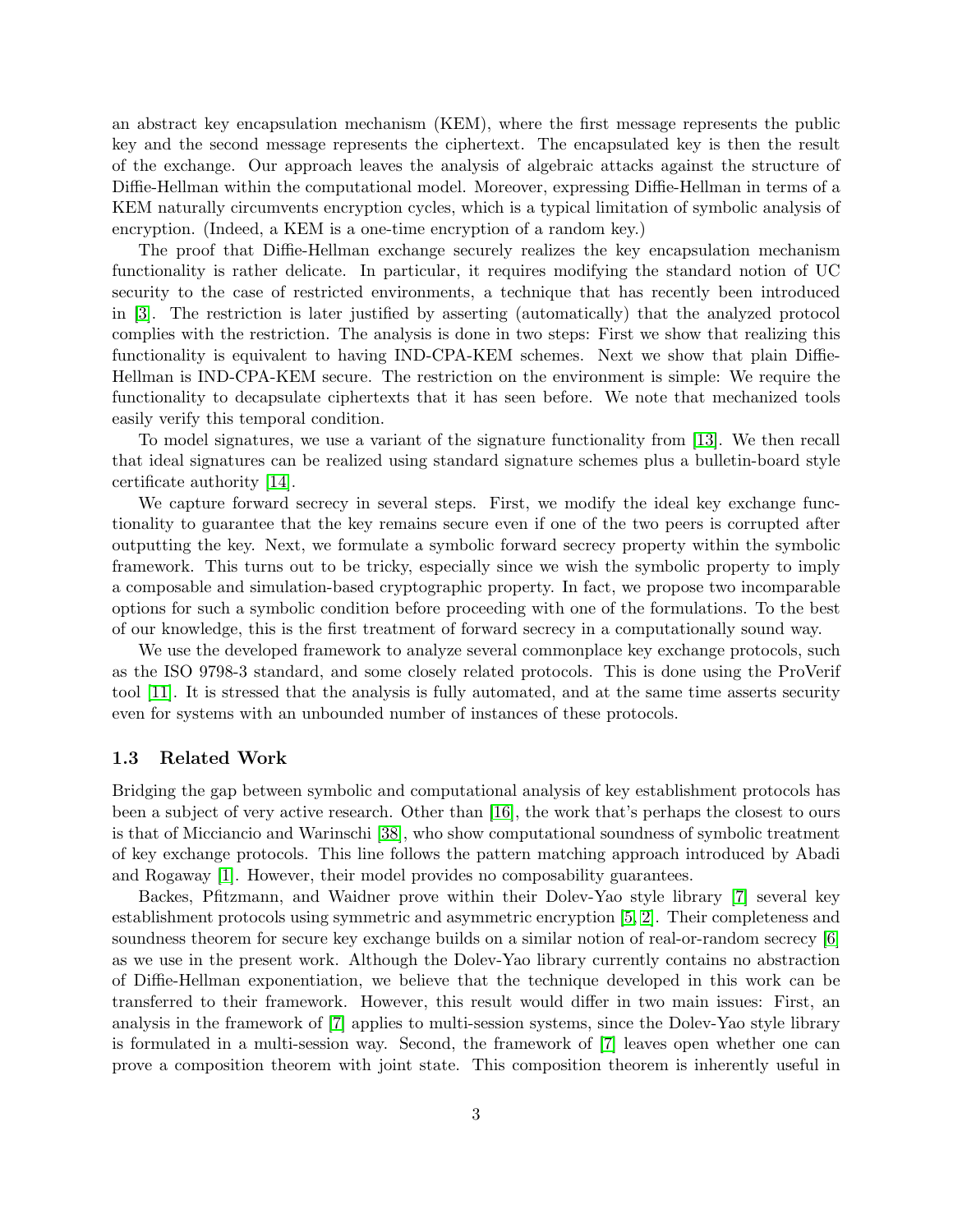DHKE protocols for authentication. Thus, the framework is susceptible to the intrinsic complexity limitations of deduction tools, which this work attempts to overcome.

Gupta and Shmatikov present a computationally sound analysis of the authenticated Diffie-Hellman protocol [\[30\]](#page-51-9). They use the protocol composition logic (PCL) in [\[21\]](#page-50-7) for proving security of key exchange protocols. Their work can be considered as complementary. It differs in that the results do not hold under arbitrary composition and require automated analysis of multiple-sessions. Specifically, the PCL composition theorems only apply when a protocol is composed with protocol steps that respect specified invariants. There are no implications for composition with protocols that violate invariants. Datta et al. extend this approach and prove computational soundness of the ISO-9798-3 key agreement protocol using PCL [\[22\]](#page-50-2).

Blanchet et al. model Diffie-Hellman in ProVerif. It is one of the most promising tools for the analysis of cryptographic protocols. Protocol analysis is w.r.t. an unbounded number of protocol sessions that may run concurrently and without putting a bound on the size of messages an attacker produces. The only algebraic property axiomatized is commutativity for a fixed basis of exponents [\[11\]](#page-49-3). Meadows et al. apply the NRL analyzer [\[27\]](#page-50-8). The authors model Diffie-Hellman with regard to the commutativity property. Küsters and Truderung extend ProVerif to cope with inverse operation [\[36\]](#page-51-8). These works leave out attacks which exploit a richer class of algebraic properties. In contrast, we consider Diffie-Hellman as a key encapsulation in the computational model where we make no restrictions on the algebraic structure as long as the decisional Diffie-Hellman problem is hard.

Patil finds some misconceptions in the formulation of the public key encryption and signature functionality [\[40\]](#page-51-10). (The issues have already been addressed in [\[13\]](#page-49-5)). The author proves soundness of the two functionalities in the Canetti-Herzog model. In this work, we define a certification functionality which is simpler than Patil's. Our definition is much more in the spirit of the revised signature functionality from [\[13\]](#page-49-5). Küsters and Tuengerthal extend the soundness and completeness theorem for simple protocols with respect to symmetric encryption [\[37\]](#page-51-4). Further, they instantiate the symbolic model with the  $\pi$ -calculus and show the flexibility of the UCSA framework. Delaune et al. show that the entire UC machinery can be expressed in terms of the  $\pi$ -calculus. Comon-Lundh and Cortier show that computational indistinguishability is implied by the underlying security definition of the  $\pi$ -calculus for symmetric encryption [\[19\]](#page-50-9).

Recently, Basin and Cremers capture in their symbolic model several variants of adaptive corruption queries to model attacks against key establishment protocols [\[9\]](#page-49-10), which were used in computational models so far. They do not prove computational soundness. Bhargavan, Fournet and Gordon present a modular framework for analysis of cryptographic implementations based on typing [\[10\]](#page-49-11).

## <span id="page-5-0"></span>1.4 Organization

The remainder of the paper is structured as follows. We introduce the framework of Universally Composable Symbolic Analysis in Section [2.](#page-6-0) We present in Section [3](#page-11-0) the symbolic model where protocols are expressed in an abstract term algebra including a syntax for key encapsulation and certification. In Section [4,](#page-17-0) we introduce the extended class of simple protocols for DHKE protocols. We prove a mapping lemma for the soundness theorem in Section [5.](#page-33-0) Section [6](#page-37-0) defines secure key exchange and proves the soundess of DHKE protocols. In Section [7](#page-41-0) we analyze example Diffi-Hellman based key exchange protocols within Proverif in a fully automated and computationally sound way. Finally, Section [8](#page-47-0) concludes.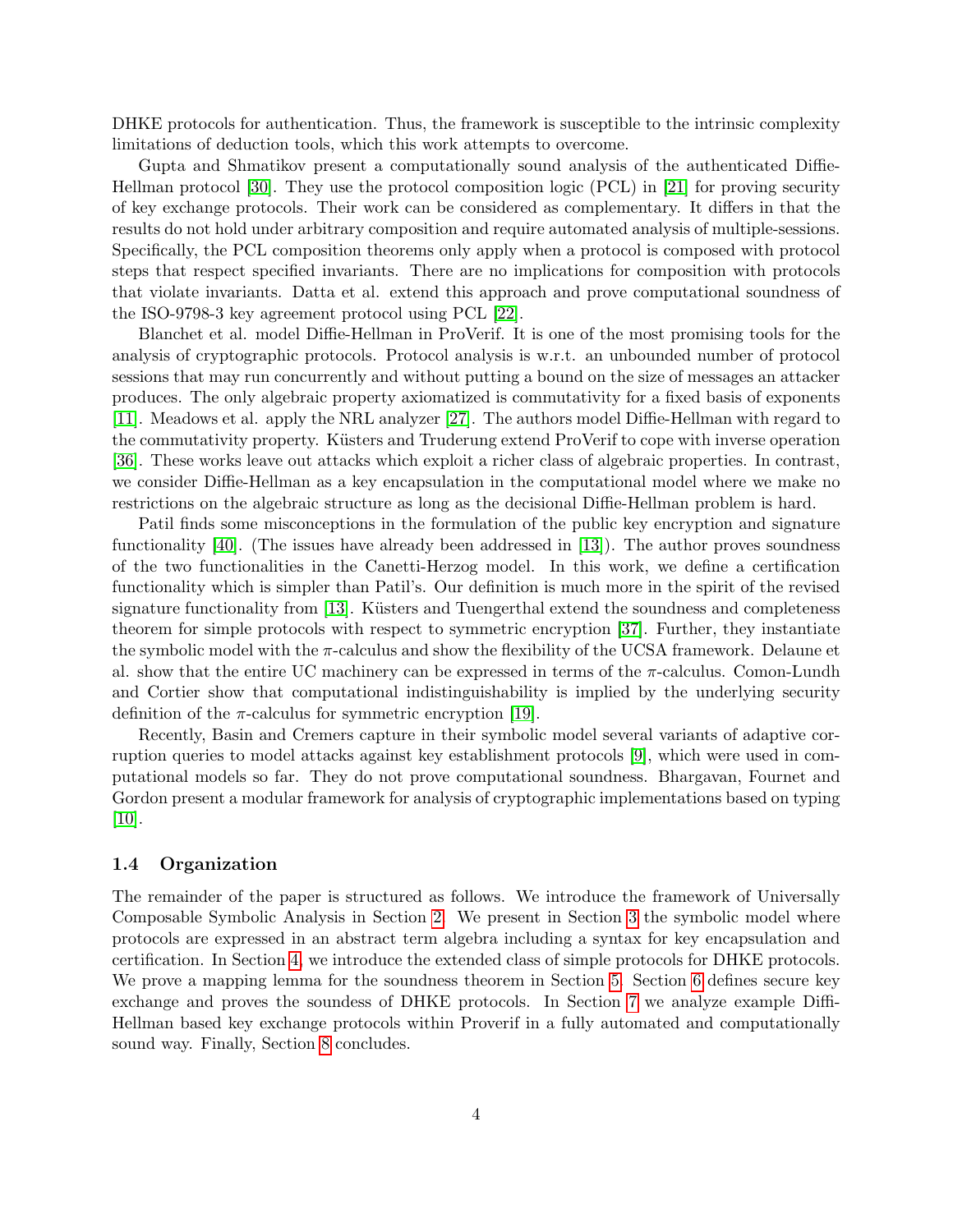Presentational Remark. The present work builds on top of the [\[16\]](#page-50-5) formalism and extends it significantly. For the benefit of readers not familiar with the details of [\[16\]](#page-50-5), we present the entire formalism from scratch, including the parts that remain unchanged from there. Still, we make sure to clearly delineate the advances in this work over the previous ones.

## <span id="page-6-0"></span>2 Universally Composable Symbolic Analysis

The Universally Composable Symbolic Analysis (UCSA) framework amends the UC framework to carry out automated proofs of security. This work addresses the fully automated analysis of Diffie-Hellman based key exchange protocols and its main result is summarized by the following informal theorem:

Theorem 1 (Computational Soundness) A protocol Π (based on Diffie-Hellman and signatures) securely realizes ideal key exchange (with forward secrecy), if the corresponding symbolic protocol  $\Pi$  fulfills the symbolic security criterion (with forward secrecy) for secure 2-party key exchange.

Checking that a protocol satisfies the symbolic security criterion can be efficiently done by a protocol checker. Our theorem implies then that security holds in the UC setting. To prove the theorem we have to come up with a machinery that enables us to reason about protocol security in a symbolic model and also in a computational one. A significant effort is then devoted to reconcile the two models. It is non-intuitive to assume that two "seemingly orthogonal" models relate in such a way that proofs in one model imply security in the other. The symbolic model bases on symbols defined over an abstract term algebra (in contrast to bitstings in the computational model); messages (e.g. random values, keys) are symbols; cryptographic primitives (e.g., encryption schemes) are functions on/to symbols. The symbolic (also called Dolev-Yao) attacker operates on these symbols by applying instructions consisting of a subset of symbols and functions of the algebra. For instance, the attacker may decrypt a ciphertext message, if he deduces the decryption key from the interaction with the protocol. Security thus differs from the computational paradigm: It is modeled, but not defined with respect to the bounded running time of the attacker; either the attacker breaks the security (typically expressed by deducing a symbol he is not allowed to know) or the cryptographic protocol is assumed to be secure. The bottom line is a binary security model. There is no security parameter that allows for scaling the desired security level.

Reconciling the two models of cryptography is involved and requires care. The core idea of the soundness proof consists in normalizing the two models. We prove that the bitstring representation of the protocol maps to a symbolic representation with regard to a computational attacker (whose instructions are not restricted) with probability negligibly away from 1. Then we show that if the symbolic protocol does not satisfy the symbolic criterion, then we can construct an environment in the UC setting that distinguishes between the concrete protocol execution with the dummy adversary and the ideal-world protocol for ideal key exchange. The environment internally simulates an execution of the protocol and simply maps the finite sequence of calculations, receptions, and transmissions of the Dolev-Yao attacker.

Let us elaborate on some details. (Fig. [1](#page-7-0) illustrates the ingredients of the proof.)

Simple Protocols: A Meta-Language for Protocol Specification. We translate the protocol into a symbolic form such that it is subjected to mechanized analysis. However, an arbitrary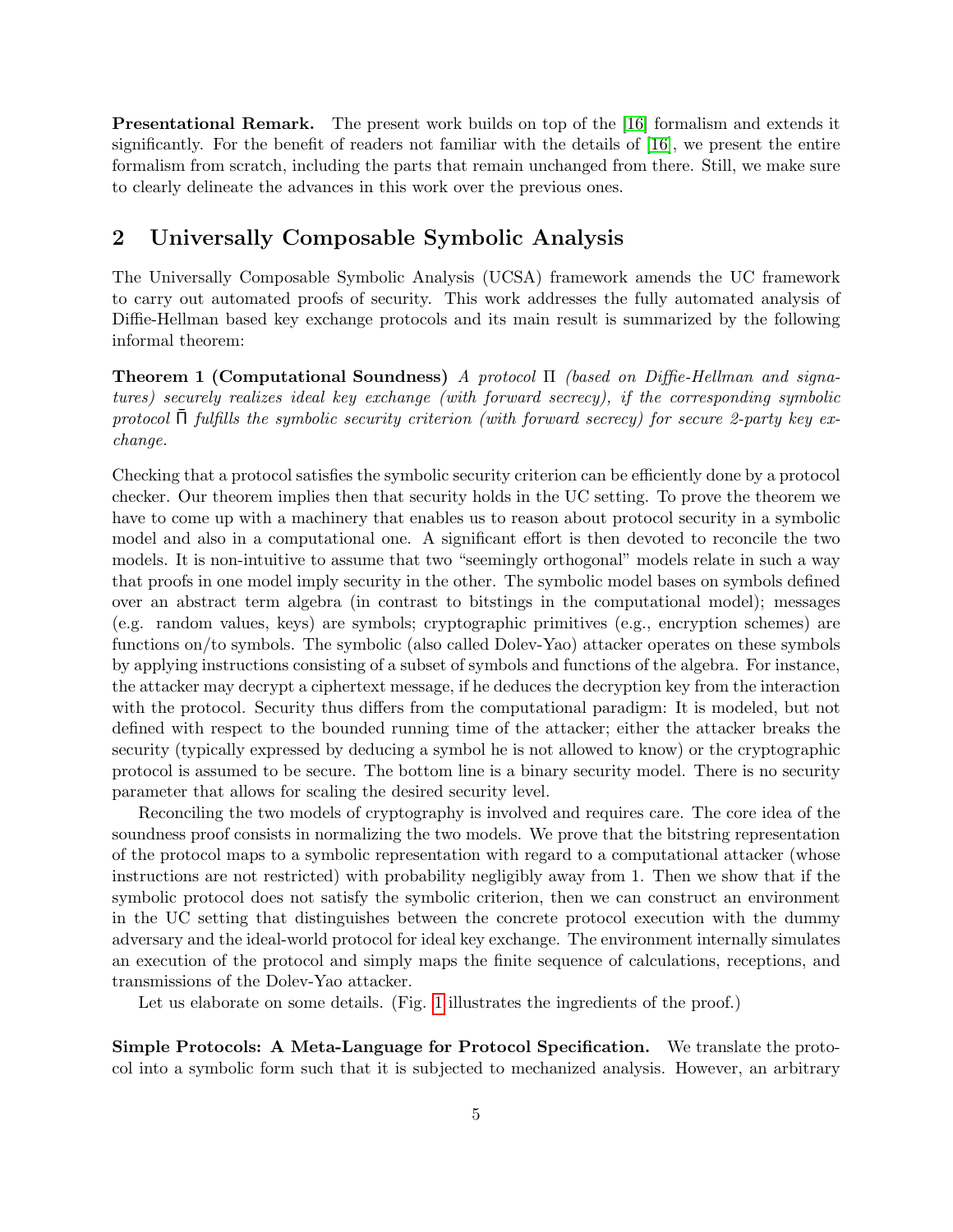

<span id="page-7-0"></span>Figure 1: The UCSA approach to mechanized security proofs of key exchange protocols: Formulate the protocol in the language of simple protocols and check that it achieves the DY2KE criterion. If so, then security in the UC setting is implied. Lemma [17](#page-35-0) is a key tool in the proof of Theorem [20.](#page-40-1)

protocol in the UC setting may not have a natural or clear symbolic form. For this purpose, the UCSA framework defines a specification language for a class of protocols, called simple protocols. The language is simple because it offers restricted commands. In fact, this work considerably extends this language and makes it more expressive. Simple protocols serve as a dummy language whose syntax is parsed into computational representation and symbolic one. It is a simplistic higher-order language that mimics the compilation into the specification language of the protocol checker. An alternative approach would have been to directly adapt the syntax and semantics of a distinguished protocol checker, such as the Applied- $\pi$  calculus<sup>[1](#page-7-1)</sup> [\[23,](#page-50-10) [37\]](#page-51-4). However, our approach has several advantages. First, having a tool-independent approach contributes to a general theory that attempts to bridge the two very different views of provable security. Second, the simplicity of simple protocols allows for keeping the complexity low. The language of simple protocols covers security-relevant aspects only, namely the smallest set of instructions to carry out automated analysis. It neglects aspects that are irrelevant for the security analysis, but part of a specific protocol checker's machinery.

In this work, we augment the grammar of simple protocols from [\[16\]](#page-50-5) to key encapsulation and certification. Furthermore, we add a command for secure erasure. This command allows for erasing ephemeral secrets of a party and is attractive for designing forward secure DHKE protocols. The semantics of simple protocols define how a protocol is interpreted as a concrete protocol in the UC setting and a symbolic protocol in the symbolic model. It is notable that simple protocols "abstract out" the party and session identifiers (aka pid, sid) that are central in the UC framework. These

<span id="page-7-1"></span><sup>1</sup>Proverif relies on this process calculus.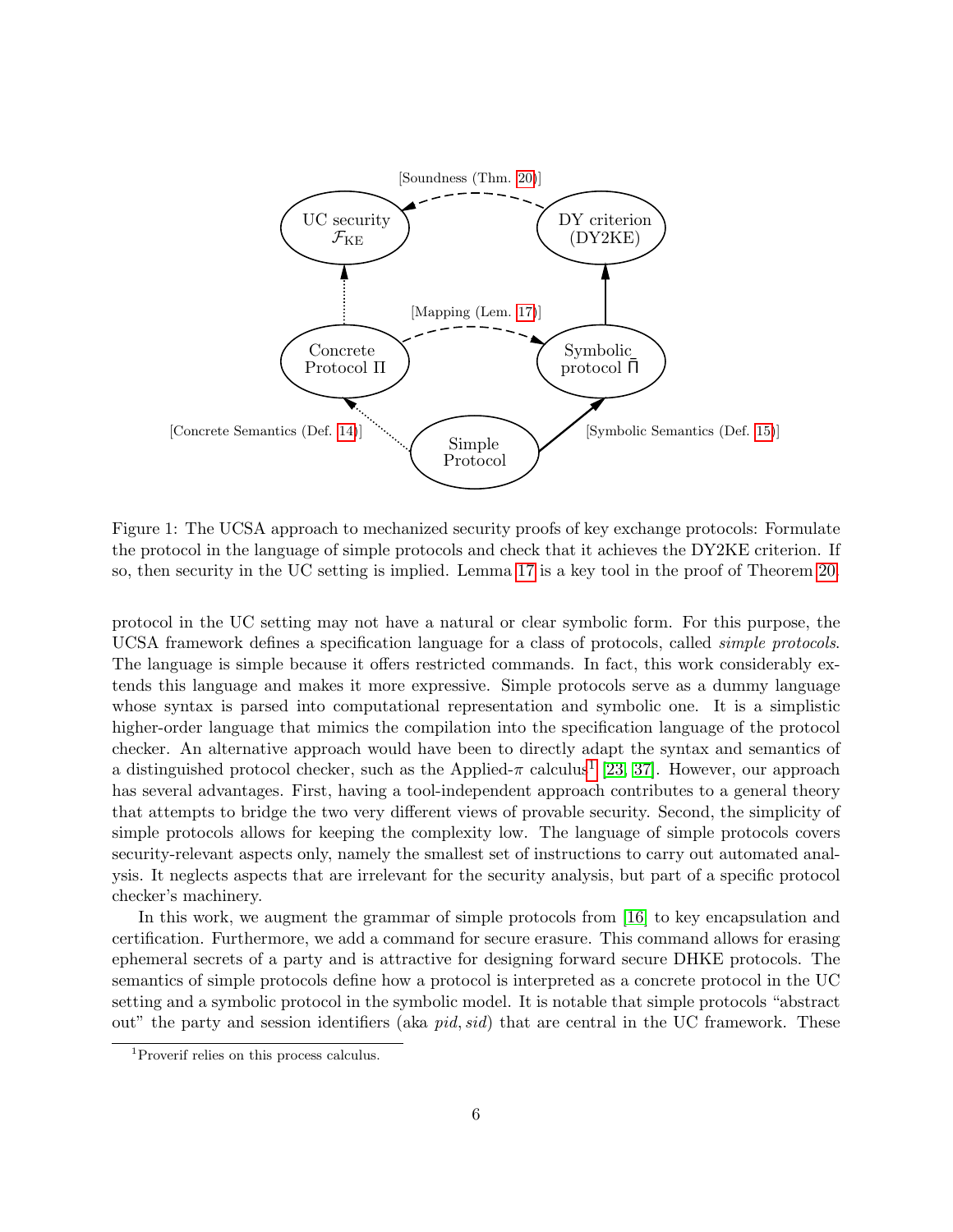elements are incorporated in concrete protocols as part of the translation process from a simple protocol to a concrete one. As usual they will be determined upon invocation of the protocol instance by writing the pid, sid on the identity tape.

The semantics of simple protocols in the computation model invoke Diffie-Hellman key establishment, signature generation and verification algorithms via calls to the ideal key encapsulation and certification functionality. A central point in the definition of the ideal key encapsulation functionality  $\mathcal{F}_{\text{KEM}}$  is the imperfection:  $\mathcal{F}_{\text{KEM}}$  is strictly limited to distinguished environments. This results from the fact that we wish to use a weak notion of security for realizing  $\mathcal{F}_{\text{KEM}}$ . We show that any key encapsulation mechanism scheme indistinguishable under chosen plaintext attacks (IND-CPA-KEM) securely realizes  $\mathcal{F}_{\text{KEM}}$ , if and only if the functionality is asked for decapsulation of valid ciphertexts. A ciphertext is said to be valid, if the instance of  $\mathcal{F}_{\text{KEM}}$  has generated the ciphertext. Otherwise, there is an environment that distinguishes between the ideal and real world with overwhelming probability. Formally, we capture this situation by deliberately adding a bug to the functionality. If the ciphertext has not been generated by  $\mathcal{F}_{\text{KEM}}$ , then it outputs a forbidden message. On the flip side, the notion of IND-CPA-KEM is sufficient to prove that the two-round unauthenticated Diffie-Hellman protocol securely realizes  $\mathcal{F}_{\text{KEM}}$ . In terms of the symbolic analysis, this result implies that we may abstract out the complexity of modular exponentiation. This observation is central to our treatment of analyzing computational soundness of Diffie-Hellman key exchange protocols.

At first glance, conditioning the functionality stays in sharp contrast to preserve security in arbitrary environment. However, in some cases (as in this paper for the analysis of Diffie-Hellman key exchange protocols) it is not possible to achieve this strong notion of universality. Still, it is meaningful to apply a restricted definition of ideal protocol behavior without loss of generality. In order to re-gain the advantages of universally composable security, an ultimate prerequisite is that simple protocols ensure that the condition under which  $\mathcal{F}_{\text{KEM}}$  is insecure occurs only with negligible probability.

Security Definition for Key Exchange In the spirit of the UC framework, key exchange protocols are formulated via an ideal key exchange functionality  $\mathcal{F}_{KE}$ . We start from the standard functionality for ideal key exchange from [\[13\]](#page-49-5). In addition to the key agreement and secrecy property (as initiated in [\[16\]](#page-50-5)), the present formulation captures forward secrecy—a property that Diffie-Hellman based key exchange protocols advantageously offer over key transport protocols. A key exchange protocol is deemed forward secret, if the attacker does not extract the session key from expired sessions. Formulating an appropriate ideal key exchange functionality requires care. The critical point in the formulation of  $\mathcal{F}_{KF}$  is to devise what information the functionality reveals upon corruption. If the attacker corrupts a party before the key was recorded, then it may choose the key. If the adversary corrupts a party after the peer output the key, it learns the key. Otherwise, it learns nothing about the key—thereby guaranteeing forward secrecy.

As in [\[16\]](#page-50-5), our symbolic security criterion for key exchange casts the (1) agreement and (2) realor-random game from computational security definitions (as pursued in [\[16\]](#page-50-5)) within the symbolic model. The agreement property checks that if two parties establish a session and terminate, then they output the identical key. Our real-or-random definition considers two traces of symbolic executions. In one trace, the attacker observes an execution of the symbolic protocol. In the ideal world, the attacker observes an execution of the symbolic protocol, however, the key symbol is replaced by a fresh symbol that did not appear in the execution before. For the protocol to be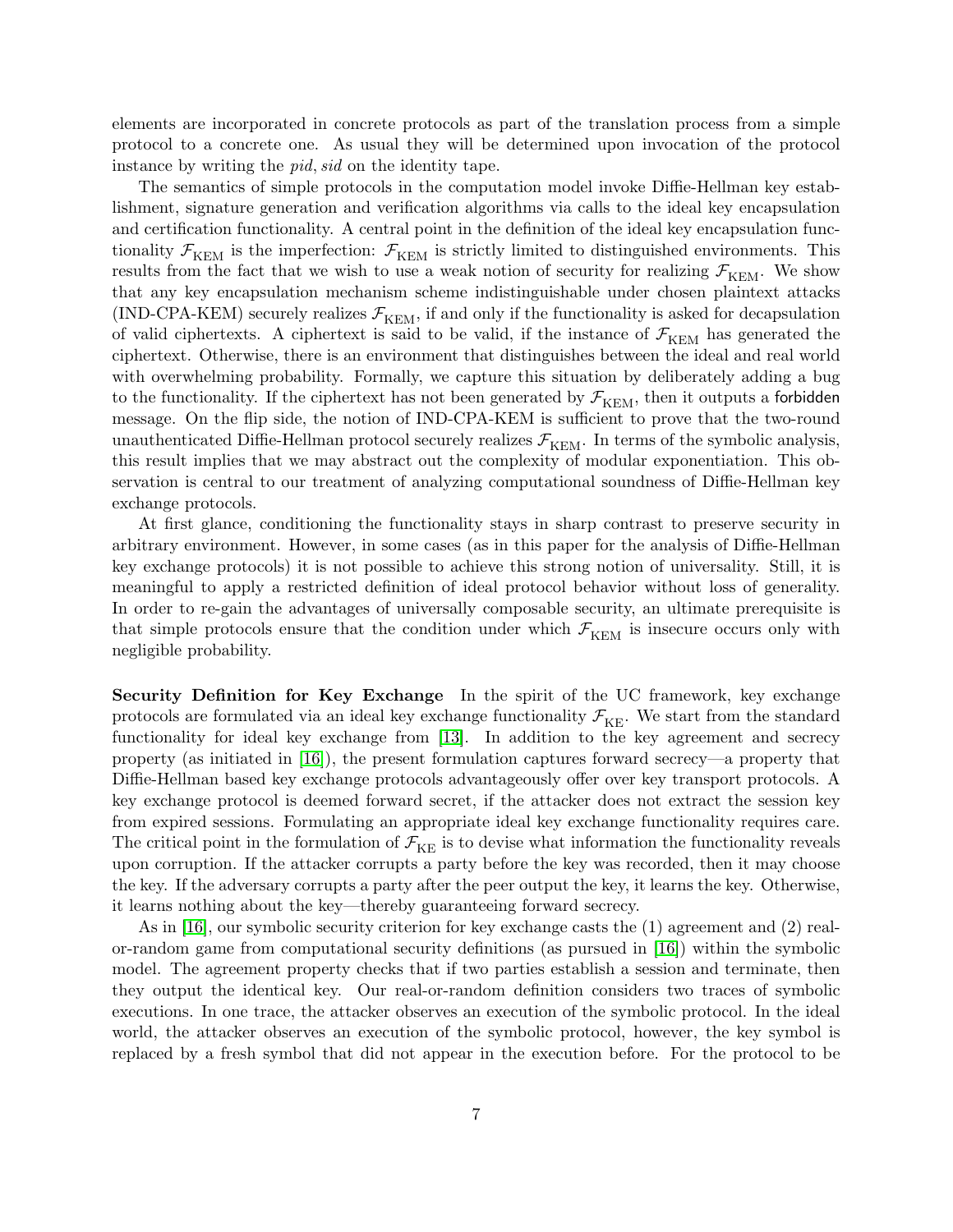secure, the two traces should "look the same" for the adversary. We apply the notion of *pattern* matching after renaming from  $\begin{bmatrix} 1 \\ 1 \end{bmatrix}$  to compare the two traces. This approach goes over any message of the trace, blinds undecryptable messages, renames random messages, and checks for equality with the other trace. This way, randomization and secrecy of encryption schemes is captured in the symbolic model. Different encryptions of the same message result in the same symbol, and thus leak no information about the plaintext. To address the prerequisite that simple protocols appropriately handle calls to the encapsulation mechanism, we add a third condition to the security criterion. We require that protocol patterns exclude a "forbidden" message, which is added only when decapsulations of unknown ciphertexts are requested.

Two Approaches to symbolic Forward Secrecy. We add to this criterion the property of forward secrecy. This is done by allowing the traces to include corruption commands by the adversary even after the keys were generated by the parties. To account for the inherent asynchrony of the network, we allow the case where a party is corrupted before having generated the output key, while its peer has already generated a key. The critical point is that the attacker gets to see both the output key and the local state of the corrupted party that potentially allows to reconstruct the key. The "real-or-random" secrecy criterion with forward secrecy requires the output key and the key computed from the corrupted party's local state to be identical. However, to avoid making the definition trivially unsatisfiable, we replace key symbols with fresh symbols within the states of both parties. We consider two ways to link an output key within one party to internal values within the other party.

One approach is to operate on the syntactic level of simple protocols. We augment the grammar of simple protocols with commands for precomputation of the session key. By precomputation, a party puts the session key into a "buffer", and only then it outputs the buffered key (either immediately or after receiving another message). This approach is general enough to be applied for any protocol. However, it has some limitations. Consider the following counterexample. Assume a party copies to another variable the key before it buffers it. In the "real-or-random" experiment the attacker would use this additional, non-buffered copy of the key to tell apart between the real and random world.

Another approach and the one taken in this work is to refine the pattern function. The pattern function in [\[16\]](#page-50-5) was applied to "blind" encryptions. We adapt their pattern function to key encapsulation mechanisms. In addition to the ciphertext, the pattern function applies to the encapsulated key. Here, the pattern function goes over the encapsulation key symbol in the trace and consistently renames the symbol. In such way, the key symbols are entangled. This is possible because the key symbols are linked via the same instance of the key encapsulation. One can verify that the previous counterexample does not hold anymore. Since the pattern function applies to any key symbol, it consistently renames the symbols that are copies of the key. However, the flip side of this approach is that it is tailored to key encapsulations. A general security criterion independent of the language of simple protocols in the light of the first approach to define a forward secrecy criterion is desirable. We leave it as an open problem and stick in this paper to the pattern approach.

Mapping Lemma: Mapping symbolic and computational Executions. A key ingredient for demonstrating computational soundness is the *mapping lemma*. It proves that the "seemingly" greater comprehensiveness of the computational attacker does not help the analysis to discover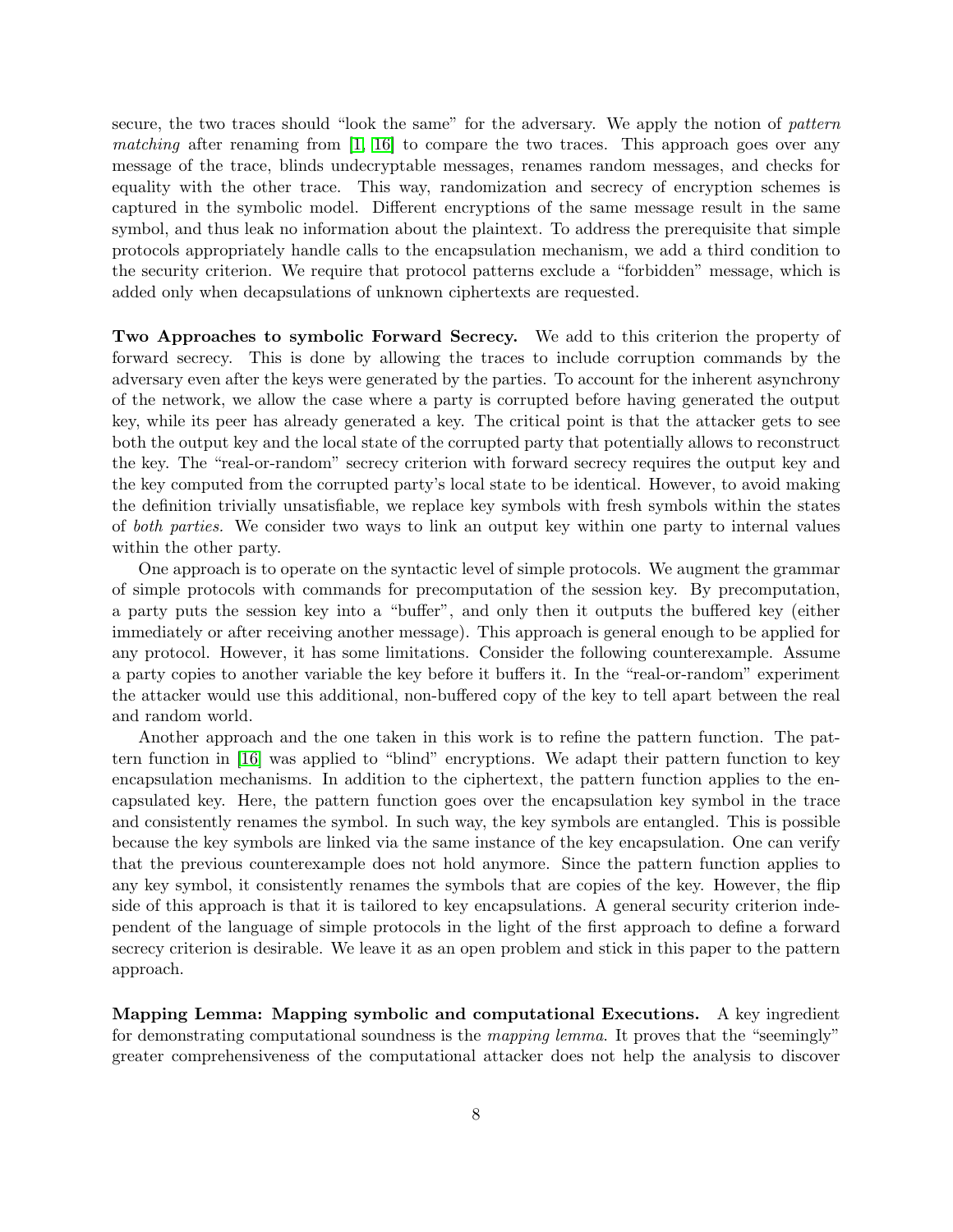attacks the symbolic adversary (whose attack strategies are restricted by the algebra) is not aware of. The proof consists of two steps. First, we define a mapping function that relates the bitstring representation of the computational model to the algebra of the symbolic model. Technically, we extend the mapping of [\[16\]](#page-50-5) to the case of Diffie-Hellman, signatures, and adaptive corruptions. Next, we show that any attack on a concrete protocol translates into an attack on the symbolic counterpart unless the computational attacker breaks some underlying security assumption. The heart of the mapping is to establish a one-to-one correspondence between concrete and symbolic executions. In fact, concrete executions map to symbolic executions for any environment except with negligible probability. We can now pursue a purely symbolic analysis without loss of computational precision.

### Soundness Theorem: Bridging the computational and symbolic view of Cryptography.

The key technique to achieve soundness results for DHKE protocols are the composition theorems. Let us briefly sketch why it is the case. Security in the UC framework is defined by comparing two processes: the real and ideal process. In the real process, parties execute a protocol in front of the adversary  $\mathcal{A}$ ; in the ideal process, the parties interact with an ideal functionality  $\mathcal{F}$ , which acts as a trusted third party and guarantees that the ideal-process adversary, called the simulator  $S$ , receives messages it is allowed to see. The formalism to compare the two processes is captured by the environment  $\mathcal{Z}$ . It mimics all external processes.  $\mathcal{Z}$  bootstraps the parties, interacts with the adversary  $A$  in arbitrary way, and occasionally receives some output from the parties. A protocol is deemed secure if for any environment  $\mathcal Z$  (instructing the adversary to pursue any attack strategy) there exists a simulator  $S$ , such that  $Z$  cannot tell apart between the ideal and real process. Specifically, a key exchange protocol  $\Pi$  is said to be secure, if no environment  $\mathcal Z$  distinguishes between the case where the parties execute protocol  $\Pi$  in front of the adversary  $\mathcal A$  and the case where the parties interact with the ideal key exchange functionality  $\mathcal{F}_{KE}$  in presence of the simulator S. Put in other words, if no environment  $\mathcal Z$  tells apart the two processes, then the real protocol is as secure as the ideal protocol (for some functionality  $\mathcal{F}$ ). Security is implied by the fact that the ideal process is secure per se. An immediate corollary is that the ideal process' input/output behavior is identical to the real process except with negligible probability; from the environment's point of view the two processes are observationally equivalent.

The corollary is instructive to prove the mapping lemma. Instead of analyzing a DHKE protocol with respect to the algebraic properties of modular exponentiation, we apply the ideal key encapsulation functionality  $\mathcal{F}_{\text{KEM}}$  that performs the same cryptographic task, but has a more simplistic interface. In fact, the functionality acts (in the spirit of ideal public key encryption) as a repository of ciphertext-key pairs and only outputs encapsulation keys to legitimate parties. This way,  $\mathcal{F}_{\text{KEM}}$ omits the cryptographic details of key generation, encapsulation, and decapsulation. The functionality abstracts out those complexity-theoretical aspects, which are hardly modelable in the symbolic model. This simplification is an essential step towards the symbolic model because  $\mathcal{F}_{\text{KEM}}$  is close to the formulation of key encapsulation mechanism in the symbolic model. In particular,  $\mathcal{F}_{\text{KEM}}$ 's syntax immediately maps to the syntax of symbolic key encapsulation mechanism. Moreover, a single reduction rule similar to that of public key encryption (a widely studied primitive for which computational soundness results exist) suffices to formulate the symbolic core of the functionality.

The main idea of our approach is to analyze the individual sessions of a key-exchange, and then to use the universal composition theorem of the UC framework to extract security properties for the multi-session protocol. (Recall that analysis of a single-session protocol implies security against parallel and concurrent attacks. This is so because security is quantified over an environment that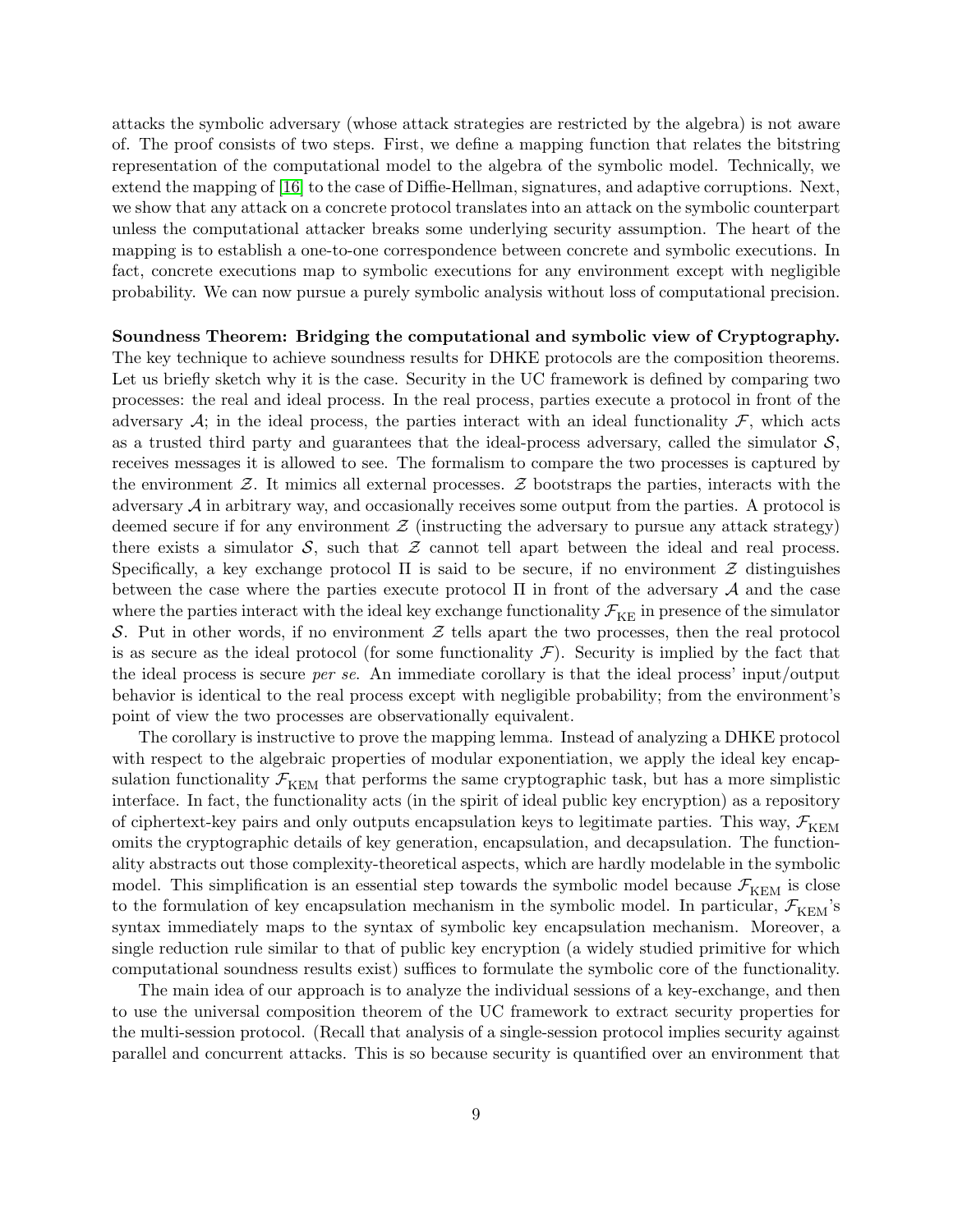may execute multiple copies of the protocol in its head, and feed the attacker with messages to interleave the session under analysis.)

However, the universal composition theorem only applies when the parties running the protocol have disjoint local states and make independent random choices in the individual sessions. In contrast, in some cases and in the case of key exchange, each party owns a long-term authentication module, where this module is reused in all sessions the party participates. Using the universal composition operator compiles a protocol in which each protocol session uses a different long-term authentication key. The resulting compilation is an inefficient or specification-variant protocol. The composition theorem with joint state (JUC) avoids this unnecessary complexity. Composition with joint state is similar to universal composition except that this operation asserts security where parties have access to some joint functionality. More formally, let  $\mathcal F$  be an ideal functionality. Let  $\pi$  be a protocol in the *F*-hybrid model (protocol  $\pi$  calls *F* as subprotocol), and let  $\hat{\rho}$  be the protocol that securely realizes  $\hat{\mathcal{F}}$ , the multi-session extension of  $\mathcal{F}(\hat{\mathcal{F}})$  essentially multiplexes queries to copies of  $\mathcal{F}$ ). Then the composed protocol  $\pi^{[\hat{\rho}]}$  emulates protocol  $\pi$  in the  $\mathcal{F}$ -hybrid model.

Composition with joint state is another tool to drop analytical complexity in the present approach. It facilitates analysis of computationally sound key exchange protocols in the following way. We instantiate the long-term authentication module with the certification functionality  $\mathcal{F}_{\text{CBRT}}$ , which is an ideal protocol for signature generation and verification in presence of a certificate authority (PKI). Basically, emulating  $\mathcal{F}_{\text{CBRT}}$  in presence of dynamically corrupting adversaries is equivalent to using an EU-CMA secure signature scheme with a certificate authority. By the UCsecurity definition, we ensure that calls to the signature scheme safely replace calls to  $\mathcal{F}_{\text{CBRT}}$ . As for ideal key encapsulation, the simplistic formulation of  $\mathcal{F}_{\text{CBRT}}$  can be expressed in terms of the symbolic model. Here, we take advantage of the fact that the ideal functionality abstracts out computational details of the cryptographic implementation without loss of generality. Next, we analyze key exchange protocols with respect to a single instance of  $\mathcal{F}_{\text{CERT}}$ . The JUC-operation guarantees security for a protocol where the parties invoke multiple independent instances of  $\mathcal{F}_{\text{CERT}}$ . Now, we apply the UC-operation to derive multi-session security of an individual instance of the key exchange protocol that invokes independent instances of  $\mathcal{F}_{\text{CERT}}$  and  $\mathcal{F}_{\text{KEM}}$ .

We remark that Küsters and Tuengerthal identified some cases where composition with joint state does not hold [\[35\]](#page-51-11). They show technical flaws in the instantiation of the system model with ITMs from [\[13\]](#page-49-5). They also show how to fix these flaws. We stress that the basic idea of joint-state composition is sound. Moreover, the identified flaws from [\[35\]](#page-51-11) do not effect JUC composition of  $\mathcal{F}_{\text{CBRT}}$  in the ITM model of [\[13\]](#page-49-5). We also remark that the protocol (SSI from [\[18\]](#page-50-6)) that realizes the multi-session extension  $\hat{\mathcal{F}}_{\text{CBRT}}$  in the  $\mathcal{F}_{\text{CBRT}}$ -hybrid model requires to sign the identifier of the copy of  $\mathcal{F}_{\text{CEPT}}$ . This technicality is a consequence of the "service" oriented treatment of cryptographic tasks in a multi-process model. However, the technicality does not necessarily lead to inefficient protocols. In some cases, a careful decomposition of the protocol and appropriate choice of the identifier JUC-composes to the desired multi-session extension protocol.

## <span id="page-11-0"></span>3 The Symbolic Model

## <span id="page-11-1"></span>3.1 Symbolic Algebra

We start with the description of the protocol algebra. The algebra compounds the space of messages that parameterize the protocol input, network output and local output including operators to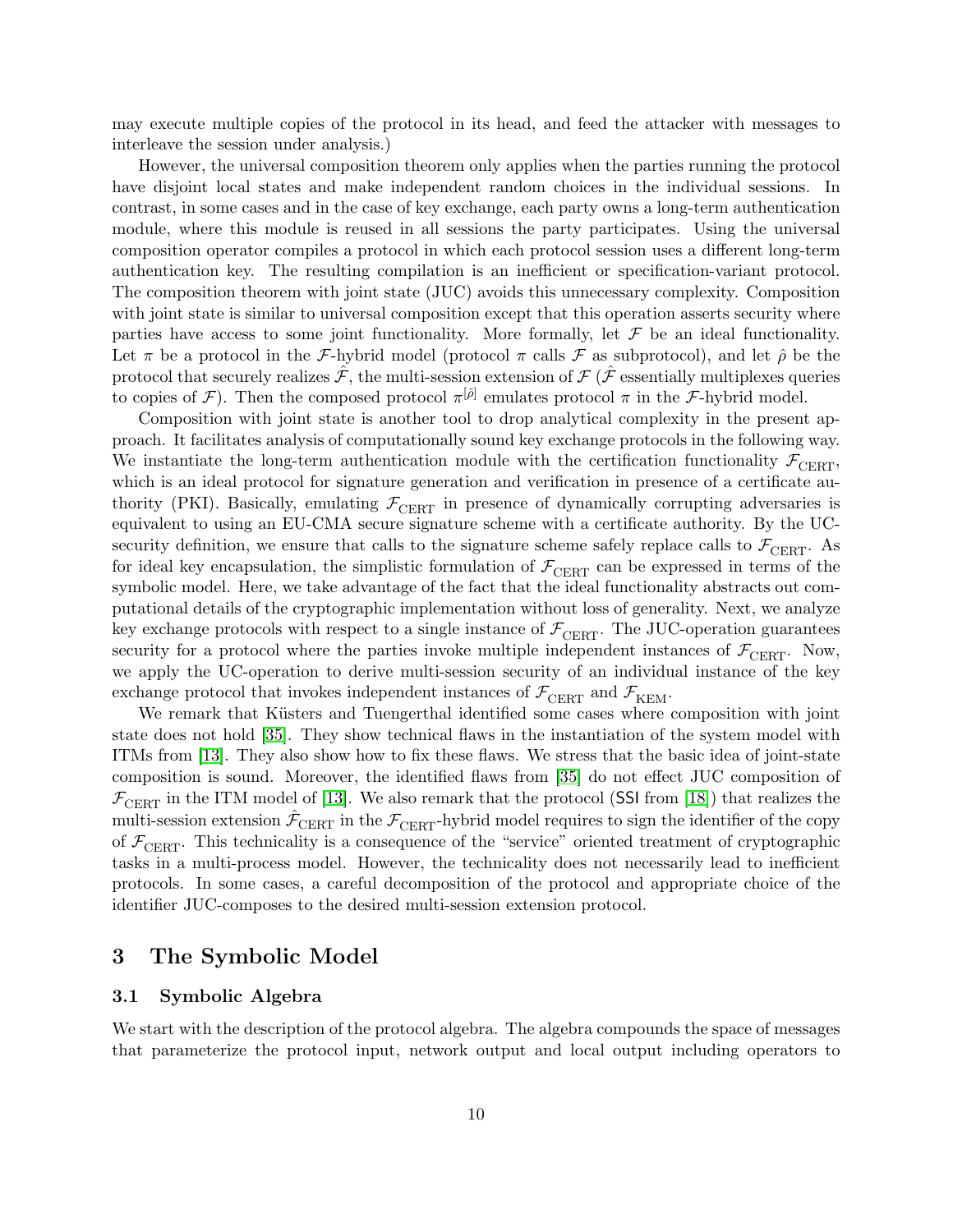compute functions of atomic messages or sets thereof. The protocol algebra comprises message elements, party identifiers to identify protocol participants acting either in the role of the initiator or responder, and nonces. Nonces are useful to devise random values. In this paper, we use nonces to define session keys established by the key exchange protocol. Compound messages are created by a set of functional symbols. For simplicity, we restrict our attention in this work to composition and decomposition of messages, key encapsulation and decapsulation, as well as generation of signatures over messages from the algebra and their verification. In the spirit of the Dolev-Yao model, we assume that a trusted third party certified the signature keys and the corresponding verification keys are publicly known. Signatures are in case of Diffie-Hellman protocols useful for entity authentication. A party authenticates by producing a valid signature for the corresponding verification key. We explicitly use expressions for (public and private) keys in order to be closer to standard definitions of cryptographic algorithms. The semantics of symbolic protocols (Definition [15\)](#page-32-1) describe how party identifiers are associated to key.

More formally, we define the following protocol algebra:

**Definition 2 (Protocol Algebra)** The messages  $m_1, m_2, \ldots, m_i, i \in \mathbb{N}$  of the Dolev-Yao algebra are assumed to be elements of an algebra  $\bf{A}$  of values. There are several types of atomic message:

- Party identifiers (P) which are thought of as public and predictable. These are denoted by  $P_1, P_2, \ldots, P_n, n \in \mathbb{N}$ . We assume there to be a finite number n of names in the algebra. With each identifier  $P_n$  we associate a role  $O_n$  which is a value in some finite set  $O$ . For instance, it may be that  $\mathbf{O} = \{0, 1\}$ . Then  $P_0$  plays the role of the initiator and  $P_1$  the responder.<sup>[2](#page-12-0)</sup>
- Random-string symbols  $(R)$  which are thought of as private and unpredictable. These symbols are denoted by  $r_1, r_2 \ldots r_j$ ,  $j \in \mathbb{N}$ . Random strings have two purposes: First, they are useful as nonces to ensure freshness of messages and responses. Second, they can also be used as shared keys (i.e., output by key-exchange protocols). For the rest of the work, we assume there to be an unbounded number  $\mathfrak j$  of random strings in the algebra  $\mathbf A$  that may change from run to run.
- Public encapsulation keys (PK), denoted by the symbols  $pk_1, pk_2, ..., pk_n$  and corresponding private decapsulation keys  $(\mathbf{P}\mathbf{K}^{-1})$  denoted by the symbols  $\mathsf{pk}_1^{-1}, \mathsf{pk}_2^{-1}, \ldots, \mathsf{pk}_n^{-1}$ , of which we assume there to be an unbounded number of public and private key pairs.
- Public signature verification keys (VK), denoted by the symbols  $\mathsf{vk}_{\mathsf{P}_1}, \mathsf{vk}_{\mathsf{P}_2}, \ldots, \mathsf{vk}_{\mathsf{P}_n}$ , and corresponding secret signature keys  $(SK)$ , denoted by the symbols  $\mathsf{sk}_{P_1}, \mathsf{sk}_{P_2}, \ldots, \mathsf{sk}_{P_n}$ . We assume there to be an unbounded number of signing and verification key pairs and associated with a party identifier.
- A symbol establish-key to indicate the start of a protocol and a symbol key to indicate the execution end.
- A composite element  $(\top)$  to represent a true evaluation and indicate that the protocol execution shall continue; a composite symbol  $(\perp)$  to represent a failure (e.g. signature verification) and indicate to abort the protocol execution.

<span id="page-12-0"></span> $2^2$ Of course, a party can be both an initiator or responder in different sessions. Since in the UC framework security of multi-session protocols is implied by the analyses of single-session protocols, we can assume that each party has a single role.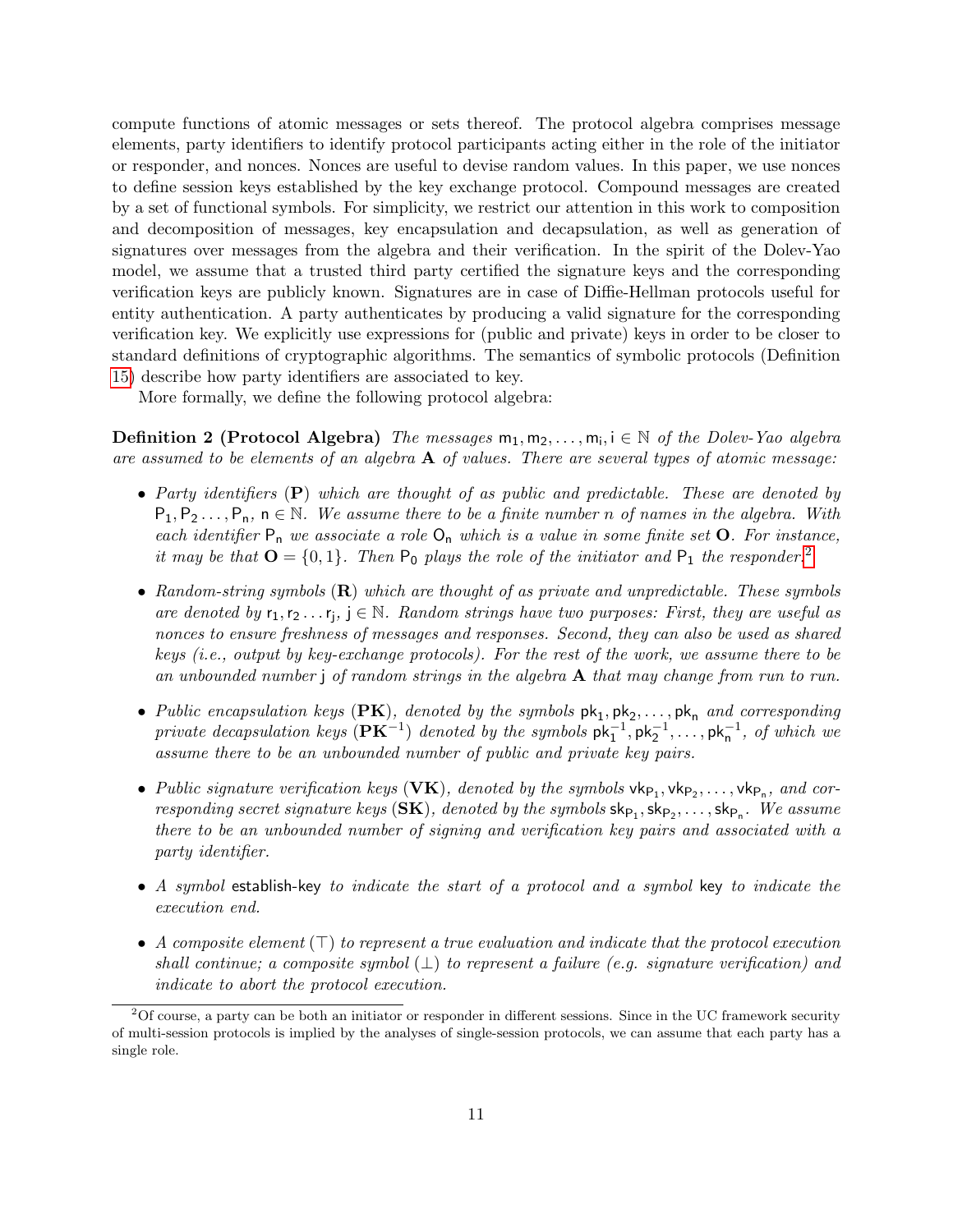• A symbolic garbage symbol  $\bar{G}$ ; and an empty message symbol  $\xi$ .

Furthermore, following function symbols are available in the algebra:

- pair $(m_1, m_2)$ :  $A \times A \rightarrow A$  when two messages  $m_1$  and  $m_2$  are concatenated.
- unpair(m) :  $A \rightarrow A \times A$  when a compound message m is decomposed into messages m<sub>1</sub> and  $m<sub>2</sub>$ .
- setup():  $\{\}\to P\mathbf{K}\times P\mathbf{K}^{-1}$
- encaps(pk):  $PK \rightarrow R \times A$  when an encapsulation nonce r and a corresponding ciphertext message m is generated to public key pk.
- decaps(pk<sup>-1</sup>, m):  $\mathbf{P} \mathbf{K}^{-1} \times \mathbf{A} \to \mathbf{R}$  when a message m is decapsulated for private key pk<sup>-1</sup>.
- sign(sk, m) :  $SK \times A \rightarrow A$  when a message m is signed with private key sk
- verify(vk, m<sub>1</sub>, m<sub>2</sub>) :  $VK \times A \times A \rightarrow \{\top, \bot\}$  when message m<sub>1</sub> is evaluated on verification key vk to be a signature of message  $m_2$ .

We write  $m_1|m_2$  for pair $(m_1, m_2)$ ,  $\{ |r|\}_{pk}$  for encaps(pk), and  $\{ |m|\}_{sk}$  for sign(sk, m). The association of party identifiers and signature keys is captured by the mapping  $SignKeyOf : P \rightarrow SK$ that maps each identity to one signature key. Further, we require an inverse mapping  $f^{-1}$ :  $PK^{-1} \cup SK \rightarrow PK \cup VK$  between private keys and public keys.

Each element of the algebra A has a unique representation. For any pair of two messages  $m_1, m_2$ the symbol unpair() inverts the pairing unpair(pair( $m_1, m_2$ ))=  $m_1, m_2$ .

As for encapsulation and decapsulation algorithms, the application of the decapsulation function symbol to a ciphertext message of the encapsulation algorithm under a public key yields the random nonce (key) r in case the corresponding private key is used. Let  $(r, m) \leftarrow$  encaps(pk). Then the following holds:  $decaps(pk^{-1}, m) = r$ . Note that this cancellation works only when  $pk^{-1}$  is the private key that is associated to the corresponding public pk in the parse tree used to encaps the key symbol r.

The verification of a signature for the verification key vk is valid, denoted by symbol  $\top$ , only if the signer used the corresponding private key sk to sign message m. That is, verify(vk, sign(sk, m), m) =  $\top$ . (Otherwise, the signature is invalid and the verification yields the cancellation element ⊥.)

### <span id="page-13-0"></span>3.2 Symbolic Protocol

A symbolic protocol is a algorithm that based on initial input and interaction with the network computes some output. We capture this intuition in the symbolic model by a state transition system. This provision keeps our model general and serves as abstraction for concrete instantiations of the underlying system model, such as the  $\pi$ -calculus [\[23,](#page-50-10) [37\]](#page-51-4).

Each party in the symbolic model is defined by (1) an input port, where the party is parameterized by its initial input and state; the initial input includes the party identity and its role; (2) a communication port, where the party sends and receives messages in algebra  $\mathbf{A}$ ; (3) an internal state. The internal state consists of all messages received and processed in the execution so far; based on the initial input, the incomes of the communication port, and previous internal states, the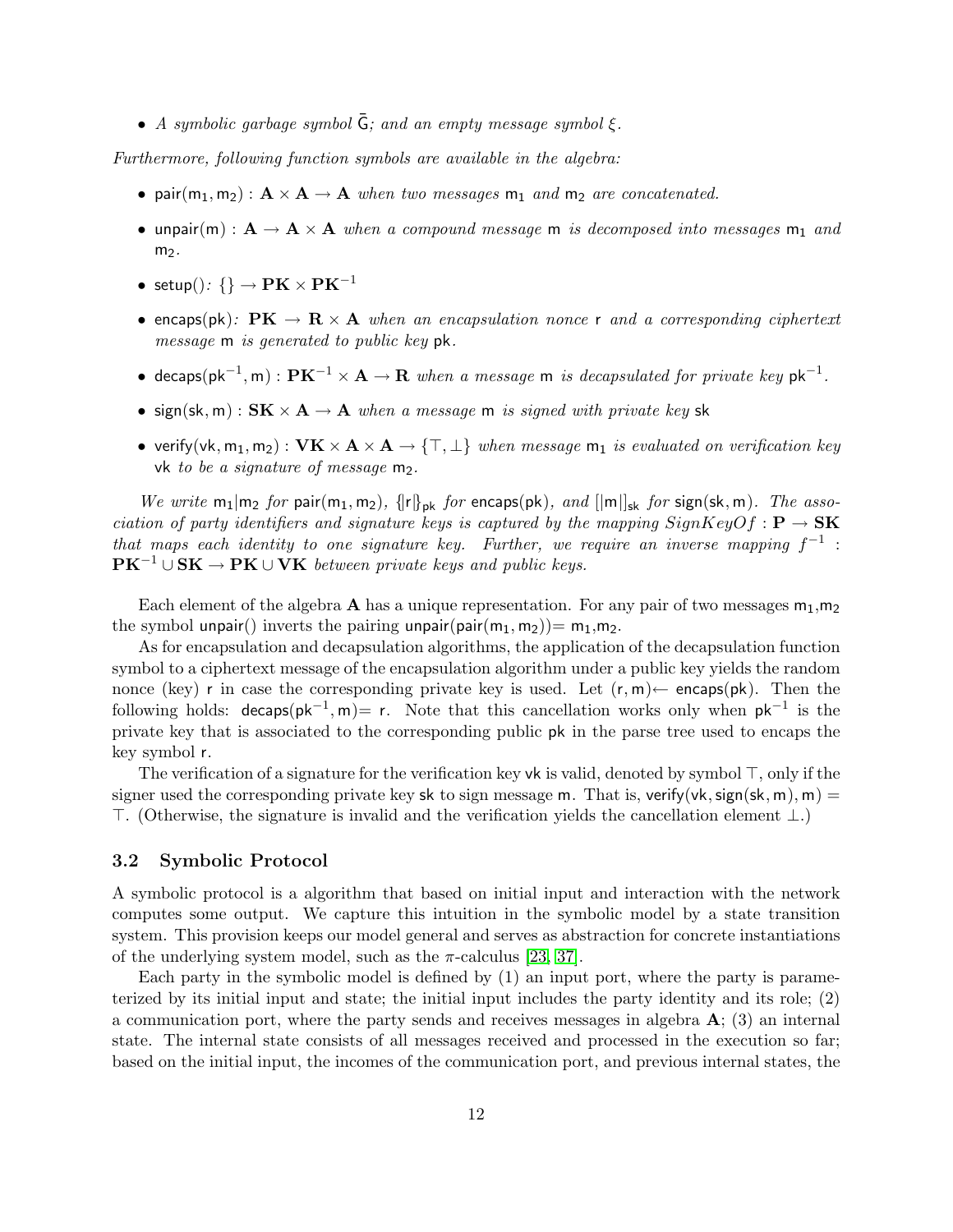internal state captures the precomputation of values in a protocol execution; (4) an output port, where the party locally outputs elements of  $\mathbf{A}$ ; the output includes the party identity, its role, and some other elements in algebra A according to the protocol specification.

<span id="page-14-1"></span>The following definition captures more formally the notion of a symbolic protocol in algebra A.

**Definition 3 (Symbolic Protocol)** A symbolic protocol  $\overline{\Pi}$  is a mapping from the set of states  $S = (A)^*$ , the set O of roles, an element in the algebra A (including the empty symbol  $\xi$ ), and the set **P** of identities, to a value in  $\{\perp, \top\}$  (indicating an internal state transition or failure), or a value in  $\{\text{``message''}\}\times\mathbf{A}$  (indicating an outgoing message), or a value  $\{\text{``output''}\times\mathbf{L}\}$  (indicating whether the party generates output where  $L$  is the protocol specific output set) plus a new state  $S$ (which is the old state with the addition of the new incoming message and own internally computed messages). That is:

 $\bar{\Pi}: \mathbf{S} \times \mathbf{O} \times (\{\xi\} \cup \mathbf{A}) \times \mathbf{P} \rightarrow \{\bot, \top\} \cup (\{\text{``message''}\} \times \mathbf{A}) \cup \{\text{``output''} \times \mathbf{L}\} \times \mathbf{S}$ 

Let  $\mathbf{L} = (\{\text{establish-key}, \text{key}\}) \times \mathbf{A}$  be the set of outputs for key exchange protocols.

The intended semantics is that, when an honest participant receives a message in the algebra A, it produces, based on its identity and role, either a local output or an outgoing message that goes on the network, or a transition to a new state. It is important to note that the new state consists of the set of messages to produce the outgoing message or the local output. It can also terminate, which is represented by the special state  $\top$ .

### <span id="page-14-0"></span>3.3 Dolev-Yao Attacker

In the Dolev-Yao model, the attacker *fully* controls the network. Any message from a honest party first traverses the attacker who forwards, erases or rescrambles the message. It is important to note that the adversary (in contrast to the computational attacker) operates on symbolic expressions. The attacker applies a clearly defined set of instructions (events): It may deduce messages from his knowledge based on initial input and state, and eavesdropped messages from the honest parties by applying any rule from a set of predefined re-writing rules. (This simplification results from the fact that we intend to automate the adversary. A necessary provision to avoid a performance penalty of protocol checkers is the restriction of the adversarial operations.)

Defining what the attacker derives from a message. The adversary's initial knowledge includes (1) all the identifiers of all the participants  $(P)$ , all public encapsulation keys  $(PK)$ , all verification keys  $(VK)$ . Furthermore, the knowledge contains (2) the random-string symbols the adversary generates itself ( $\mathbf{R}_{Adv} \subset \mathbf{R}$ ), which, by the freeness of the algebra, are distinct from all the random-string symbols generated by honest participants. In addition to that, the attacker knows the (3) decapsulation keys ( $\mathbf{PK}_{Adv}^{-1}$ ) and (4) signature keys ( $\mathbf{SK}_{Adv}$ ) of all the parties in  $(\mathbf{P}_{Adv} \subset \mathbf{P})$ , which includes all the parties in P except for the legitimate (and honest) participants in the protocol. In other words,  $P_{Adv}$  includes the set of corrupted parties.

To derive new messages, the adversary accesses a small number of re-writing rules. Roughly, the rules translate a symbolic expression into another. The rules are useful to model security properties of cryptographic schemes. Consider, for example, symmetric encryption. A re-writing rule is that the ciphertext symbol parses to the corresponding plaintext symbol, if the attacker knows the secret key.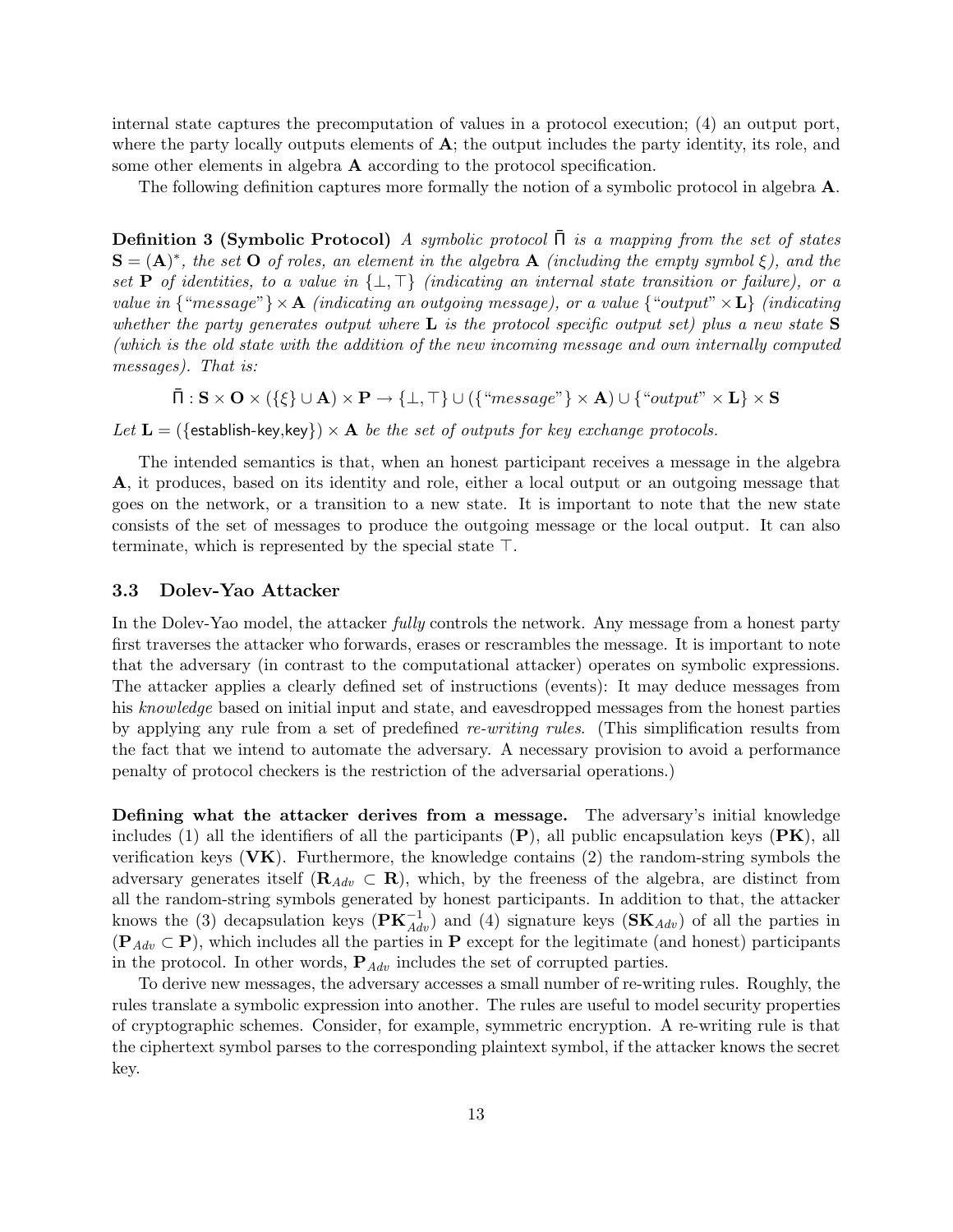In this work we assume the attacker to pair two known elements of the algebra, separate a pair into its elements, encapsulate, decapsulate with known keys, and sign messages with known signature keys. The notion of a closure captures more formally the expressions derivable by the adversary given a set  $\mathbf{A}_{Adv}$  of symbolic expressions. Informally, the meaning is that, if the adversary has "seen" the expressions (or messages) in  $(A_{Adv} \subset A)$ , then it can only learn messages in  $C|A_{Adv}|$ . (Note that in contrast to the computational model the attacker's capabilities are binary. Either the attacker can apply the rule or not. This captures the idealized deployment of cryptography that either leads to full contamination of the primitive, or no information is leaked at all.)

The following definition captures the above discussions on the adversarial capabilities.

**Definition 4 (Closure)** Let  $(R_{Adv} \subset R)$  denote the set of random-string symbols associated with the adversary, let  $\mathbf{SK}_{Adv} = \{\mathbf{sk} : \exists P_{Adv} \in \mathbf{P}_{Adv} \text{ s.t. } SignKeyOf(\mathsf{P}_{Adv}) = \mathbf{sk}\}\text{ be the set of signature}\$ keys known to the adversary, i.e., those keys of corrupted parties. Then the closure of a set  $\mathbf{A}_{Adv} \subseteq$ A of expressions, written  $C[A_{Adv}]$ , is the smallest subset of A, i.e.  $A_{Adv} \subseteq C[A_{Adv}]$ , such that: (1)  ${\bf A}_{Adv} \subset {\bf C}[{\bf A}_{Adv}],$  (2)  ${\bf P} \cup {\bf V}{\bf K} \subset {\bf C}[{\bf A}_{Adv}],$  (3)  ${\bf R}_{Adv} \in {\bf C}[{\bf A}_{Adv}],$  (4)  ${\bf P}{\bf K}_{Adv}^{-1} \subset {\bf C}[{\bf A}_{Adv}],$ (5)  $\mathbf{SK}_{Adv} \subset \mathbf{C}[\mathbf{A}_{Adv}];$  (6) If  $m_1 | m_2 \in \mathbf{C}[\mathbf{A}_{Adv}],$  then  $m_1 \in \mathbf{C}[\mathbf{A}_{Adv}]$  and  $m_2 \in \mathbf{C}[\mathbf{A}_{Adv}];$  (7) If  $m_1 \in \mathbf{C}[\mathbf{A}_{Adv}]$  and  $m_2 \in \mathbf{C}[\mathbf{A}_{Adv}]$ , then  $m_1|m_2 \in \mathbf{C}[\mathbf{A}_{Adv}]$ , where  $m_1, m_2$  are elements of  $\mathbf{A}$ ; (8) If  $r \in \mathbf{C}[\mathbf{A}_{Adv}]$  and  $pk \in \mathbf{C}[\mathbf{A}_{Adv}]$ , then  $\{[r]\}_{pk} \in \mathbf{C}[\mathbf{A}_{Adv}]$ ; (9) If  $pk^{-1} \in \mathbf{PK}_{Adv}^{-1}$  and  $r \in \mathbf{C}[\mathbf{A}_{Adv}]$ , then  $\{ |r|\}_{pk} \in \mathbf{C}[\mathbf{A}_{Adv}]$ ; (10) If  $m \in \mathbf{C}[\mathbf{A}_{Adv}]$  and  $sk \in \mathbf{SK}_{Adv}$ , then  $\{m\}_{sk} \in \mathbf{C}[\mathbf{A}_{Adv}]$ .

Defining how the attacker interacts with the protocol. Having said what the adversary's rewriting-rules are, we step towards the definition of the symbolic attacker. In a nutshell, the attacker as an algorithm, called the adversary strategy, that operates based on a set of adversarial events with the protocol. The algorithm recursively applies the re-writing rules and adversarial events to enrich the attacker's knowledge. It produces a sequence of messages, called *Dolev-Yao* trace, that formulates the attacker's interaction with the protocol.

Before we proceed with the definition of the adversary strategy, we recall the notion of a *Dolev-*Yao trace. Informally, a Dolev-Yao trace is a sequence of events producing messages  $m_1, m_2, \ldots, m_i$ , i  $\in$ N in **A** starting from the initial input of honest participants and describing their interaction with the adversary who produces messages according to some adversary strategy, leading either to the output or cancellation message of the honest participants, or the attacker's abort.

We enrich the previous definition of the Dolev-Yao trace from [\[16\]](#page-50-5) with adversarial events to handle signatures and encapsulations. The attacker introduces new signature and verification keys, as well as encapsulations and decapsulation keys for the invocation of the corresponding algorithms. (We decided to assign different key symbols to improve readability.)

<span id="page-15-0"></span>In the following we define more formally what we understand under a Dolev-Yao trace:

**Definition 5 (Dolev Yao Trace)** Let  $\bar{t}$  be the trace of protocol  $\bar{\Pi}$  with the Dolev-Yao adversary A. Then let  $\bar{\mathbf{t}}$  be a sequence of events  $E_0, E_1, \ldots, E_s$ , where  $E_s$  is either (i) init event of the form  $["input", P_n, P'_n, S_{n,init}],$  which indicates the input of participant  $P_n$  including initial state  $S_{n,init} \in S$ who interacts with partner  $P'_n$ , where  $(P_n, P'_n \in \mathbf{P})$ ; (ii) or an attacker event of one of the following forms (where  $l, m \lt s$ ):

- ["name",  $m_s$ ], in which case  $m_s \in \mathbf{P}$  representing the introduction of some participant,
- ["random",  $m_s$ ], in which case  $m_s \in \mathbf{R}_{Adv}$  representing the generation of some new random nonce,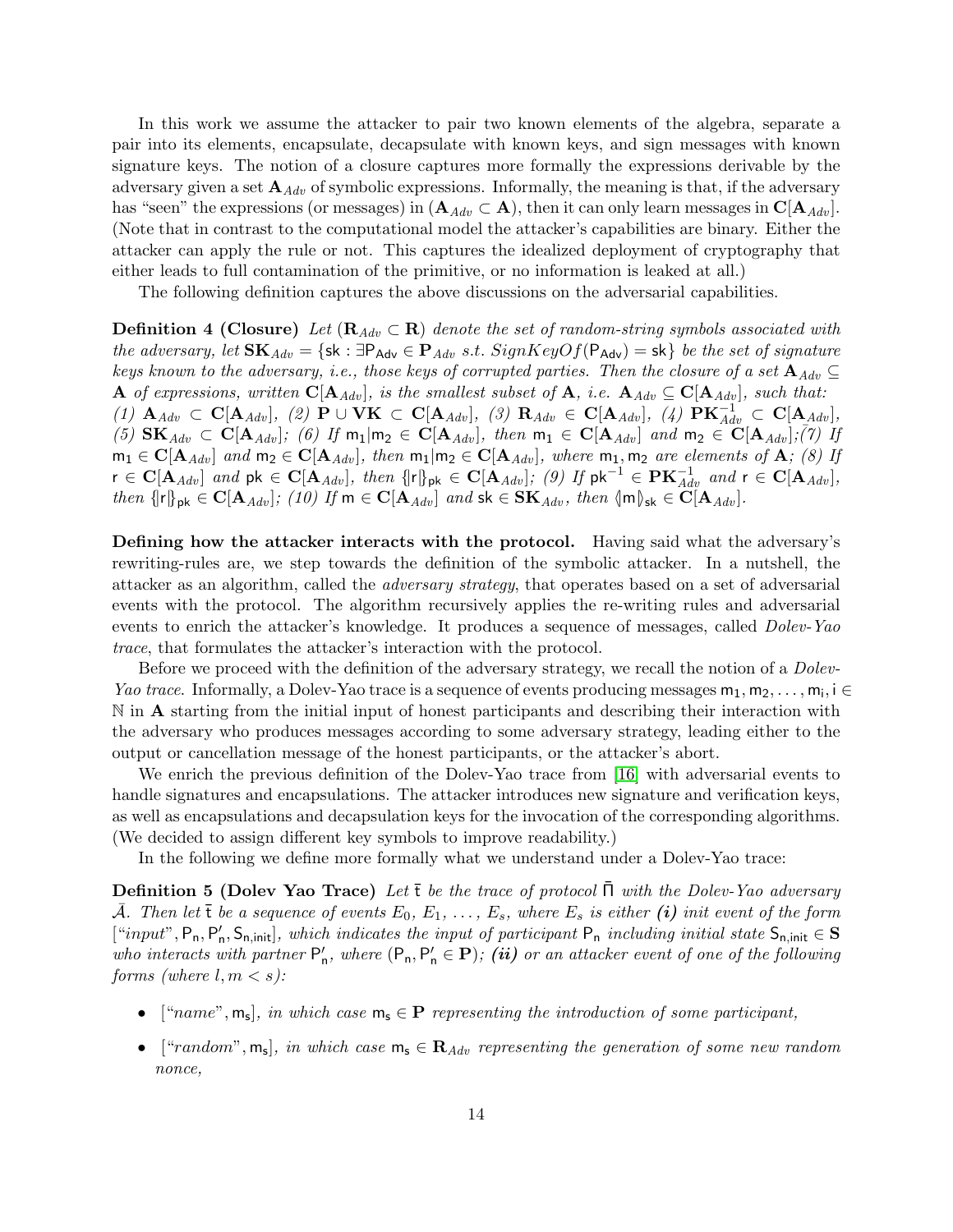- ["encapskey",  $m_s$ ], in which case  $m_s \in PK$  representing the introduction of a public encapsulation key,
- ["decapskey",  $m_s$ ], in which case  $m_s \in PK^{-1}$  representing the introduction of a private decapsulation key,
- ["sigkey",  $m_s$ ], in which case  $m_s \in SK$  representing the introduction of a signature key,
- ["verkey",  $m_s$ ], in which case  $m_s \in \mathbf{VK}$  representing the introduction of a verification key,
- ["deliver",  $m_s$ ,  $P_n$ ], in which case the message  $m_s$  is delivered to party  $P_n$  representing the delivery of message  $m_s$  to  $P_n$ ,
- ["pair",  $m_l$ ,  $m_m$ ,  $m_s$ ], in which case  $m_s = m_l | m_m$  representing the pairing of  $m_l$  and  $m_m$ ,
- ["extract-l",  $m_l$ ,  $m_s$ ], in which case  $m_l = m_s | m_m$  for some  $m_l \in A$  representing the extraction of the left half of the pairing,
- [" $ext{next-r}$ ",  $m_l, m_s$ ], in which case  $m_l = m_m | m_s$  for some  $m_m \in \mathbf{A}$  representing the extraction of the right half of the pairing,
- ["encaps",  $m_1$ ,  $m_m$ ,  $m_s$ ], in which case  $m_m \in PK$  and  $m_s = \{m_l\}_{m_m}$  representing the generation of an encapsulated key pair  $(m_l, m_s$  for public key  $m_m$ ,
- ["decaps",  $m_l$ ,  $m_m$ ,  $m_s$ ], in which case  $m_l = {\{m_s\}}_{f^{-1}(m_m)}$  and  $m_m \in \mathbf{PK}_{Adv}^{-1}$  representing the decapsulation of key  $m_1$  from ciphertext  $m_s$  to secret key  $f^{-1}(m_m)$ ,
- $[$ "sign", m<sub>l</sub>, m<sub>m</sub>, m<sub>s</sub> $]$  in which case m<sub>m</sub> ∈  $SK_{Adv}$  and m<sub>s</sub> =  $\{m_l\}_{m_m}$  representing the generation of signature  $m_s$  over message  $m_l$  for signing key  $m_m$ .
- $[``verify", m_1, m_m, m_s]$  in which case  $m_m \in VK$  and  $m_s = \langle m_1 \rangle_{m_m}$  representing the verification of signature  $m_s$  over message  $m_l$  for verification key  $m_m$ .
- ["corrupt",  $P_n$ ] in which case  $P_n$  is the party to be corrupted. Then the attacker receives the state  $S_n$  of the corrupted party.

or (iii) a honest participant event of the form  $[$ "message",  $m_s$ ,  $P_n]$  or  $[$ "output",  $m_s$ ,  $P_n]$ , in which case the most recent adversarial event in the trace is  $[$ "deliver",  $m_m$ ,  $P_n$ ], and the protocol action for  $P_n$ , upon reception of message  $m_m$ , is to send/output message  $m_s$  according to the protocol  $specification \bar{\Pi}(S_m, O_n, m_m, P_n) \in (\{``output", "message"\}, m_s, S_s), \text{ where } S_m \text{ is the current state }$ and  $S_s$  the resulting state of  $P_n$ , and  $O_n$  is the role of  $P_n$  in this instance of the protocol. (The value of  $O_n$  is taken from the transcript of the execution so far.) A Dolev-Yao trace is valid, if honest party events are consistent with protocol  $\Pi$ .

The classical Dolev-Yao intruder model deals with attackers that know the identities of corrupted parties in advance. In order to consider a dynamic corruption model, where the attacker corrupts the participants during the protocol execution, we introduce a corrupt event. The protocol executes in the normal way except that any input message to the corrupted party goes first to the attacker. Any output message of the corrupted party goes to the attacker. Formally, the attacker corrupts a party by invoking the event  $[``corrupt", P_n]$  and gains control over all information the party has stored in the current state  $S_n$ .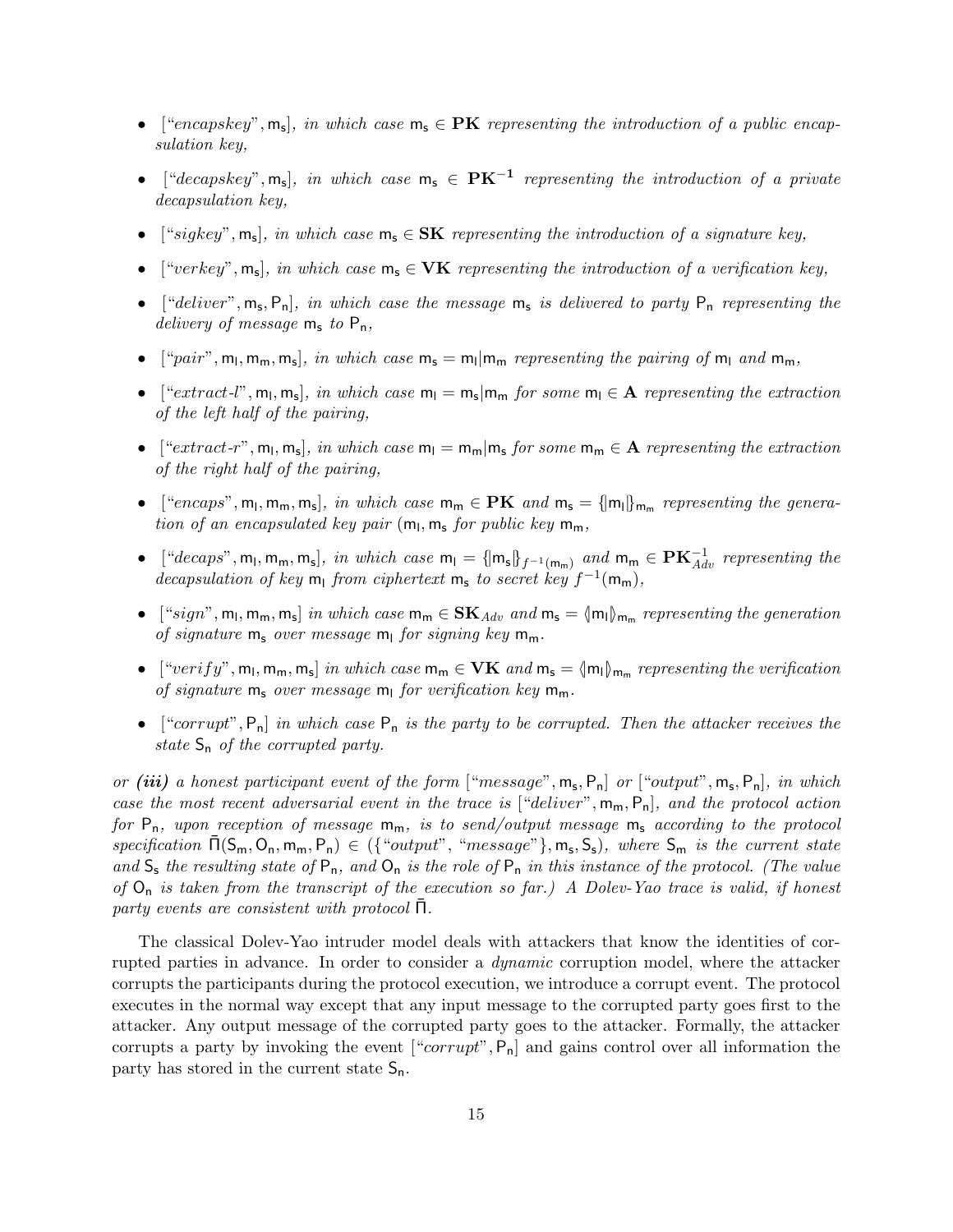Note also that we explicitly consider adversarial verification events. Otherwise, we would decrease the attacker's capabilities. Consider, for example, the protocol where a party communicates a bit b by sending a valid/invalid signature. Denying the attacker to verify the signature means that signatures can be used as encryption schemes, an unnecessarily oversimplification of the Dolev-Yao model.

Validity of Dolev-Yao traces is an important property to enable consistency with the protocol: Valid traces exclude traces that deviate from the protocol. They result from message/output events of honest parties acting according to the protocol and the adversarial interaction.

We now are ready to define the adversary strategy. It is an algorithm that enables the attacker to "simulate" protocol executions and produce traces of the form  $\Psi(\Pi)$  where the attacker mounts arbitrary attack against protocol  $\overline{\Pi}$  based on the Dolev-Yao assumptions. The set of deduction and transmission rules to program the simulation is defined by applying the adversarial events (Definition [5\)](#page-15-0) in any order and independent of the message the honest participants produced.

More formally,

**Definition 6 (Adversary Strategy)** Let an adversary strategy  $\Psi$  be a sequence of adversary instructions  $I_0, I_1, \ldots, I_s$ , where  $i, j, k$  are integers, and where each  $I_i$  is either: (1) ["receive", i], (2)  $["name", i], (3) ['"random", i], (4) ['"encapskey", i], (6) ['"decapskey", i], (7) ['"sigkey", i], (8)$  $[``verkey", i], (9) [``deliver", j, P_i], (10) [``pair", j, k, l], (11) [``extract- l", j, i], (12) [``extract- r", j, i],$  $(13)$  ["encaps", j, k, i],  $(14)$  ["decaps", j, k, i],  $(15)$  ["sign", j, k, i],  $(16)$  ["verify", j, k, i],  $(17)$  ["cor $rupt$ ",  $P_n$ ]

When executed against protocol  $\overline{\Pi}$ , a strategy produces the following Dolev-Yao trace  $\Psi(\overline{\Pi})$ . Go over the instructions in  $\Psi$  one-by-one, and:

- 1. For each ["receive", i] instruction, if this is the first activation of party  $P_i$ , or  $P_i$  was just activated with a delivered message m, then add to the adversary trace a participant event  $(P_j, O, m)$  which is consistent with protocol  $\overline{\Pi}$ . Else output the trace  $\bot$ , indicating a failure.
- 2. For any other instruction, add the corresponding event to the trace, where integers i, j, k are replaced by the corresponding message expression in the i-th event in the trace so far. (If the event results in an invalid trace, then output the trace  $\perp$ ).

The adversary strategy is essential to define security of protocols. Recall our running example of symmetric encryption. Semantic security means that no adversary strategy (we assume the adversary's closure includes the re-writing rule from the previous example) helps the attacker to tell apart between the encryption of the plaintext symbol and the encryption of a random symbol. Assume there exist such a strategy. Then the attacker's strategy produces a trace that enriches the attacker's knowledge with the plaintext symbol.

We will apply the adversary strategy in Section [6](#page-37-0) to cast a real-or-random security criterion for key exchange protocols. The next section is devoted to devise a corresponding computational model.

## <span id="page-17-0"></span>4 Simple Protocols

The original model in [\[16\]](#page-50-5) allowed for the analysis of a restricted class of key exchange protocols, dubbed simple protocols. Simple protocols are limited to encryptions and nonces. They cover the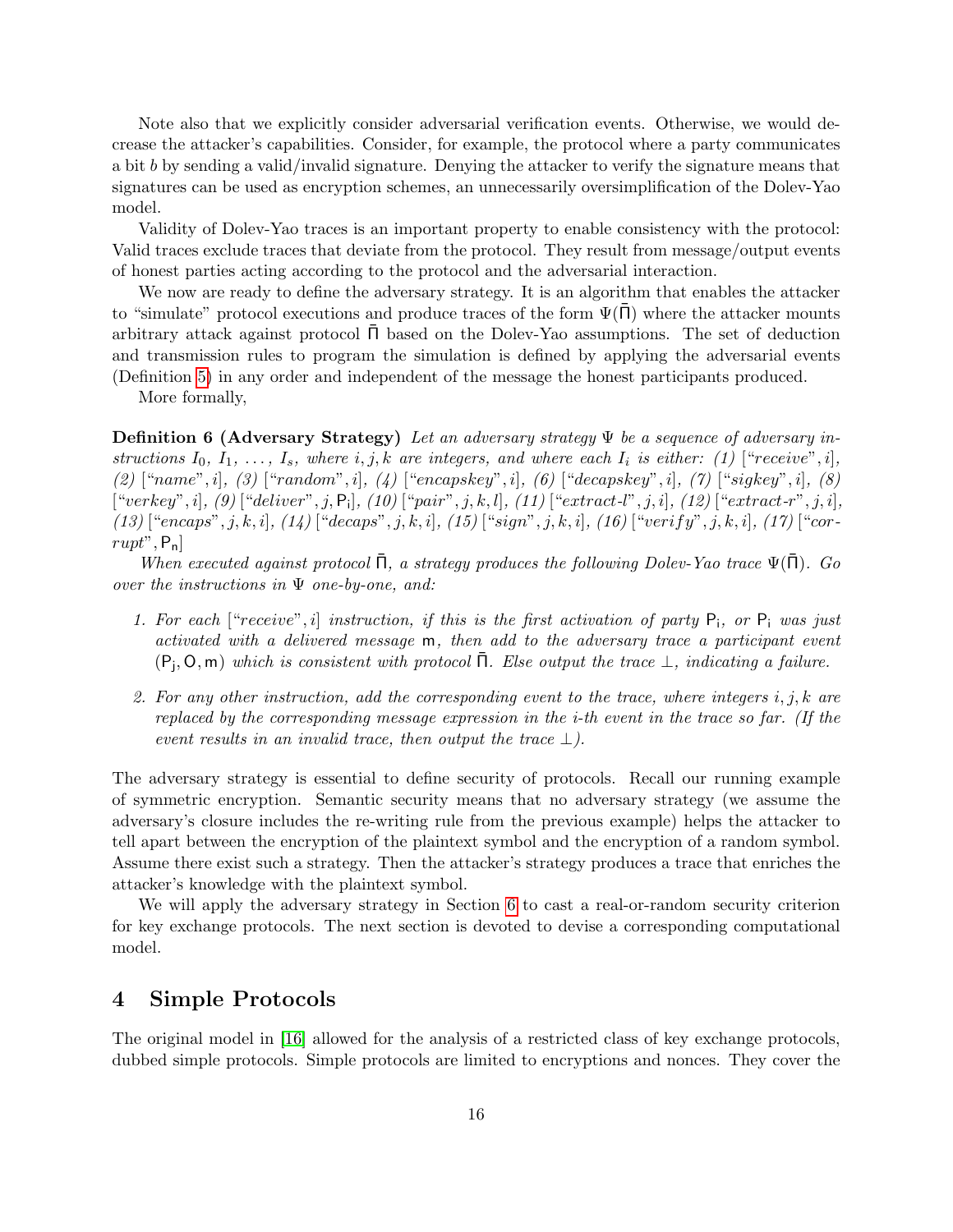class of key transport protocols. We extend in this section the language of simple protocols to deal with Diffie-Hellman like key agreement and signature primitives. In this section, we define the task of ideal encapsulation, certification and the syntax of simple protocols. (Proofs, the semantic interpretation of the protocol syntax in a symbolic and computational model, and the crucial mapping lemma appear in the appendix.)

### <span id="page-18-0"></span>4.1 Key Encapsulation Mechanism Functionality

The idea of idealized key encapsulation is to generate an encapsulated key-pair where the key is computationally unrelated to the ciphertext, but at the same time the decapsulator may obtain the encapsulated key when presenting the corresponding ciphertext. To this end, the functionality maintains a database of encapsulation key-pairs. We illustrate  $\mathcal{F}_{\text{KEM}}$  in Fig. [2.](#page-18-1)

## Functionality  $\mathcal{F}_{\text{KEM}}$

 $\mathcal{F}_{\text{KEM}}$  proceeds as follows when parameterized with security parameter k and a distribution of keys  $KeySp(k)$ .

- Setup: Upon receiving a value (Setup, sid) from party D, check that  $sid = (D, sid')$  for some  $sid'$ . If not, then abort. Else hand (Setup,  $sid$ ) to the adversary. Upon reception of (Algorithms, sid, e, d) from the adversary, where e, d are descriptions of PPT ITMs. output (Encaps Algorithm,  $sid, e$ ) to D.
- Encapsulation: Upon receiving a value (Encaps, sid, e') from party E, do: If  $e' \neq e$ , or D is corrupted, set  $(K, C) \leftarrow e'$ . Else execute e to obtain  $(K^*, C^*)$  and  $K \stackrel{r}{\leftarrow}$  KeySp $(k)$ , then set  $(K, C) \leftarrow (K, C^*)$ . Record the tuple  $(K, C^*)$  and output (Encapsulated Key-Pair, sid,  $K, C$  to  $E$ .
- Decapsulation: Upon receiving a value (Decaps, sid,  $C'$ ) from party D (and only D), do: If there is a recorded pair  $(K, C')$  for some K, output (Key, sid, K) to D. Else if D is corrupted, then return (Key, sid,  $d(C')$ ) to D. Else return (forbidden, sid) to D. (If there are more than one  $K$  recorded for  $C'$ , then output an error message.)

<span id="page-18-1"></span>Figure 2: The Key Encapsulation Functionality

Description of the Key Encapsulation Functionality. The functionality is parameterized by the security parameter k and the distribution of encapsulation keys KeySp(k).  $\mathcal{F}_{\text{KEM}}$  takes three types of input: setup, encapsulation, and decapsulation. Upon reception of a key generation request, the functionality first verifies that the identity of D appears in the session identifier. This guarantees that the decapsulator D only is permitted to obtain the encapsulation key from the functionality. Next, the functionality asks the adversary to devise two descriptions of PPT algorithms: an encapsulation algorithm  $e$  and a decapsulation algorithm  $d$ . Note that the algorithms may be probabilistic. The functionality returns the specification of the encapsulation algorithm to D. As in the case of the public key encryption functionality  $\mathcal{F}_{\text{PKE}}$  (see [\[13,](#page-49-5) Fig. 22]), the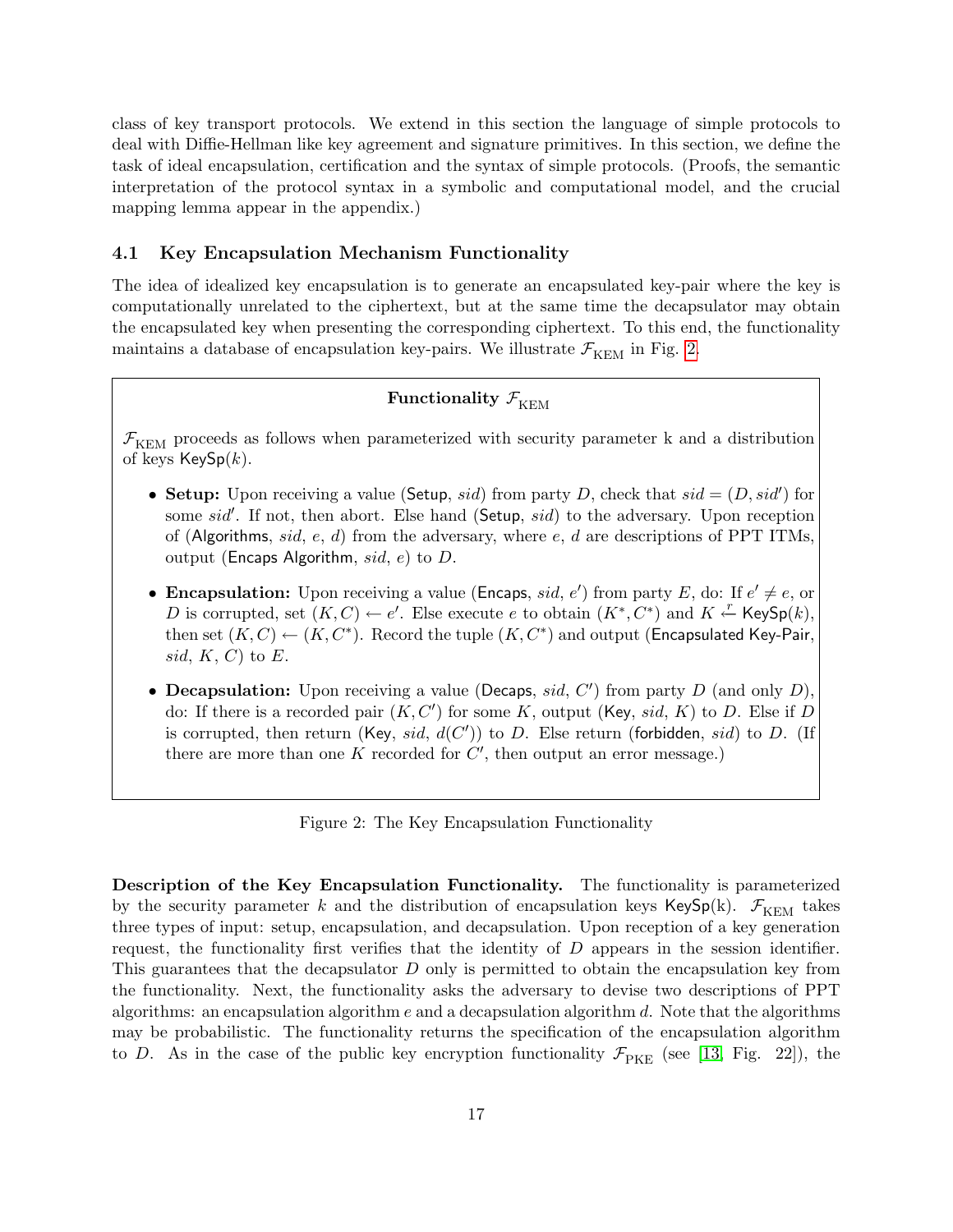encapsulation algorithm is considered being public and provided to the environment (via  $D$ ); the decapsulation algorithm is abstracted out as "implementation" detail, and does not appear in the interface between  $\mathcal{F}_{\text{KEM}}$  and the parties. The rationality behind granting the adversary the privilege to choose the algorithms is to capture the fact that standard security notions of key encapsulation mechanisms make no constraints on the values, as long as the ciphertexts do not relate to the encapsulation keys.

Upon reception of an encapsulation request from some party  $E$  to compute an encapsulated key-pair with algorithm  $e'$ , the functionality operates in two different ways. If  $e' = e$  then the functionality generates a legitimate encapsulated key-pair as follows: It invokes the encapsulation algorithm e to compute the key-pair  $(K^*, C^*)$ . Next, the functionality chooses a key K from the key distribution at random. It records the pair  $(K, C^*)$  and outputs  $(K, C^*)$ . Choosing K independently of  $C^*$  guarantees ideal secrecy. If  $e' \neq e$  or D is corrupted, then the functionality computes the encapsulation key-pair by invoking the "incorrect" encapsulation mechanism  $e'$ . Here, the functionality captures the invocation with inappropriate keys. In this case, no secrecy is guaranteed, since  $C^*$  may depend on  $K$ . Moreover, no correct decapsulation may be guaranteed anymore.

Upon reception of a request to decapsulate  $C', \mathcal{F}_{\rm KEM}$  checks that a record of the form  $(K, C')$ exists. If so, then the functionality outputs  $K$ . This guarantees correctness, namely that for any ciphertext computed by this instance of  $\mathcal{F}_{\text{KEM}}$  a corresponding encapsulation key is generated. (If there were more ciphertexts stored, a correct decapsulation would be impossible. In which case, the functionality outputs an error message.) If  $C'$  is not recorded, then the adversary manipulated the ciphertext.  $\mathcal{F}_{\text{KEM}}$  answers with a forbidden message.

## <span id="page-19-0"></span>4.1.1 Equivalence to IND-CPA-KEM

We show that realizing  $\mathcal{F}_{\text{KEM}}$  is equivalent to indistinguishability under chosen plaintext attacks. Recall, a key encapsulation scheme KEM with associated key distribution  $\text{KeySp}(k)$  is a triple of PPT algorithms (Setup, Encaps, Decaps) such that Setup takes as input the security parameter  $1<sup>k</sup>$ and outputs a public key  $PK$  and a secret key  $SK$ ; Encaps takes as input the security parameter  $1^k$ , the secret key SK, and outputs an encapsulation key  $K \in \mathsf{KeySp}(k)$  and a ciphertext C; Decaps takes as input the secret key  $SK$ , the ciphertext  $C$ , and outputs either the encapsulation key K or an error element  $\perp$ . We require for correctness that for all k, all  $(PK, SK)$  generated by Setup(1<sup>k</sup>), and all  $(K, C)$  generated by Encaps( $PK, 1<sup>k</sup>$ ), we have that Decaps( $SK, C$ ) = K. An encapsulation scheme KEM is deemed secure against chosen plaintext attacks if the advantage of any PPT adversary A in the following game is negligible in the security parameter k. Setup( $1^k$ ) outputs  $(PK, SK)$ . A is given PK, which it may use to generate any number of encapsulated key-pairs (within polynomial bounds). At some point, a challenge encapsulated key-pair is computed: A valid encapsulated key-pair  $(K_0, C) \leftarrow$  Encaps $(PK, 1^k)$  is generated. An alternate key  $K_1 \leftarrow K$ eySp $(k)$ is chosen uniformly at random from the key distribution. A bit  $b \leftarrow \{0, 1\}$  is chosen at random and A is given the encapsulated key-pair  $(K_b, C)$ . A wins the game, if it outputs the correct guess b with overwhelming probability.

<span id="page-19-1"></span>We show:

**Theorem 7** Let KEM = (Setup, Encaps, Decaps) be a key encapsulation scheme with associated key distribution KeySp(k). Then KEM is IND-CPA-KEM secure, if and only if  $\pi_{\text{KEM}}$  securely realizes  $\mathcal{F}_{\text{KFM}}$  in front of static-corruption adversaries and no forbidden event occurred.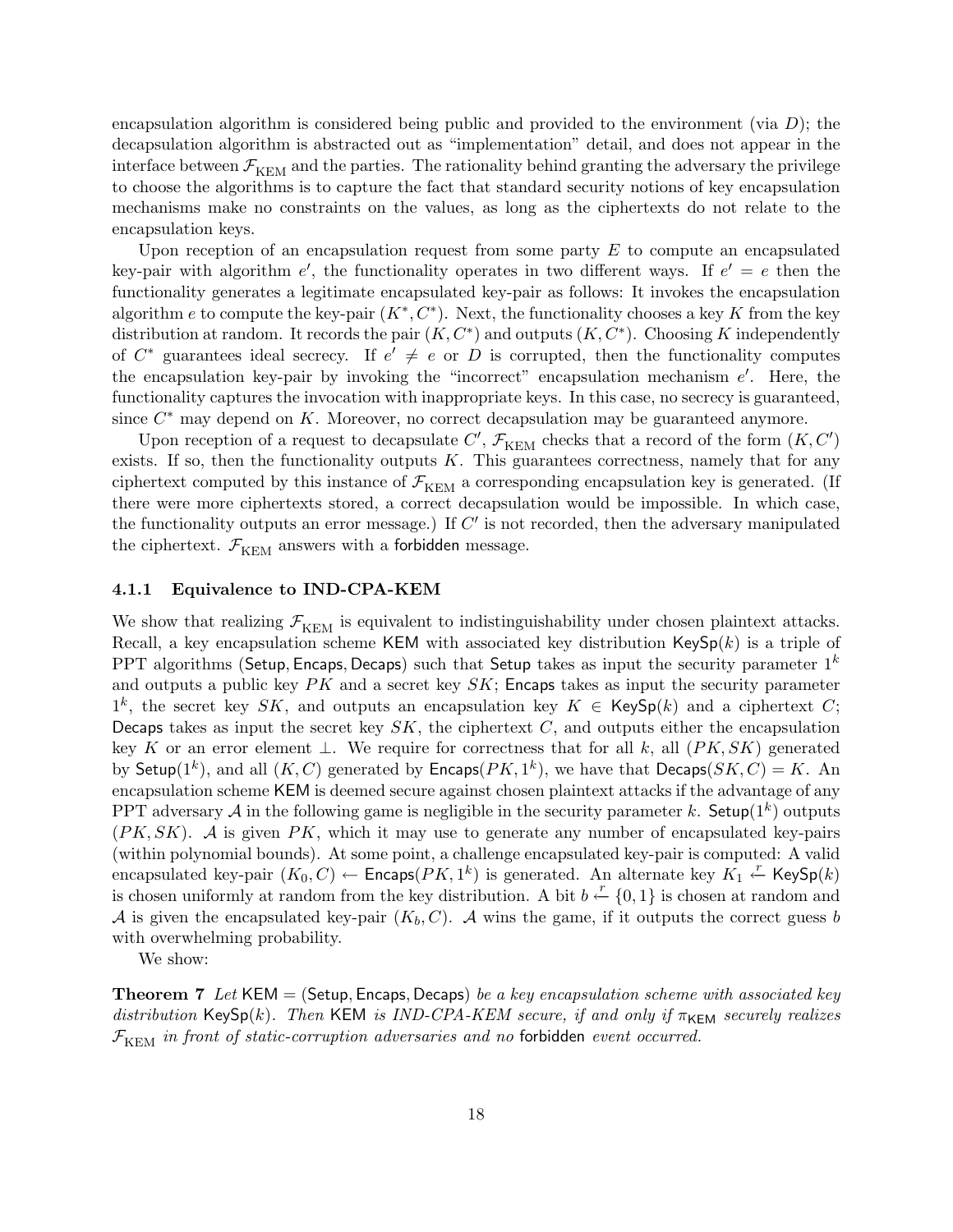### Protocol  $\pi_{\mathsf{KFM}}$

- 1. When party D receives a message (Setup, sid), it verifies that sid is of the form  $(D, sid')$ for some  $sid'$ . If not, it aborts. Otherwise, it computes the public key  $PK$  and secret key SK by invoking the algorithm Setup, and obtains the encapsulation algorithm  $e \leftarrow$ Encaps( $PK, 1^k$ ) and decapsulation algorithm  $d \leftarrow$  Decaps( $SK, \cdot$ ). Finally, D outputs (Encaps Algorithm,  $sid, e$ ).
- 2. When party E, executing protocol  $\pi_{\mathsf{KEM}}$  receives a message (Encaps, sid, e), it computes the encapsulated key-pair  $(K, C)$  by running algorithm e and outputs (Encapsulated Key-Pair,  $sid, K, C$ ).
- 3. When party D receives the message (Decaps, sid, C) in the execution of protocol  $\pi_{\mathsf{KFM}}$ , it computes the encapsulated key K by running algorithm  $d(C)$  and outputs (Key, sid,  $K$ ).

### <span id="page-20-0"></span>Figure 3: Transformation of the KEM scheme

PROOF. The proof idea is to transfer a KEM scheme into a protocol  $\pi_{\text{KEM}}$  that aims at realizing  $\mathcal{F}_{\text{KEM}}$ . Protocol  $\pi_{\text{KEM}}$  is illustrated in Fig. [3.](#page-20-0) We first show that if  $\pi_{\text{KEM}}$  securely realizes  $\mathcal{F}_{\text{KEM}}$ in front of a statically corrupting adversary, then  $\pi_{\mathsf{KEM}}$  is IND-CPA-KEM secure. Assume by contradiction that there exists an adversary  $F$  that wins the IND-CPA-KEM game with probability  $1/2 + \epsilon$ . We construct an environment that distinguishes with probability  $\epsilon$  between an interaction with protocol  $\pi_{\text{KEM}}$  and the (dummy) adversary A and an interaction with the ideal protocol for  $\mathcal{F}_{\text{KEM}}$  and any simulator S. We construct Z as follows:

- 1. Z initiates D with input (Setup, sid) and waits for the answer (Encaps Algorithm, sid, e). It hands the encapsulation algorithm e to F.
- 2. Z initiates E with input (Encaps, sid, e), and waits for the encapsulated key-pair  $(K_0, C)$ . Z chooses an alternate key  $K_1 \stackrel{r}{\leftarrow}$  KeySp(k) at random from the key distribution and flips a coin  $b \stackrel{r}{\leftarrow} \{0,1\}$ . It forwards the challenge  $(K_b, C)$  to the attacker F.
- 3. When  $F$  outputs a bit  $b'$ , so does  $\mathcal Z$  and halts.

We claim that  $\mathcal Z$  distinguish the interaction with the real-world protocol execution and (dummy) adversary with probability  $1/2 + \epsilon$ . To see this, observe that in the above simulation  $\mathcal{Z}$  neither instructs to corrupt a party nor communicates with the (dummy) adversary. It exactly mimics the IND-CPA-KEM game. Thus, we have in this case that the environment outputs  $b' = b$  with probability significantly better than  $1/2 + \epsilon$ . In contrast, we claim that when  $\mathcal Z$  interacts with the ideal-world protocol for  $\mathcal{F}_{\text{KEM}}$  and the simulator S it outputs  $b' = b$  with probability exactly 1/2. This is so because  $F$ 's view is statistically independent of  $b$ . It includes key-pairs from previous encapsulations (generated by the ideal functionality  $\mathcal{F}_{\text{KEM}}$ ) plus the challenge key-pair. Since ciphertexts and encapsulation keys are statistically independent from  $b$  (the encapsulation key is generated at random, not from the decapsulation algorithm  $d$ ), the argument follows.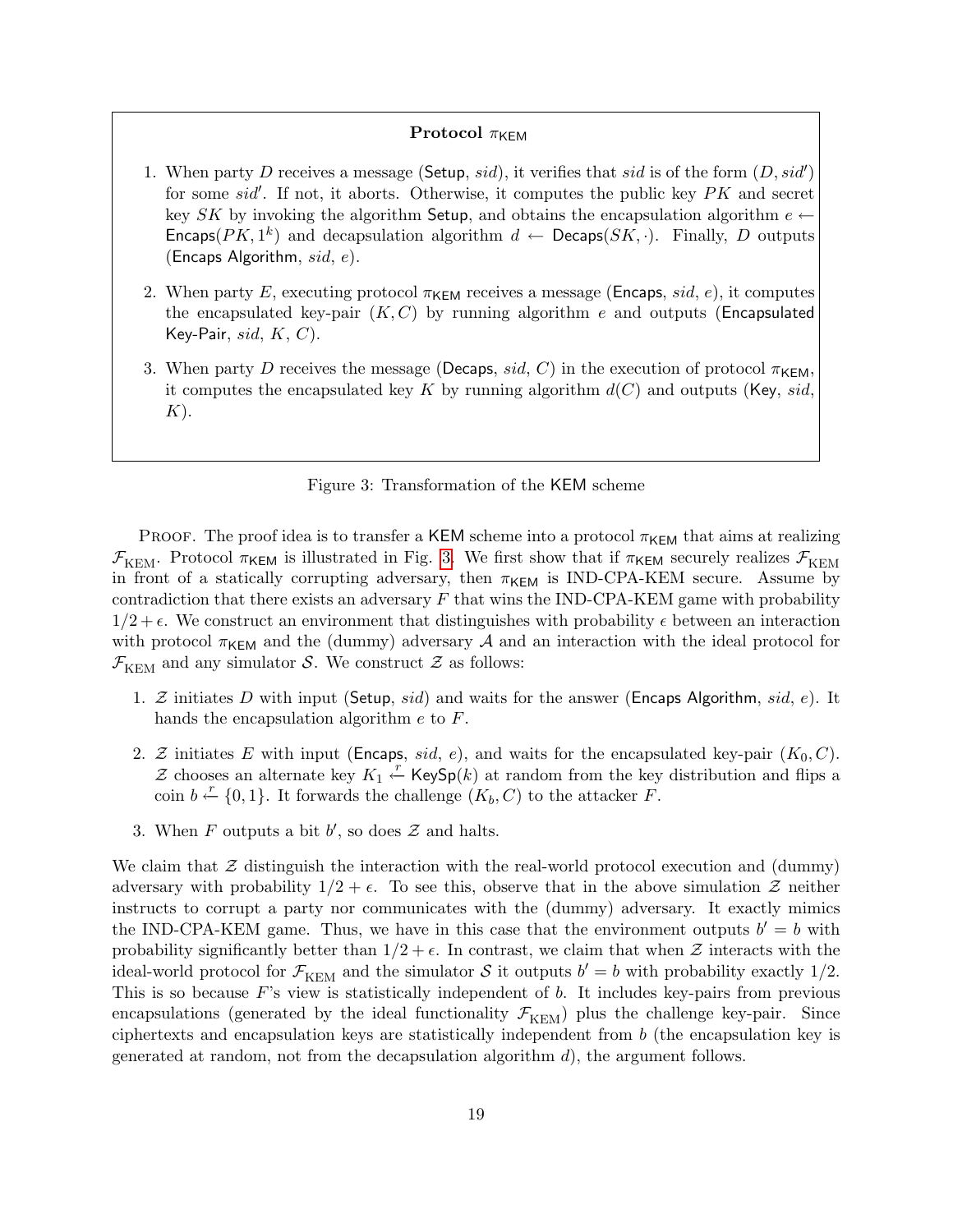We now show that if KEM is IND-CPA-KEM secure, then  $\pi_{\text{KEM}}$  securely realizes  $\mathcal{F}_{\text{KEM}}$  in front of static-corruption adversaries. We construct a simulator  $S$ , such that no environment  $\mathcal Z$ can tell apart between the interaction with the ideal-world protocol for  $\mathcal{F}_{\text{KEM}}$  and the simulator S, and the interaction between the real protocol  $\pi_{\mathsf{KEM}}$  and a dummy adversary. Note that the dummy adversary is totally inactive in this simulation. The role of the dummy adversary is to report messages to the environment or corrupt parties. Since the key encapsulation mechanism consists of local algorithms, no messages pass the network and are observed by the dummy adversary. Furthermore, there are no corruption instructions by the environment, since we cope with a static corruption model.  $S$  remains thus the task to provide the encapsulation algorithm  $e$  and decapsulation algorithm d to  $\mathcal{F}_{\text{KEM}}$ . More precisely, S proceeds as follows:

- 1. When S receives the input (Setup,  $sid$ ), the adversary runs the setup algorithm and receives  $(PK, SK)$ . It sets  $e \leftarrow$  Encaps $(PK, \cdot)$  and  $d \leftarrow$  Decaps $(SK, \cdot)$ . It hands the algorithms to  $\mathcal{F}_{\text{KEM}}$  by answering with query (Algorithms, sid, e, d).
- 2. When either party E, D is corrupted, S proceeds by emulating an instance of protocol  $\pi_{\mathsf{KEM}}$ , just as a honest party would play it.

Analyzing S, observe that Z's views when interacting with the real-world protocol  $\pi_{\text{KEM}}$  in front of the dummy adversary and  $\mathcal{Z}$ 's views when interacting with the ideal-protocol for  $\mathcal{F}_{\text{KEM}}$ and simulator  $S$  are identical if either party is corrupted. This follows from the fact that the functionality provides the same interfaces to S as the encapsulation protocol  $\pi_{\mathsf{KEM}}$ . Thus, the only way S effects the view of Z is by interacting with  $\mathcal{F}_{\text{KEM}}$ . Assume by contradiction that there exist an environment  $\mathcal Z$  that distinguishes between the real and ideal interactions with probability  $\epsilon$ . We show how to use this environment to construct an adversary  $F$  that breaks the IND-CPA-KEM security such that adversary F guesses the bit b with probability  $1/2 + \epsilon/2p$  where p is the number of encapsulations that were computed by  $\mathcal{Z}$ .

Given algorithm e, adversary F proceeds as follows. It chooses a value  $v \leftarrow \{1, \ldots, p\}$  at random. Next, F runs  $\mathcal Z$  on the following simulation of protocol  $\pi_{\text{KEM}}$  in front of the dummy adversary, where  $(K_i, C_i)$  denotes the i-th encapsulated key pair.

- 1. When the environment activates D on input (Setup, sid), F instructs  $\mathcal Z$  to let D mount algorithm e, the algorithm in the IND-CPA-KEM game.
- 2. When the environment activates E on message (Encaps, sid, e), F instructs  $\mathcal Z$  to proceed as follows:
	- (a) For the first  $v-1$  times, F lets E run algorithm e and output  $(K_i, C_i)$ .
	- (b) For the  $p v$  times, F lets E run e and compute  $(K_i, C_i)$ . It generates a random key  $K_i^* \stackrel{r}{\leftarrow} \text{KeySp}(k)$  and makes E output  $(K_i^*, C_i)$ .
	- (c) For the special case v, F lets E output the challenge key-pair  $(K_i^b, C_i)$  from the IND-CPA-KEM game. Recall, if  $b = 0$  E computes a valid encapsulation key; if  $b = 1$  E generates a random key.
- 3. When the environment sends D message (Decaps, sid, C'), where  $C' = C_i$ , F lets D output the corresponding key  $K_i$ . If  $C' \neq C_i$ , F lets D output forbidden.
- 4. When  $\mathcal Z$  halts,  $F$  outputs whatever  $\mathcal Z$  outputs and halts.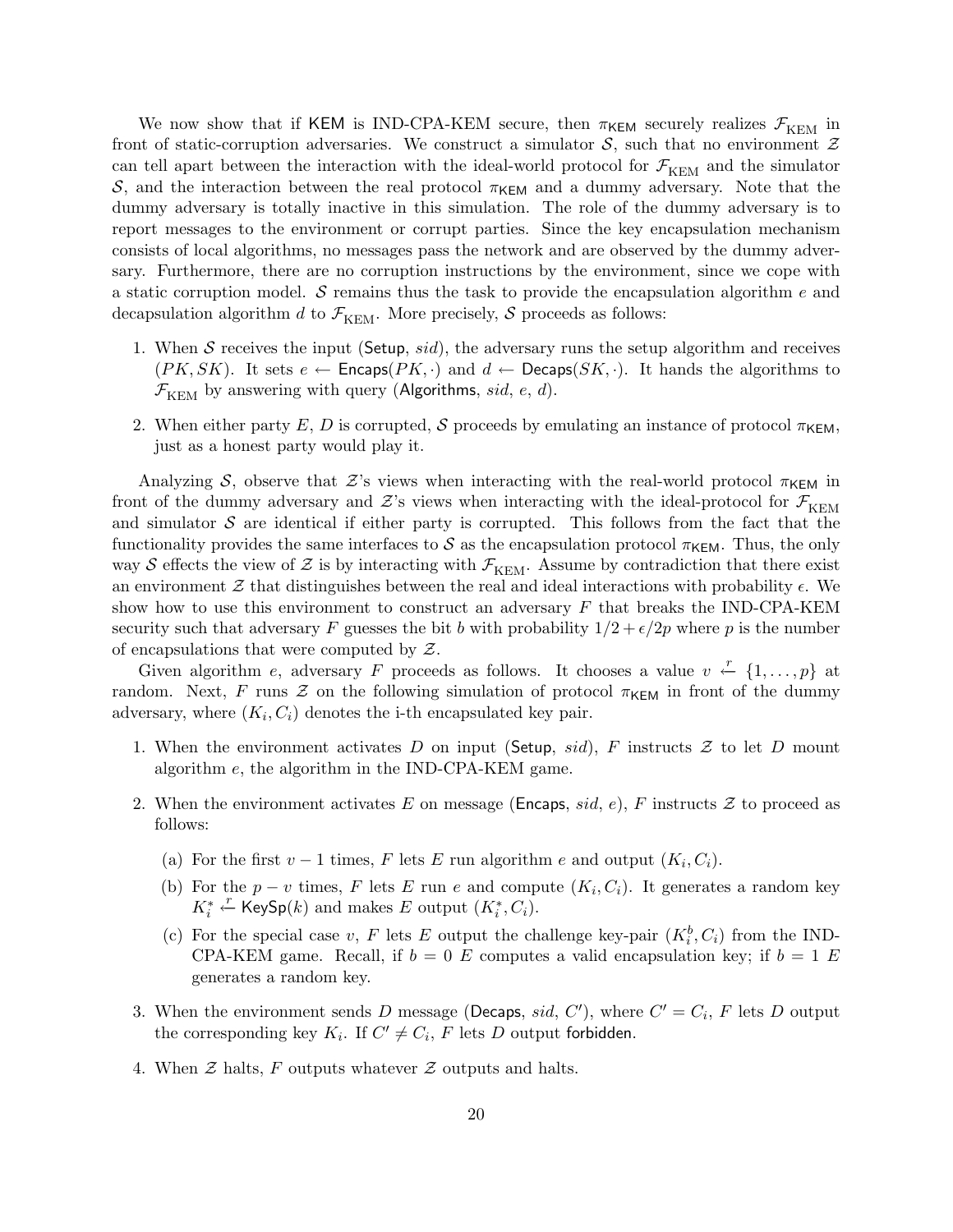Analyzing  $F$ , we first define an event FE (for forbidden event). Essentially, FE is the event where F instructs D to output forbidden. We show that  $\mathcal Z$  distinguishes the two worlds with overwhelming probability under the condition that event FE occurs. We construct  $\mathcal Z$  in a straightforward way. Whenever  $\mathcal Z$  receives output (forbidden, sid) from D, it says "ideal" simulation; whenever it receives output (Key, sid, K) from D, it says "real" simulation. It is easy to see that  $\mathcal Z$  wins with overwhelming probability. This is so because for any invalid ciphertext  $C' \neq C_i$ , the real-world distributions include bitstrings of the form (Key, sid,  $d(C')$ ), whereas the ideal-world distribution consists of bitstrings of the form (forbidden, sid).

In the rest of the proof we assume that event FE occurs with negligible probability. We analyze the success probability of  $F$  in the IND-CPA-KEM game via standard hybrid arguments. Let the random variable  $\mathcal{H}_i$  denote the output of  $\mathcal{Z}_i$  when interacting with the ideal-world protocol for  $\mathcal{F}_{\text{KEM}}$  and the simulator S, except that the first i-th encapsulated key pairs  $(K_i, C_i)$  are output of the encapsulation algorithm  $e$  (rather than choosing  $K$  at random). It can be seen that the output of  $\mathcal{H}_0$  is identical to the output of  $\mathcal Z$  in the real-world protocol emulation. This is so because  $d(C) \to K$  with overwhelming probability.  $\mathcal{H}_p$  is statistically close to the output of  $\mathcal Z$  in the idealworld protocol simulation. If the value  $K_v^b$  that F receives as challenge in the IND-CPA-KEM game is output of e, then  $\mathcal{Z}$ 's output has the distribution  $\mathcal{H}_{v-1}$ . If the value  $K_v^b$  is randomly chosen, then  $\mathcal{Z}$ 's output has the distribution  $\mathcal{H}_v$ . This completes the proof.

## <span id="page-22-0"></span>4.1.2 Plain Diffie-Hellman realizes  $\mathcal{F}_{\text{KEM}}$

We now demonstrate that the plain Diffie-Hellman protocol can be expressed in terms of a key encapsulation mechanism. The plain DH protocol runs between two parties A, B. Let  $p, q, q/p-1$ be primes and g a generator of order q in  $\mathbb{Z}_p^*$  that are public. The protocol proceeds as follows: A chooses a random value  $x \stackrel{r}{\leftarrow} \mathbb{Z}_p^*$ . It sends  $X = g^x$  to B.

$$
A \to B: g^x
$$

When B receives the value X, it chooses a random value  $y \leftarrow \mathbb{Z}_p^*$  and outputs the key  $\kappa = X^y$ . It sends  $Y = g^y$  to B.

$$
B \to A: g^y
$$

When A receives a value Y, it outputs the key  $\kappa = Y^x$ .

Using the technique as before, we transform this protocol to a key encapsulation mechanism protocol  $\pi_{\text{KEM}}^{\text{dh}}$  running between E, D. An illustration of protocol  $\pi_{\text{KEM}}^{\text{dh}}$  is depicted in Fig. [4.](#page-23-1) Recall, the transformation transfers an interactive protocol into a local algorithm. Queries to  $\pi_{\text{KEM}}^{\text{dh}}$  reflect the messages in the interaction of E and D of the 2-round plain Diffie-Hellman key exchange. More precisely, the key generation algorithm Setup outputs on security parameter the encapsulation and decapsulation pair  $(PK, SK) = (g^x, x)$ , where  $x \stackrel{r}{\leftarrow} \mathbb{Z}_p^*$  is chosen at random. The encapsulation algorithm Encaps on input the public key  $PK = g^x$  and security parameter computes an encapsulated key-pair  $(K, C) = (g^{xy}, g^{y})$ , where  $y \leftarrow \mathbb{Z}_p^*$  is chosen at random. The decapsulation algorithm Decaps on input the secret key  $SK = x$  and the ciphertext  $C = g^y$  outputs the key  $K = g^{xy}$ .

We show: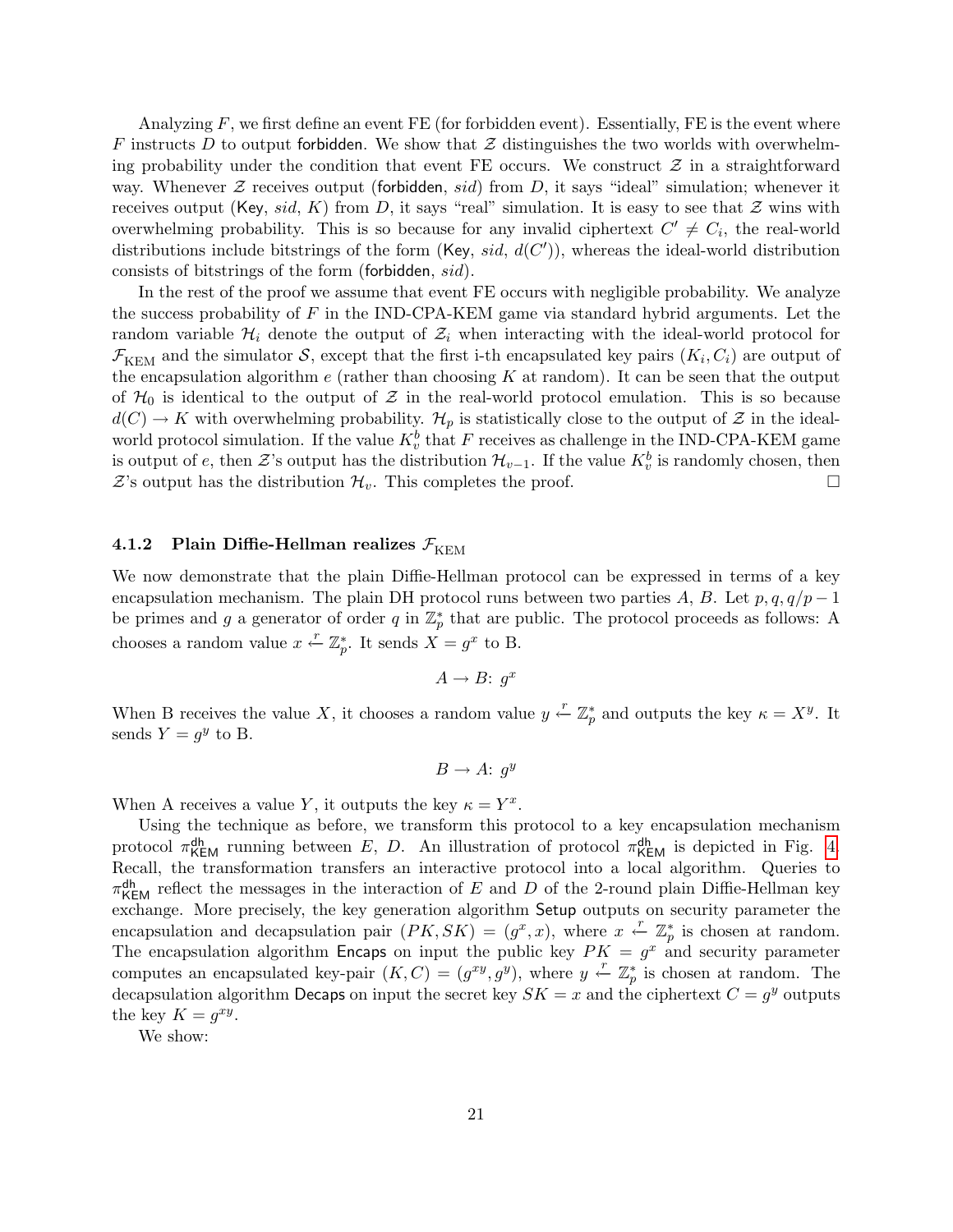## $\mathbf{Protocol} \; \pi_{\mathsf{KEM}}^{\mathsf{dh}}$

Let  $p, q, q/p-1$  be primes and g a generator of order q in  $\mathbb{Z}_p^*$  that are public.  $\pi_{\text{KEM}}^{\text{dh}}$  runs between  $E, D$  on security parameter  $k$ .

- **Setup:** When party D receives a message (Setup, sid), it verifies that sid is of the form  $(D, sid')$  for some sid'. If not, it aborts. Otherwise, it computes the public key  $PK$  and secret key SK by invoking the key generation algorithm  $(g^x, x) \leftarrow$  Setup $(1^k)$ , where Setup randomly chooses  $x \stackrel{r}{\leftarrow} \mathbb{Z}_p^*$ , and obtains the encapsulation algorithm  $e \leftarrow$  Encaps( $PK, 1^k$ ) and decapsulation algorithm  $d \leftarrow \mathsf{Decaps}(SK, \cdot)$ . Finally, D outputs (Encaps Algorithm,  $sid, e).$
- **Encapsulation:** When party E receives a message (Encaps, sid, e), it computes the encapsulated key-pair  $(K, C)$  by running algorithm e that picks  $y \stackrel{r}{\leftarrow} \mathbb{Z}_p^*$  at random,  $K = \overline{P}K^y$ and  $C = g^y$ . Next, the encapsulator locally outputs (Encapsulated Key-Pair, sid, K, C).
- **Decapsulation:** When party  $D$  receives the message (Decaps, sid,  $C$ ) in the execution of protocol  $\pi_{\text{KEM}}^{\text{dh}}$ , it computes the encapsulated key  $K = d(C)$  where algorithm d computes  $C^x = d(C)$ . Finally, D outputs (Key, sid, K).

<span id="page-23-1"></span>Figure 4: Plain DH protocol formulated as Key Encapsulation Mechanism

**Theorem 8** Assume the Decisional Diffie-Hellman assumption holds, then protocol  $\pi_{\text{KEM}}^{\text{dh}}$  securely realizes  $\mathcal{F}_{\text{KEM}}$  in front of static-corruption adversaries under the condition that no forbidden event occurred.

PROOF. We apply the equivalence theorem established in Theorem [7](#page-19-1) for the proof. Assume by contradiction that protocol  $\pi_{\mathsf{KEM}}^{\mathsf{dh}}$  is not IND-CPA-KEM secure, and there exists an adversary F that guesses the bit  $b$  in the game with overwhelming probability. We construct a distinguisher  $G$  using  $F$ to break the DDH assumption. More precisely, given g,  $g^a$ ,  $g^b$ , and  $g^z$  the adversary G distinguishes between the case  $z = xy$  and  $z = r$ , where  $r \stackrel{r}{\leftarrow} \mathbb{Z}_p^*$  is chosen at random, with probability significantly better than  $1/2$ . G simulates for F the IND-CPA-KEM game as follows. It hands F the public key  $PK = g^x$ . When F asks for the challenge, G sends the pair  $(K, C) = (g^z, g^y)$ . If F outputs a guess b, so does G. It can be readily seen that G using F is good distinguisher to tell apart between the case  $z = xy$   $(b = 0)$  and the case  $z = r$   $(b = 1)$ . This completes the proof.

### <span id="page-23-0"></span>4.1.3 Key Encapsulation Mechanisms under Adaptive Corruptions

We now wish to define idealized key encapsulation mechanism under adaptive corruption. Dealing with a model, where the attacker corrupts a protocol during the execution is of particular interest for key agreement protocols. It allows to analyze protocols with respect to (perfect) forward secrecy. As pointed out in [\[15,](#page-50-11) [17\]](#page-50-12), the definition of security under adaptive corruption is delicate. The crux is a "commitment" problem. When a party outputs some value to the environment before the peer, it commits to value that is statistically independent of the value from the ideal functionality.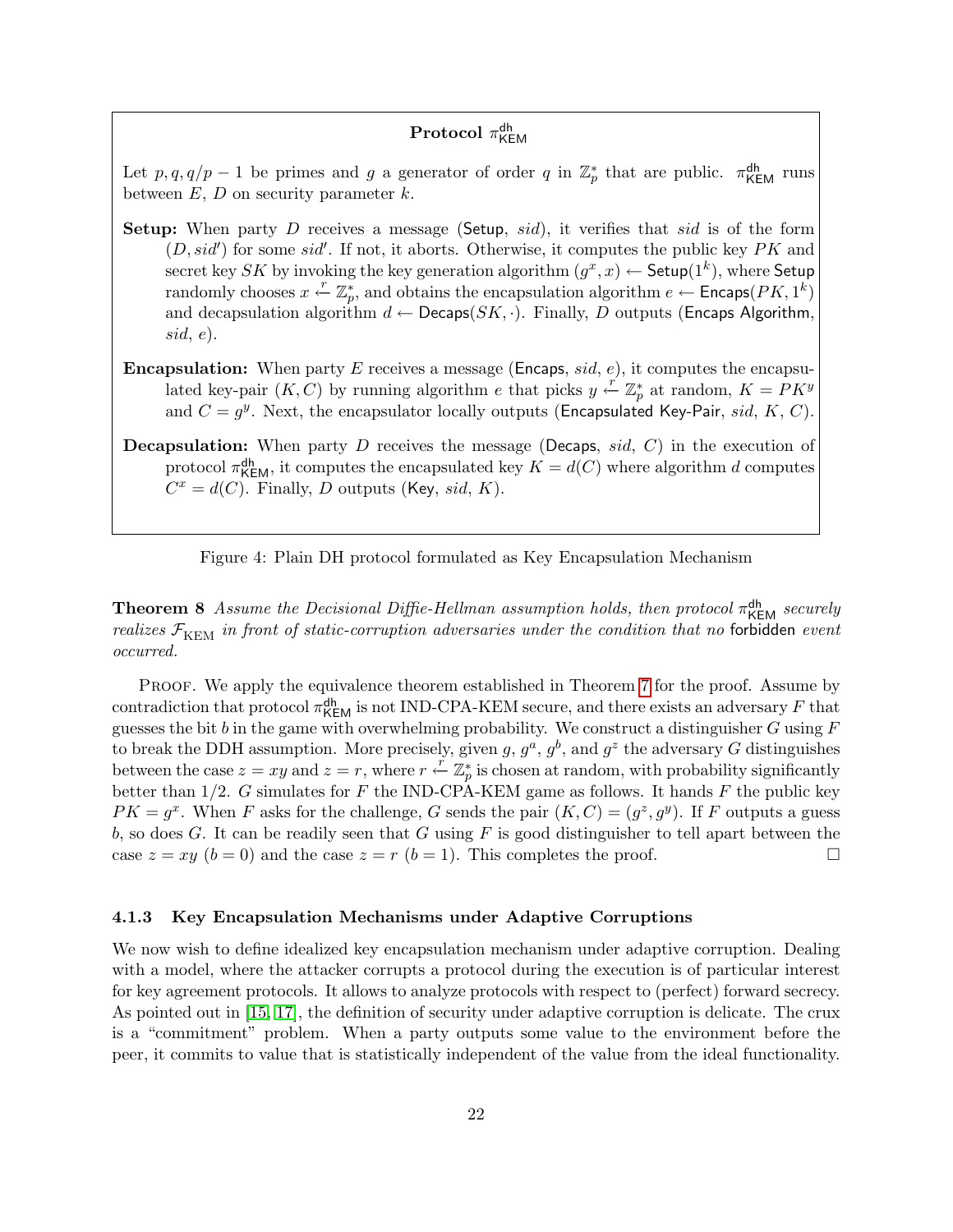Suppose the peer gets corrupted and is assumed to output the same value. In this case, the simulator gets into troubles: It has to come up with the value of the ideal functionality without ever seeing it.

We encounter a commitment problem in the above definition of idealized key encapsulations. When the encapsulator outputs an encapsulated key-pair, the key is statistically independent from the ciphertext. Suppose the adversary corrupts the decapsulator after the encapsulator generated output of the form  $(K, C)$ . Then the simulator must produce a ciphertext that decapses to the key chosen by the ideal functionality. Due to the statistical independence, the odds of this event occur with negligible probability. Thus, the environment distinguishes the two worlds with overwhelming probability.

To makes the problem clearer, we explain how the above discussion applies to the simulation of the plain Diffie-Hellman protocol. Specifically, we show

## CLAIM 9 Protocol  $\pi_{\text{KEM}}^{\text{dh}}$  does not securely realize  $\mathcal{F}_{\text{KEM}}$  in front of dynamic-corruption adversaries.

PROOF. We construct an environment  $\mathcal Z$  that distinguishes with overwhelming probability between an interaction of the parties running protocol  $\pi_{\mathsf{KEM}}^{\mathsf{dh}}$  in front of the dummy adversary  $\mathcal A$  and the ideal protocol for functionality  $\mathcal{F}_{\text{KEM}}$  in presence of the simulator S. Z pursues the following strategy: It instructs A to eavesdrop protocol  $\pi_{\mathsf{KEM}}^{\mathsf{dh}}$ . Z (via the dummy adversary A) observes an execution of the messages  $\alpha = g^x$ ; it observes the message  $\beta = g^y$  and receives the key  $K = \alpha^y$  from  $B's$ output. Before A delivers message  $\beta$ , Z instructs the adversary A to corrupt A. This way, the environment gets access to  $A$ 's internal state including the randomness  $x$ . The environment claims to view the real protocol, if  $\beta^x := K$  and  $g^x := \alpha$ . Otherwise, it claims to view the ideal protocol. Notice that the simulator S receives the key  $K \stackrel{r}{\leftarrow}$  KeySp(k) chosen at random by the functionality  $\mathcal{F}_{\text{KEM}}$  in the ideal world; K is statistically independent of the key computed from the execution of protocol  $\pi_{\text{KEM}}^{\text{dh}}$ . To complete the simulation, S has to come up with the randomness x, such that  $\beta^x := K$  and  $g^x := \alpha$ . However, the simulator fails to do so because the probability this event to occur is  $1/q$ . Thus,  $\mathcal Z$  wins with overwhelming probability.

Description of the Relaxed Key Encapsulation Functionality. To circumvent the technicality, we additionally condition the environment: We require the decapsulator to output the encapsulation key prior to the encapsulator. Formally, we capture this provision by introducing a relaxed key encapsulation functionality  $\mathcal{F}_{\rm KEM}^+$ . The functionality is depicted in Fig [5.](#page-25-1) The relaxed key encapsulation mechanism functionality is identical to  $\mathcal{F}_{\text{KEM}}$  except that we split the encapsulation query into an encapsulation ciphertext and encapsulation key query. (We remark that the separation of the encapsulation algorithm does not contradict the notion of key encapsulation mechanism. It is a simple implementation detail to divide the encapsulation into two algorithms that either output the key or the ciphertext.) Then we define early key as the event where the encapsulator outputs the query (Encapsulation Key, sid, K) prior to the decapsulator's query (Key, sid,  $K$ ). To keep track whether the event has occurred, the functionality manages a flag b.

Adaptive corruption is defined according to the corruption model in [\[13\]](#page-49-5). When the attacker mounts a corrupt query (Corrupt,  $sid$ , P), the corresponding party is marked as corrupted. Hereby the attacker notifies that it compromises party P.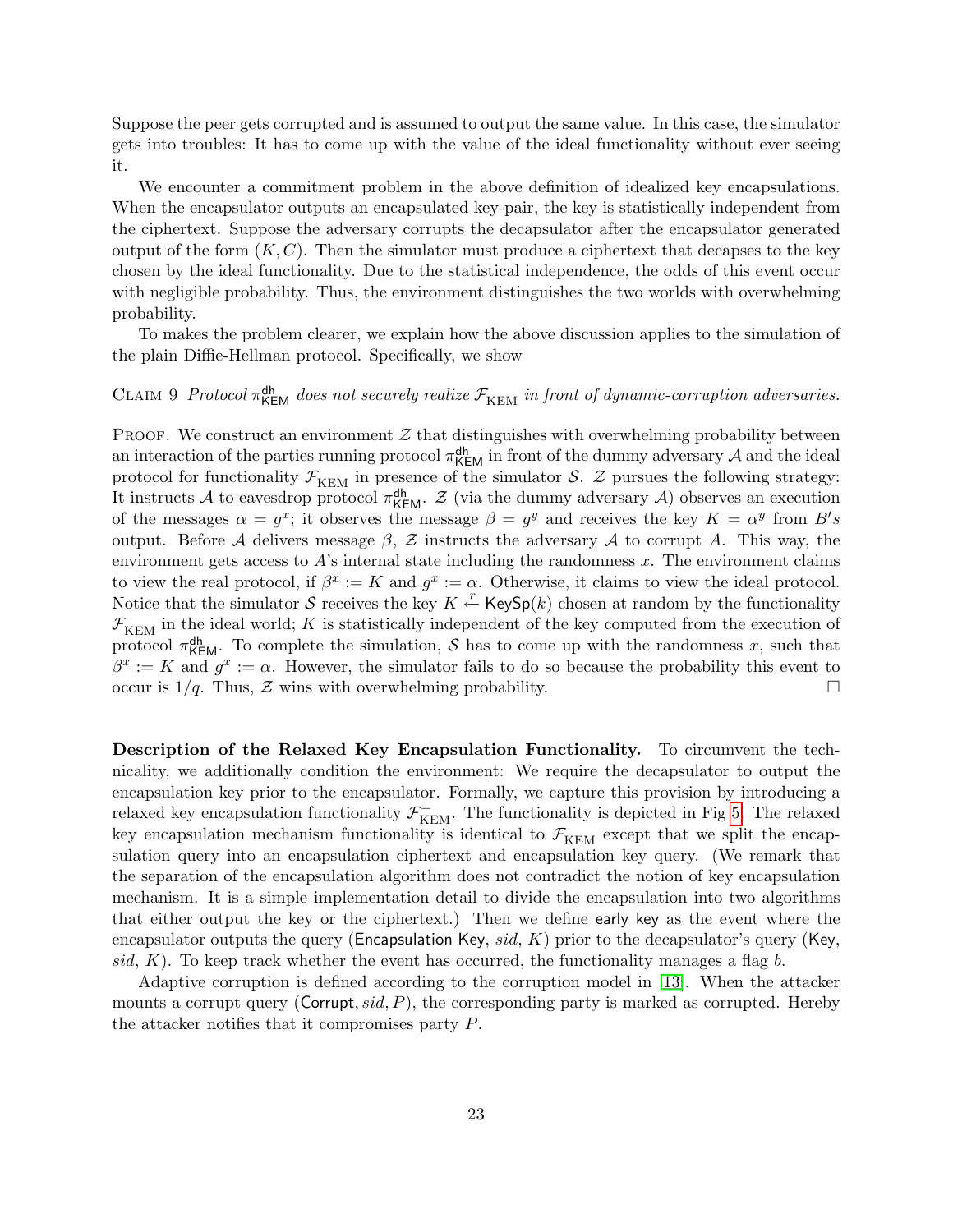#### Functionality  $\mathcal{F}_{K}^{+}$ KEM

 $\mathcal{F}_\mathrm{KEM}^+$  proceeds as follows when parameterized with security parameter k and a distribution of keys  $KeySp(k)$ .

- Setup: Upon receiving a value (Setup, sid) from party D, check that  $sid = (D, sid')$  for some sid'. If not, then abort. Else hand (Setup, sid) to the adversary. Upon reception of (Algorithms, sid, e, d) from the adversary, where e, d are descriptions of PPT ITMs, output (Encaps Algorithm,  $sid, e$ ) to D.
- Encapsulation Ciphertext: Upon receiving a value (Encaps Ciphertext,  $sid, e'$ ) from party E, do: If  $e' \neq e$ , or D is marked corrupted, set  $(K, C) \leftarrow e'$ . Else execute e to obtain  $(K^*, C^*)$  and  $K \stackrel{r}{\leftarrow}$  KeySp(k), then set  $(K, C) \leftarrow (K, C^*)$ . Record the tuple  $(K, C^*, 0)$  and output (Encapsulation Ciphertext, sid, C) to E.
- Encapsulation Key: Upon receiving a value (Encaps Key, *sid*) from the attacker, do: If there is no tuple  $(K, C, b)$  recorded, output an error message. Else, if  $b = 1$ , return (early key, sid) to E. Else, output (Encapsulation Key, sid, K) to E. If E is marked corrupted, then hand  $K$  to the adversary.
- Decapsulation: Upon receiving a value (Decaps, sid,  $C'$ ) from party D (and only D), do: If there is a recorded pair  $(K, C', b)$  for some K, output (Key, sid, K) to D. Else if D is marked corrupted, then return (Key, sid,  $d(C')$ ) to D. In both cases, set  $b = 1$ . Else return (forbidden, sid) to D. (If there are more than one K recorded for  $C'$ , then output an error message.)
- Corruption: Upon receiving a value (Corrupt, sid, P) from the adversary, where  $P \in$  $(E, D)$ , mark the party as corrupt.

<span id="page-25-1"></span>Figure 5: The Relaxed Key Encapsulation Functionality

#### <span id="page-25-0"></span>4.1.4 3-Round Plain Diffie-Hellman realizes  $\mathcal{F}_{\rm K}^+$ KEM

We present a Diffie-Hellman protocol that securely realizes  $\mathcal{F}^+_{\rm KEM}$  under adaptive corruptions in a restricted environment. The protocol is a variant of the plain Diffie-Hellman protocol with two additional properties: a third round and erasure of ephemeral DH secrets. The third round consists in sending an "ack" message. We do not constrain the message type to keep the protocol structure general. The purpose is to delay the output of the session key and change the order which party outputs the session key. We say any 3-round Diffie-Hellman protocol has the "ack"-property, if the initiator outputs the session key prior to the responder.

Let  $p, q, q/p-1$  be primes and g a generator of order q in  $\mathbb{Z}_p^*$  that are public as before. The protocol  $\pi_{\text{KEM}}^{\text{dh+}}$  (using the ack-property and secure erasure) proceeds as follows: A chooses a random value  $x \stackrel{r}{\leftarrow} \mathbb{Z}_p^*$ . It sends  $X = g^x$  to B.

$$
A \to B: g^x
$$

When B receives the value X, it chooses a random value  $y \stackrel{r}{\leftarrow} \mathbb{Z}_p^*$ , computes  $\kappa = X^y$ , and erases x.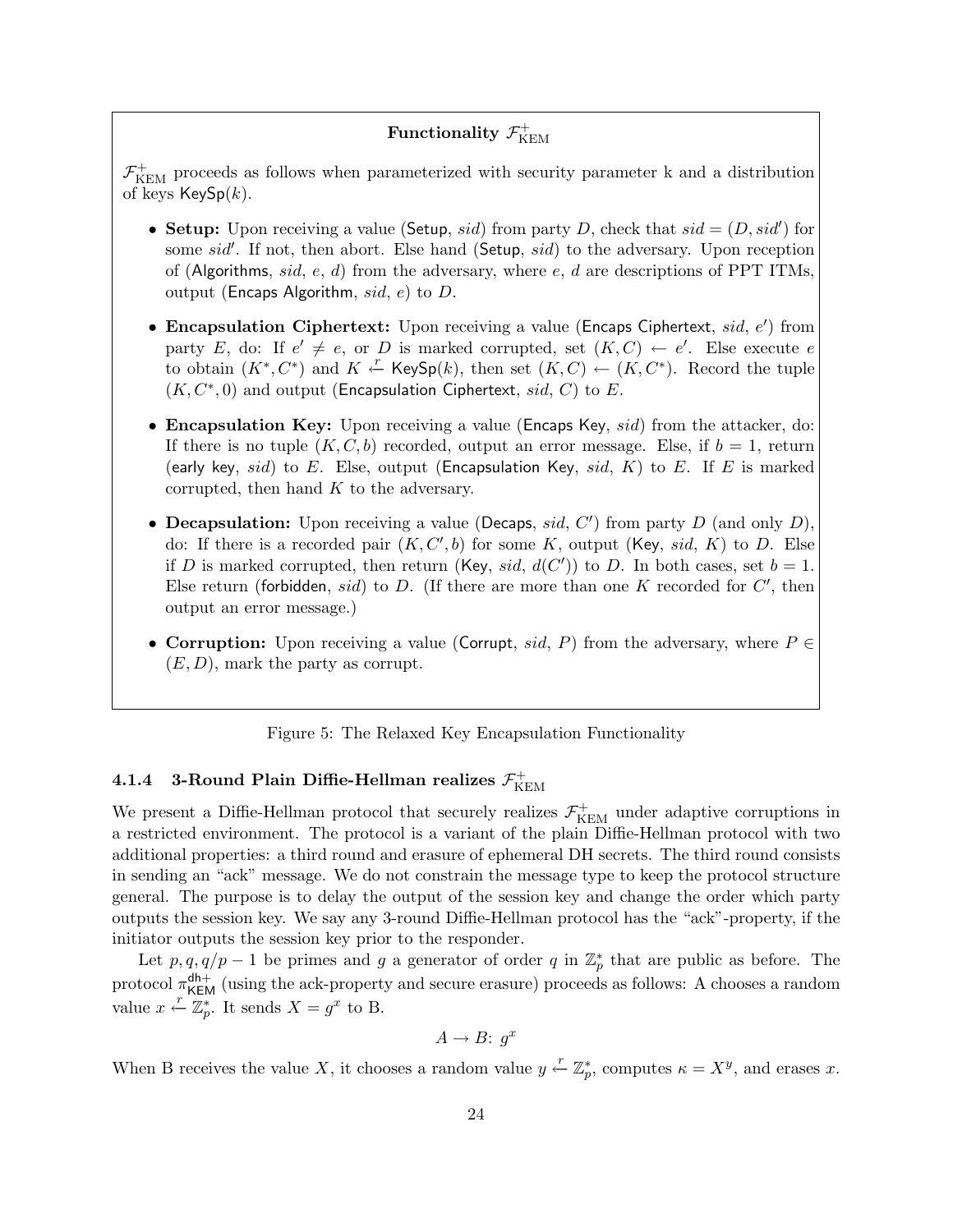It sends  $Y = g^y$  to B.

 $B \to A: g^y$ 

When A receives a value Y, it outputs the key  $\kappa = Y^x$ , erases x, and replies with an "ack" message.

 $A \rightarrow B$ : ack

When B receives the acknowledgment, it outputs  $\kappa$ .

#### $\text{Protocol } \pi_{\mathsf{KFL}}^{\mathsf{dh}+}$ KEM

Let  $p, q, q/p-1$  be primes and g a generator of order q in  $\mathbb{Z}_p^*$  that are public.  $\pi_{\text{KEM}}^{\text{dh}}$  runs between  $E, D$  on security parameter  $k$ .

- **Setup:** When party D receives a message (Setup, sid), it verifies that sid is of the form  $(D, sid')$  for some sid'. If not, it aborts. Otherwise, it computes the public key  $PK$  and secret key SK by invoking the key generation algorithm  $(g^x, x) \leftarrow$  Setup $(1^k)$ , where Setup randomly chooses  $x \stackrel{r}{\leftarrow} \mathbb{Z}_p^*$ , and obtains the encapsulation algorithm  $e \leftarrow$  Encaps( $PK, 1^k$ ) and decapsulation algorithm  $d \leftarrow$  Decaps( $SK, \cdot$ ). Finally, D locally outputs (Encaps Algorithm,  $sid, e$ ).
- **Encapsulation Ciphertext:** When party E receives a message (Encaps Ciphertext, sid, e), it computes the encapsulated key-pair  $(K, C)$  by running the algorithm e that picks  $y \stackrel{r}{\leftarrow} \mathbb{Z}_p^*$ at random, computes  $K = PK^y$  and  $C = g^y$ , and erases y. Next, the encapsulator locally outputs (Encapsulation Ciphertext,  $sid, C$ ) and stores K.
- **Decapsulation:** When party D receives the message (Decaps,  $sid$ ,  $C$ ) in the execution of protocol  $\pi_{\mathsf{KEM}}^{\mathsf{dh}}$ , it computes the encapsulated key  $K = d(C)$  where algorithm d computes  $C<sup>x</sup>$  and erases x. Finally, D locally outputs (Key, sid, K).
- **Encapsulation Key:** When party  $E$  receives a message (Encaps Key,  $sid$ ), it locally outputs (Encapsulation Key,  $sid, K$ ).

<span id="page-26-0"></span>Figure 6: 3-round Plain Diffie-Hellman expressed as relaxed Key Encapsulation Mechanism

Using the natural technique as before, we transform this protocol to a key encapsulation mechanism protocol  $\pi_{\text{KEM}}^{\text{dh+}}$  running between E, D. An illustration of protocol  $\pi_{\text{KEM}}^{\text{dh+}}$  is depicted in Fig. [6.](#page-26-0) Recall, the transformation transfers an interactive protocol into a local algorithm. Queries to  $\pi_{\text{KFR}}^{\text{dh}+}$ KEM reflects the messages in the interaction of  $E$  and  $D$  of the 3-round plain Diffie-Hellman key exchange. In particular, the acknowledgment message triggers the event to output the encapsulator's encapsulation key.

We show:

**Theorem 10** Assume the Decisional Diffie-Hellman assumption holds, then protocol  $\pi_{\text{KEM}}^{\text{dh+}}$  securely realizes  $\mathcal{F}_{\text{KEM}}^+$  in front of adaptive-corruption adversaries under the condition that no forbidden and early key event occurred.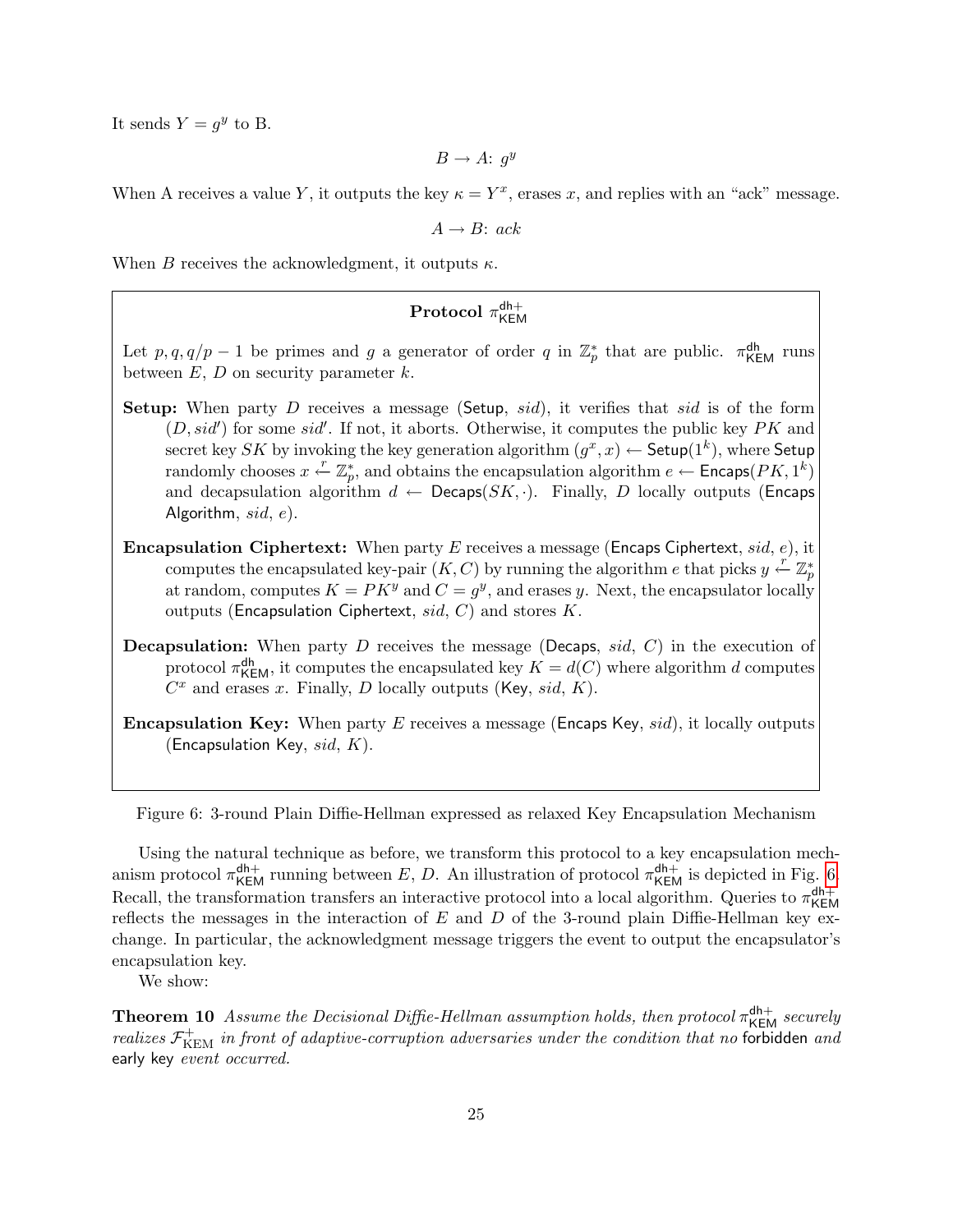**PROOF.** We have to construct a simulator  $S$  such that no conditioned environment distinguishes between an interaction with the parties running protocol  $\pi_{\text{KEM}}^{\text{dh+}}$  in the light of the dummy adversary A and an interaction with the ideal-world protocol for  $\mathcal{F}_{\text{KEM}}^{+}$  in front of the simulator S. Observe that the simulator is totally passive. There is no network communication between  $E$  and  $D$ . This is so because the ideal functionality  $\mathcal{F}_{\text{KEM}}^+$  has the same interfaces as  $\pi_{\text{KEM}}^{\text{dh+}}$ . Thus, the task of the simulator is simplified to provide the encapsulation and decapsulation algorithms as well as the internal state simulation of a corrupted party. We construct such simulator  $S$  as follows:

- Simulating the Generation of Algorithms: When S receives the input (Setup, sid) from  $\mathcal{F}^+_{\rm KEM}$ , it internally invokes a simulation of  $D$ .  $S$  mimics the decapsulator's invocation of the Setup algorithm by choosing  $x \stackrel{r}{\leftarrow} \mathbb{Z}_p^*$ . S sets  $PK = g^x$  and  $SK = x$ . It fixes the encapsulation and decapsulation algorithms  $e \leftarrow$  Encaps( $PK, 1^k$ ) and  $d \leftarrow$  Decaps( $SK, \cdot$ ) and outputs (Algorithms, sid, e, d) to  $\mathcal{F}^+_{\mathrm{KEM}}$ .
- **Simulating Party Corruptions:** When  $A$  corrupts  $E$ ,  $D$  then  $S$  simulates an internal copy of the corrupted party running  $\pi_{\text{KEM}}^{\text{dh}+}$  and hands A the internal data of the party. In particular:
	- 1. If D is corrupted prior to the generation of the encapsulation ciphertext, then  $S$  hands A the secret key  $SK = x$  from the simulation of the setup.
	- 2. If E is corrupted after generation of the ciphertext, then S deploys the algorithm e used to generate the encapsulated key-pair  $(K, C)$ . It hands K to A.
	- 3. If D is corrupted after decapsulation, all ephemeral secrets should be erased. Then  $S$ hands A the encapsulation key  $K = d(C')$ .
	- 4. If E is corrupted prior to output of the encapsulation key, then S hands A the encapsulation key K (from step 2). All ephemeral secrets should be erased.

Analyzing S Assume that no forbidden and early key event occurred, then it can be seen that  $\mathcal Z$ exactly views an execution of protocol  $\pi_{\text{KEM}}^{\text{dh}+}$  when interacting with the ideal-protocol for  $\mathcal{F}_{\text{KEM}}^+$  and S. The only difference is that (a) in  $\mathcal{Z}$ 's real-world view the encapsulation key K is computed by the encapsulation algorithm  $E$ , whereas (b) in  $\mathcal{Z}$ 's ideal-world view the key is chosen independently from the ciphertext by the ideal functionality  $\mathcal{F}_{\rm KEM}^+$ . However, it can be shown by reduction to the DDH assumption that the two views are indistinguishable from another (see previous proof).  $\Box$ 

### <span id="page-27-0"></span>4.2 Revised Certification Functionality

The idea of idealized certification is to permit a registered party to generate signatures over arbitrarily many messages while any party may verify the signatures. In fact, the functionality  $\mathcal{F}_{\text{CBRT}}$ captures the task of authenticated signatures where parties registered with a trusted third party. Idealized certification has been introduced in [\[14\]](#page-49-6). There, it has been shown that a signature functionality  $\mathcal{F}_{\text{SIG}}$  in presence of a certification authority  $\mathcal{F}_{\text{CA}}$  that mimics a public bulletin board securely realize ideal certification; it has also been shown that any signature scheme weakly unforgeable against chosen message attacks (WUF-CMA) emulates  $\mathcal{F}_{\text{SIG}}$  in presence of a certificate authority.

It turns out that the present security notion in the case of idealized signatures from [\[14\]](#page-49-6) and, for us more importantly, in the case of idealized certification is weaker than required in certain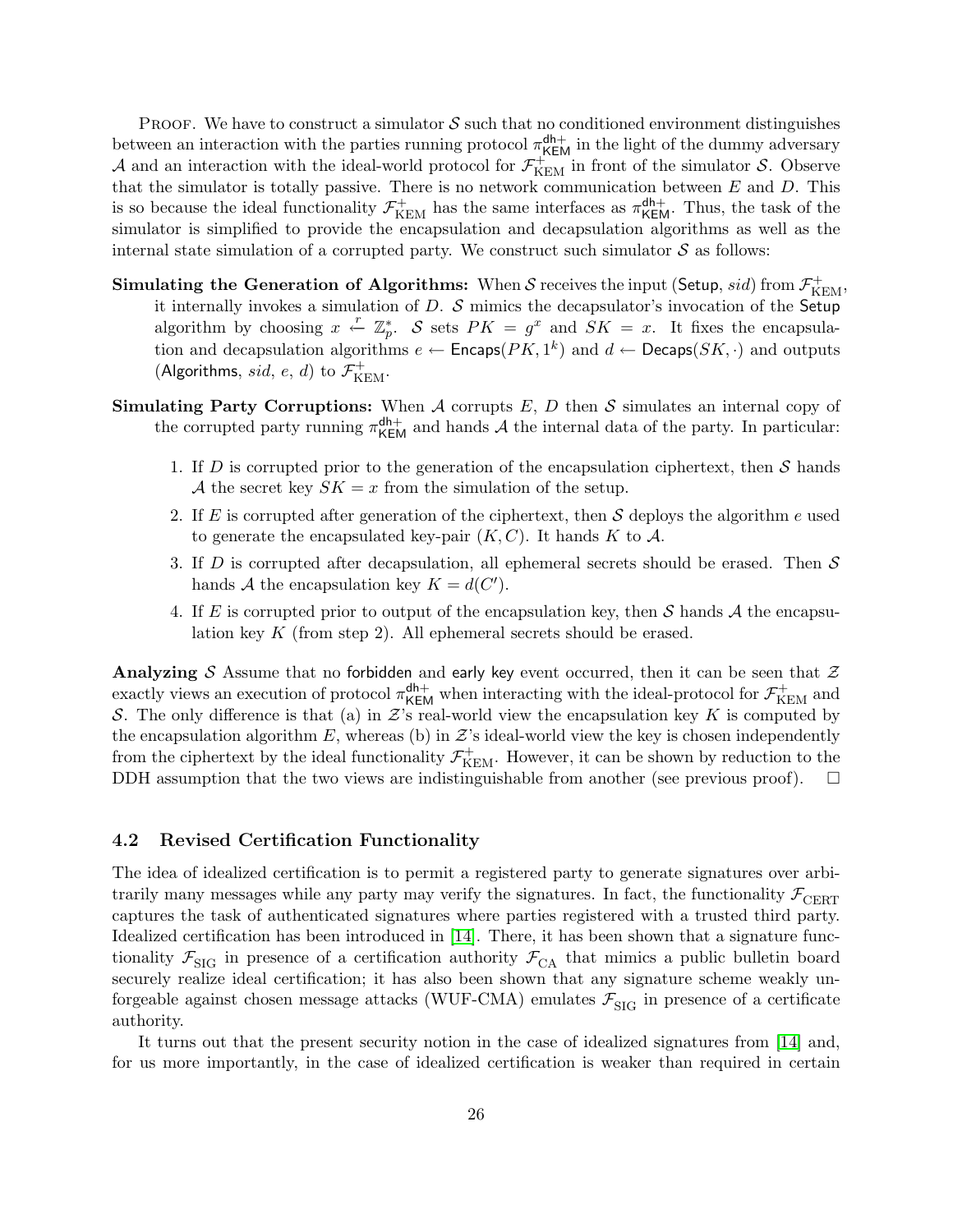applications. Some problems have been identified in the earlier version of  $\mathcal{F}_{\text{SIG}}$ . We refer the reader to [\[4,](#page-49-12) [40\]](#page-51-10) for a more technical discussion. The identified problems have led to a renovation of  $\mathcal{F}_{\text{SIG}}$  in [\[13\]](#page-49-5)[Fig. 21]. A corresponding notion of idealized certification was introduced in [\[40\]](#page-51-10). The functionality is depicted in Fig [7.](#page-28-0)

## Functionality  $\mathcal{F}_{\text{CBRT}}$

 $\mathcal{F}_{\text{CBRT}}$  proceeds as follows when parameterized with security parameter k.

- Signature generation: Upon receiving a value (Sign, sid,  $m$ ) from some party S check that  $sid = (S, sid')$  for some sid'. If not, then abort. Else hand (Setup, sid) to the adversary. Upon reception of (Algorithms, sid, s, v) from the adversary, where s, v are descriptions of PPT ITMs, output (Signature Algorithm, sid, s) to S. Set  $\sigma = s(m)$ , record the tuple  $(m, \sigma, 1)$  and output (Signature, sid, m,  $\sigma$ ) to S.
- Signature verification: Upon receiving a value (Verify, sid, m,  $\sigma$ ) from some party P. do: If there is an entry  $(m, \sigma, b')$ , send (Verified, sid, m, b') to P. Else if the signer is not marked corrupted, record the entry  $(m, \sigma, 0)$  and return (Verified, sid, m, 0) to P. Otherwise, record the entry  $(m, \sigma, v(m, \sigma))$  and return (Verified, sid, m,  $v(m, \sigma)$ ) to P.
- Corruption: Upon receiving a value (Corrupt, sid, P) from the adversary, where P is a signer or verifier, mark the party as corrupt.

<span id="page-28-0"></span>

Description of the Certification Functionality. It offers two interfaces: signature generation and verification. In contrast to  $\mathcal{F}_{\text{SIG}}$ , this functionality has no key generation interface. (This results from the fact that the keys are registered with a certificate authority.) When receiving a signature generation request, the functionality first checks that the identity of the signer S appears in the session identifier. If not, it aborts.  $\mathcal{F}_{\text{CEPT}}$  binds signatures directly to the identity of protocol participants. There is no secret key which, if disclosed, will enable a third party to sign on behalf of the purported signer. Moreover, the provision avoids the distribution of keys in the spirit of the Dolev-Yao model (where key distribution is implicit). Next, the functionality requests the adversary to provide two descriptions of ITM algorithms for signature generation and verification. This is the workaround to prevent that the attacker learns the message to be signed. Instead of asking the attacker to generate the signature in this revised version of  $\mathcal{F}_{\text{CBRT}}$  the attacker delivers the algorithms. The functionality can compute and verify the signature itself.

Upon reception of the verification request, the functionality checks that a matching messagesignature entry exists. If so, it outputs the corresponding bit  $b'$ . This requirement ensures consistency between multiple verification requests. Next, the functionality checks whether the signer is corrupted. If not, it outputs that the signature-message pair is invalid  $(b = 0)$ . (This is so because the functionality has not generated the pair.) If so, the functionality deploys the verification algorithm provided by the attacker to verify the signature pair. This requirement reflects that a corrupted party may manipulate the verification algorithm and dictate the outcome of the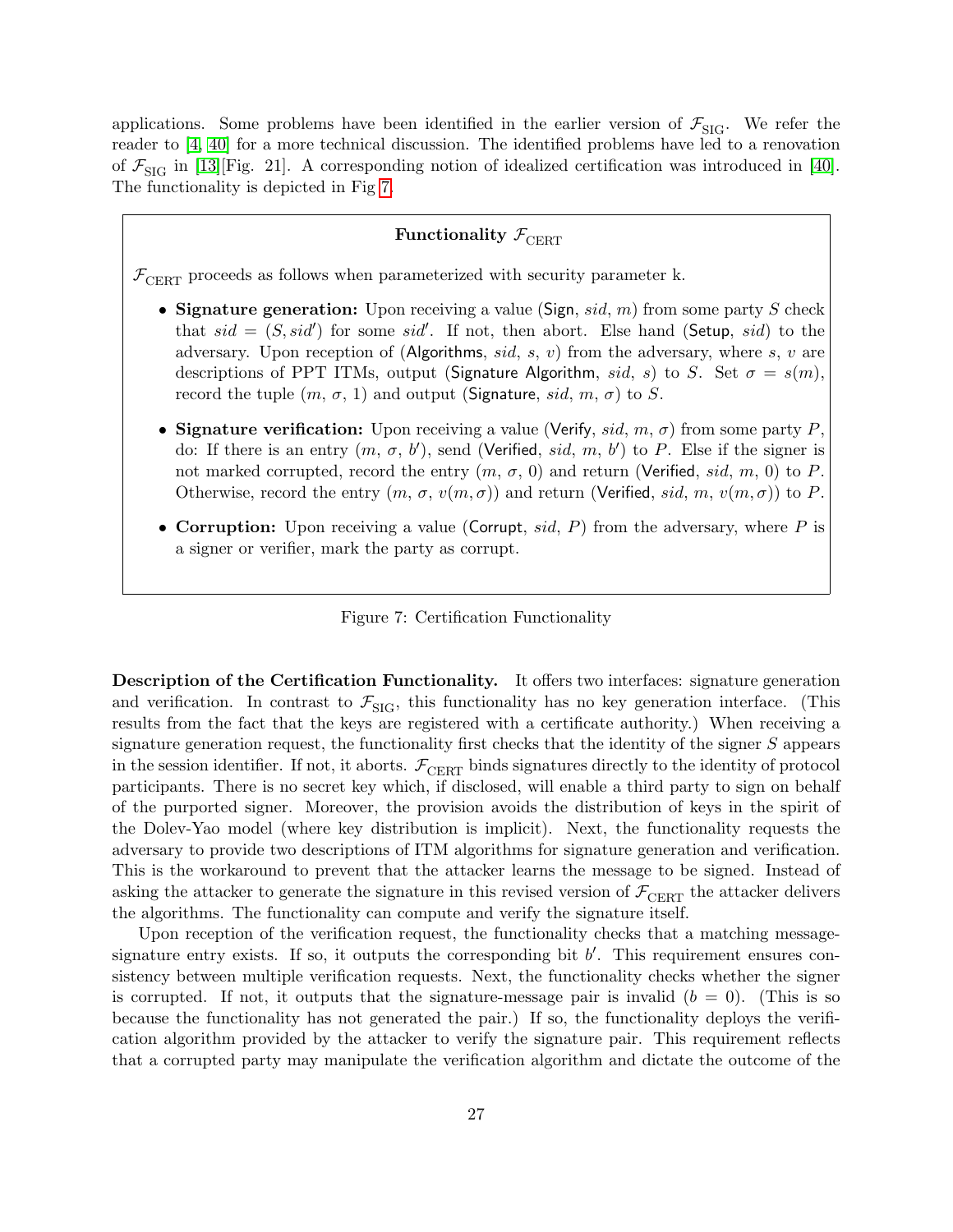verification.

We remark that the certification functionality guarantees security with respect to dynamic corruptions. Corruption is defined according to the corruption model in [\[13\]](#page-49-5). When the attacker mounts a corrupt query, the corresponding party is marked as corrupted. Then the attacker gets access to the party's internal state. Since the functionality maintains no secret values, the attacker gets access to the functionality via the interfaces.

**Realizing**  $\mathcal{F}_{\text{CBRT}}$ **.** The functionality can be realized given a number of setup assumptions. The realization in [\[14\]](#page-49-6) was proven with respect to a certification authority  $\mathcal{F}_{CA}$ . That is:

**Theorem 11** Assume a WUF-CMA secure signature scheme and a certificate authority  $\mathcal{F}_{CA}$ , then  $\mathcal{F}_{\text{CBRT}}$  can be securely realized in presence of dynamic-corruption adversaries.

See [\[40\]](#page-51-10) for the proof.

### <span id="page-29-0"></span>4.3 The Syntax of Simple Protocols

We formulate the syntax of simple protocols. The formulation adapts the definition of simple protocols from [\[16\]](#page-50-5) with the addition that we define a calculus for Diffie-Hellman like two-party protocols and certification. Our augmentation includes commands for the generation of public and private encapsulation keys, computation of encapsulated key-pairs, decapsulation of random keys from ciphertexts, signature generation and verification, and secure erasure of ephemeral secrets computed in the protocol execution.

|               | $PROGRAM ::=$ initialize(self, other); |
|---------------|----------------------------------------|
|               | COMMAND-LIST                           |
| $COMMAND ::=$ | COMMAND COMMAND-LIST                   |
| LIST          |                                        |
|               | done                                   |
| $COMMAND ::=$ | $\text{receive}(v);$                   |
|               | $\text{send}(\text{vc})$               |
|               | output(vc);                            |
|               | newrandom(v);                          |
|               | $pair(vc_1, vc_2, v);$                 |
|               | $separate(vc, v1, v2);$                |
|               | $setup(vc_1, v);$                      |
|               | $encaps(vc_1, v);$                     |
|               | $decaps(vc_1, vc_2, v);$               |
|               | $sign(vc_1, vc_2, v);$                 |
|               | verify $(vc_1, vc_2, vc_3)$            |
|               | $\text{erase}(vc_1)$                   |

(Command encaps( $vc_1, v$ ) is divided into subroutine encaps  $c(vc_1, v)$  and encaps  $k(vc_1, v)$  in case of adaptive corruptions.)

<span id="page-29-1"></span>Figure 8: Syntax of Simple Protocols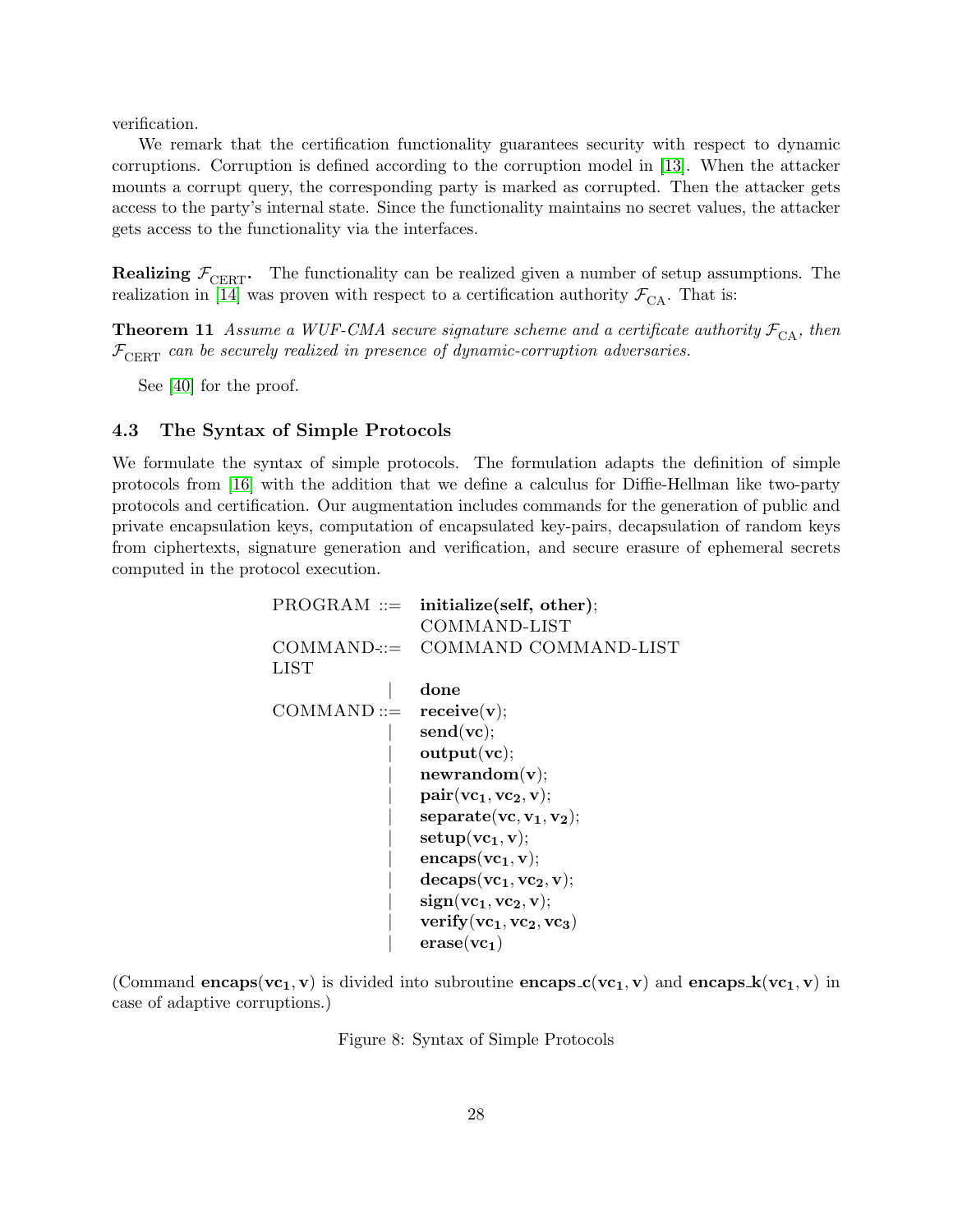**Definition 12 (Syntax of Simple Protocols)** A simple protocol is a pair of programs  $\Pi = (\Pi_0, \Pi_1)$  $\Pi_1$ , each of which is given by the grammar as illustrated in Fig. [8,](#page-29-1) where **v**,  $v_1$ ,  $v_2$  and **vc**,  $vc_1$ ,  $vc_2$  are variables and constants.

An important notion in the framework are concrete traces. They capture the intuition of their symbolic pendant. Concrete traces are a sequence of environmental, adversarial, or honest participants events. In terms of the UC framework, concrete traces are the view of the environment when interacting with the honest participants running the concrete protocol in front of the adversary. We recall the definition from [\[16\]](#page-50-5).

**Definition 13 (Concrete Protocol Trace)** Let  $\text{TRACE}_{\text{II},\mathcal{A},\mathcal{Z}}(k,z)$  be the trace of executing protocol  $\Pi$  with the dummy adversary A and environment Z on input z and security parameter k to be a sequence of events  $H_0, H_1, \ldots, H_s$ , where  $H_s$  is either (i) an environmental "init" event written on the input tape of the form  $["init", sid, pid<sub>i</sub>, pid<sub>i</sub>]$  indicating that party pid<sub>i</sub> and pid<sub> $\overline{i}$ </sub> execute the sid-th instance of the protocol.  $M_{\Pi}$  resets the program counter and invokes the first program instruction; or (ii) an attacker event of one of the form  $["adversary", m, sid, pid<sub>i</sub>]$  in which case the adversary delivers message m to party pid<sub>i</sub>; or (iii) a honest participant event of the form

- $\bullet~~[``message", m, sid, pid_i],~in~which~case~the~message~m~dedicated~to~be~delivered~to~pid_i~written$ on the communication tape is delivered to the adversary,
- ["output", m, sid, pid<sub>i</sub>], in which case the message m is the local output of party pid<sub>i</sub>.

We denote the ensemble  $\{\textsf{TRACE}_{\Pi,\mathcal{A},\mathcal{Z}}(z,k)\}_{k\in\mathbb{N},z\in\{0,1\}^*}$  as  $\textsf{EXEC}_{\pi,\mathcal{A},\mathcal{Z}}$ .

## <span id="page-30-0"></span>4.4 Concrete Semantics

The UC framework is based on the system model of probabilistic polynomial time-bounded ITMs. Interactions in the two worlds are expressed by an environmental, adversarial, and a protocol machine. In particular, the latter machine captures the task of the participants executing the protocol Π. A session identifier sid and the program code  $\Pi$  including additional input parameters (such as the identities of the parties) parameterize the input of the protocol machine. When the protocol machine  $M_{\Pi}$  is invoked with session identifier sid, it creates instances of Interactive Turing machines. Each instance runs a subprogram  $\Pi_i \in \Pi$ , capturing the protocol instructions of a participant  $P_i$ .

In the following definition we show how a Turing machine interprets a two-party simple protocol  $\Pi = (\Pi_0, \Pi_1).$ 

<span id="page-30-1"></span>Definition 14 (Concrete Semantics of Simple Protocols) The concrete protocol Π associated with a pair of programs  $(\Pi_0, \Pi_1)$  is an ITM M. The transition function for this machine is defined over the states  $S_M = \{init\} \cup S_0 \cup S_1$ , where "init" represents the initial state of  $M_{\Pi}$ and each state  $S_i = (\Pi_i, \Delta_i, \Gamma_i)$  for  $i \in \{0, 1\}$  represents the protocol program of the corresponding party  $\Pi_i$ , a program counter  $\Gamma_i$  which indicates the current command of  $\Pi_i$ , and a store command  $\Delta$  which maps variable names in  $\Pi_i$  to locations on the work tape. The transition function over these states encodes the execution of either program  $\Pi_0$  or  $\Pi_1$ . The transition is defined as follows:

If  $M_{\Pi}$  is in the initial state "init", it will read off the following information from its tapes: the security parameter k, the session identifier sid', the party identifier pid<sub>i</sub>, and the peer identifier pid<sub>i</sub> which represents the identity of the other participant of this protocol execution. Then  $M_{\Pi}$  initializes the storage and writes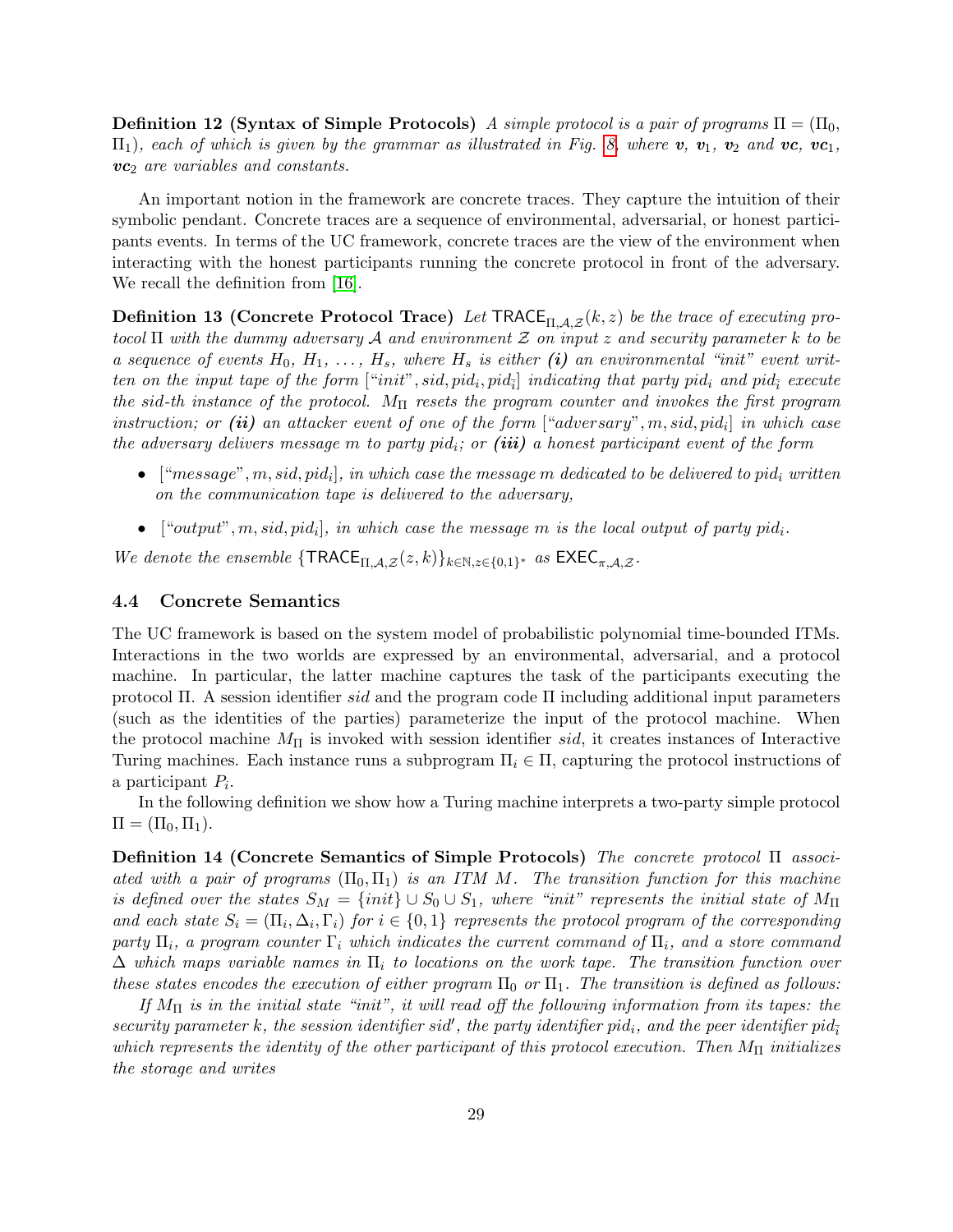- self:  $M_{\Pi}$  writes ["name", pid<sub>i</sub>, sid] indicating that pid<sub>i</sub> is the initiator of the session sid =  $sid'.$
- other:  $M_{\Pi}$  writes ["name", pid<sub> $\bar{i}$ </sub>, sid] indicating that pid $_{\bar{i}}$  is the responder in the session  $sid = sid'.$

It increments the program counter  $\Gamma_i$  to the next instruction of  $\Pi_i$ , and executes that statement. Next transitions depend on the command of  $\Pi_i$  indicated by the counter  $\Gamma_i$ :

- receive(v): If the command has already been executed in this activation,  $M_{\Pi}$  waits to be reactivated. If not, or after re-activation,  $M_{\Pi}$  reads a message from the communication tape and stores it in  $v$ . It increments the counter and proceeds with the next command.
- send(vc):  $M_{\Pi}$  writes the value of vc on the communication tape, increments the program counter, and waits for re-activation.
- output(vc):  $M_{\Pi}$  writes the value of vc to the local output tape, increments the program counter, and waits for activation.
- newrandom(v):  $M_{\Pi}$  generates a random value  $r \stackrel{r}{\leftarrow} \{0,1\}^k$ , stores ["random", r] in v, and continues with the next command.
- pair(vc<sub>1</sub>, vc<sub>2</sub>, v):  $M_{\Pi}$  stores ["pair", vc<sub>1</sub>, vc<sub>2</sub>] in v and proceeds with the next command.
- separate(vc,  $v_1, v_2$ ): If the value of vc is ["pair", a, b],  $M_{\Pi}$  stores  $v_1 = a$  and  $v_2 = b$ . It increments the program counter, and proceeds with the next command. Else,  $M_{\Pi}$  terminates.
- setup( $vc_1, v$ ):  $M_{\Pi}$  sends (Setup, sid) to  $\mathcal{F}_{\text{KEM}}$  with sid = (pid, sid'), where pid =  $vc_1$ contains the identity of some decapsulator D.  $M_{\Pi}$  reads from the subroutine output tape the encapsulation algorithm e and decapsulation algorithm d written by the functionality  $\mathcal{F}_{\text{KEM}}$ . It stores ["algorithms", sid, e, d] in  $v$ , increments the counter, and proceeds with the next command.
- encaps( $vc_1, v$ ):  $M_{\Pi}$  sends (Encaps, sid, e) with sid = (pid, sid') to  $\mathcal{F}_{\text{KEM}}$ , where pid =  $vc_1$ contains the identity of some decapsulator D.  $M_{\Pi}$  reads from the subroutine output tape the encapsulated key-pair  $(K, C)$  written by  $\mathcal{F}_{\text{KEM}}$ . It stores ["key-pair", sid, K, C] in v, increments the counter, and proceeds with the next command. Alternatively,
	- encaps\_c(vc<sub>1</sub>, v):  $M_{\Pi}$  sends (Encaps Ciphertext, sid, e) with sid = (pid, sid') to  $\mathcal{F}^+_{\mathrm{KEM}}$ , where pid =  $vc_1$  contains the identity of some decapsulator D.  $M_{\Pi}$  reads from the subroutine output tape the encapsulation ciphertext C written by  $\mathcal{F}^+_{\mathrm{KEM}}$ . It stores ["encapsulation ciphertext", sid, C in  $v$ , increments the counter, and proceeds with the next command.
	- encaps  $\mathbf{k}(\mathbf{vc_1}, \mathbf{v})$ :  $M_{\Pi}$  sends (Encaps Key, sid) with sid = (pid, sid') to  $\mathcal{F}_{\text{KEM}}^+$ , where  $pid = \mathbf{vc_1}$  contains the identity of some decapsulator D.  $M_{\Pi}$  reads from the subroutine output tape the encapsulation key K written by  $\mathcal{F}^+_{\mathrm{KEM}}$ . It stores ["encapsulation key", sid,  $K$  in  $v$ , increments the counter, and proceeds with the next command.
	- $-$  When  $\mathcal{F}^+_{\rm KEM}$  answers with an early key message, then  $M_{\Pi}$  stores a termination request ["early key", sid].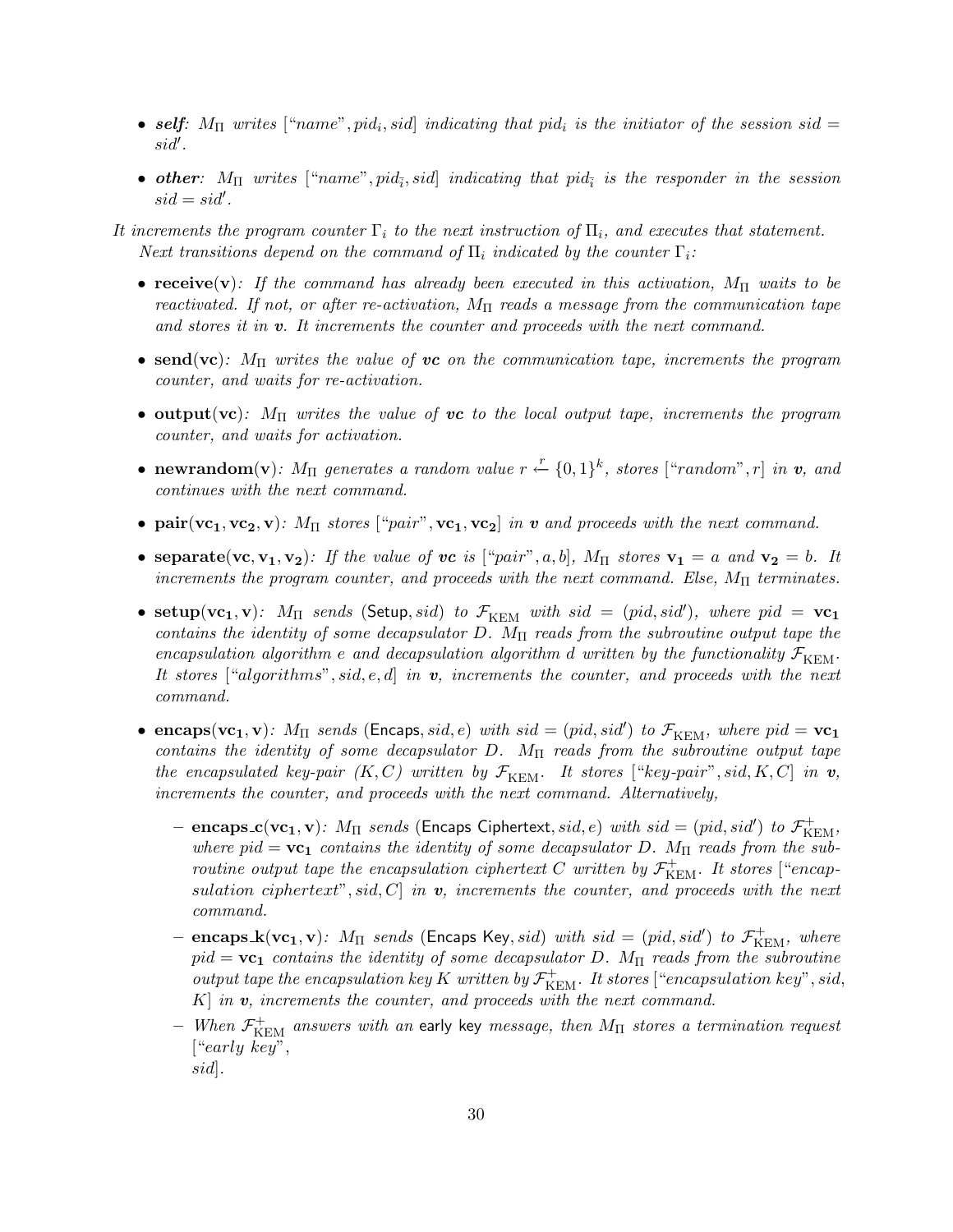- decaps( $vc_1, vc_2, v$ ):  $M_{\Pi}$  sends (Decaps, sid, C) to  $\mathcal{F}_{\text{KEM}}$  with sid = (pid, sid'), where pid =  $vc_1$  contains the identity of some decapsulator D,  $vc_2 = C$  the encrypted key and waits until the functionality  $\mathcal{F}_{\text{KEM}}$  writes on the subroutine output tape the decapsulation key K. It stores ["key", sid, K, C] in  $v$  and proceeds with the next command. If the answer is a forbidden message, then  $M_{\Pi}$  writes a termination request ["forbidden", sid].
- $sign(vc_1, vc_2, v)$ :  $M_{\Pi}$  sends (Sign, sid, m) to  $\mathcal{F}_{CERT}$  with sid = (pid, sid'), where pid =  $vc_1$ contains the identity of some signer S and  $m = \nu c_2$  is the message to be signed. It waits until the functionality  $\mathcal{F}_{\text{CBRT}}$  wrote on the subroutine output tape the signature  $\sigma$ .  $M_{\text{II}}$  stores ["signature", sid,  $vc_2, \sigma$ ] in v, increments the program counter, and proceeds with the next command.
- verify(vc<sub>1</sub>, vc<sub>2</sub>, vc<sub>3</sub>):  $M_{\Pi}$  sends (Verify, sid, vc<sub>2</sub>,  $\sigma$ ) to  $\mathcal{F}_{\text{CBRT}}$  with sid = (pid, sid'), where  $pid = \mathbf{vc_1}$  contains the identity of some signer S,  $m = \mathbf{vc_2}$  is some message, and  $\sigma$  is the last element of  $vc_3 = ['signature", sid, m', \sigma']$ . (The element  $\sigma'$  is obtained by recursively running the separate() command on input  $vc_3$ .) It waits until the functionality  $\mathcal{F}_{\text{CBRT}}$  wrote some bit b on the subroutine output tape. It outputs the pattern ["verified", sid, m, b]. If  $b = 1$ ,  $M_{\Pi}$  increments the program counter, and proceeds with the next instruction. Otherwise,  $M_{\Pi}$ terminates.
- erase(vc<sub>1</sub>):  $M_{\Pi}$  erases the value vc<sub>1</sub> from its work tape.

## <span id="page-32-0"></span>4.5 Symbolic Semantics

In the previous section, we have shown how concrete protocols formulated in the syntax of simple protocols are interpreted in the computational model. We now define how simple protocols map to the symbolic model.

<span id="page-32-1"></span>Definition 15 (Symbolic Semantics of Simple Protocols) Let  $\Pi = (\Pi_0, \Pi_1)$  be a simple protocol. Let  $\bar{\Pi}$  be the symbolic protocol as in definition [3](#page-14-1) where the set of states  $\mathsf{S} = (\Gamma, \Delta)$  contain (1) a program counter Γ which indicates the next command of  $\Pi$  to execute, and (2) a store command  $\Delta$ which maps variable names in  $\Pi$  to symbols in the algebra **A**. For simplicity,  $\Delta$  maps constants to themselves and is initiated with the names in **P** for the variables self and other. Let  $O \in \{0, 1\}$  be the roles of the participants in the execution of a simple protocol  $\Pi = (\Pi_0, \Pi_1)$ . For all  $(\Gamma, \Delta) \in S$ ,  $O \in \mathbf{O}$ ,  $m \in \mathbf{A}$ , and  $P \in \mathbf{P}$ , the mapping  $\Pi$  is defined on the commands in  $\Pi = (\Pi_0, \Pi_1)$ :

• If  $\Gamma$  points to a command of the form send(vc), then

$$
\bar{\Pi}((\Gamma, \Delta), O, m, P) \rightarrow ("message", \Delta(v), (\Gamma', \Delta'))
$$

where  $\Gamma'$  points to the next command.

• If  $\Gamma$  points to a command of the form **output** (vc), then

 $\overline{\Pi}((\Gamma, \Delta), \mathsf{O}, \mathsf{m}, \mathsf{P}) \rightarrow ("output", \Delta(\mathbf{v}), (\Gamma', \Delta'))$ 

where  $\Gamma'$  points to the next command.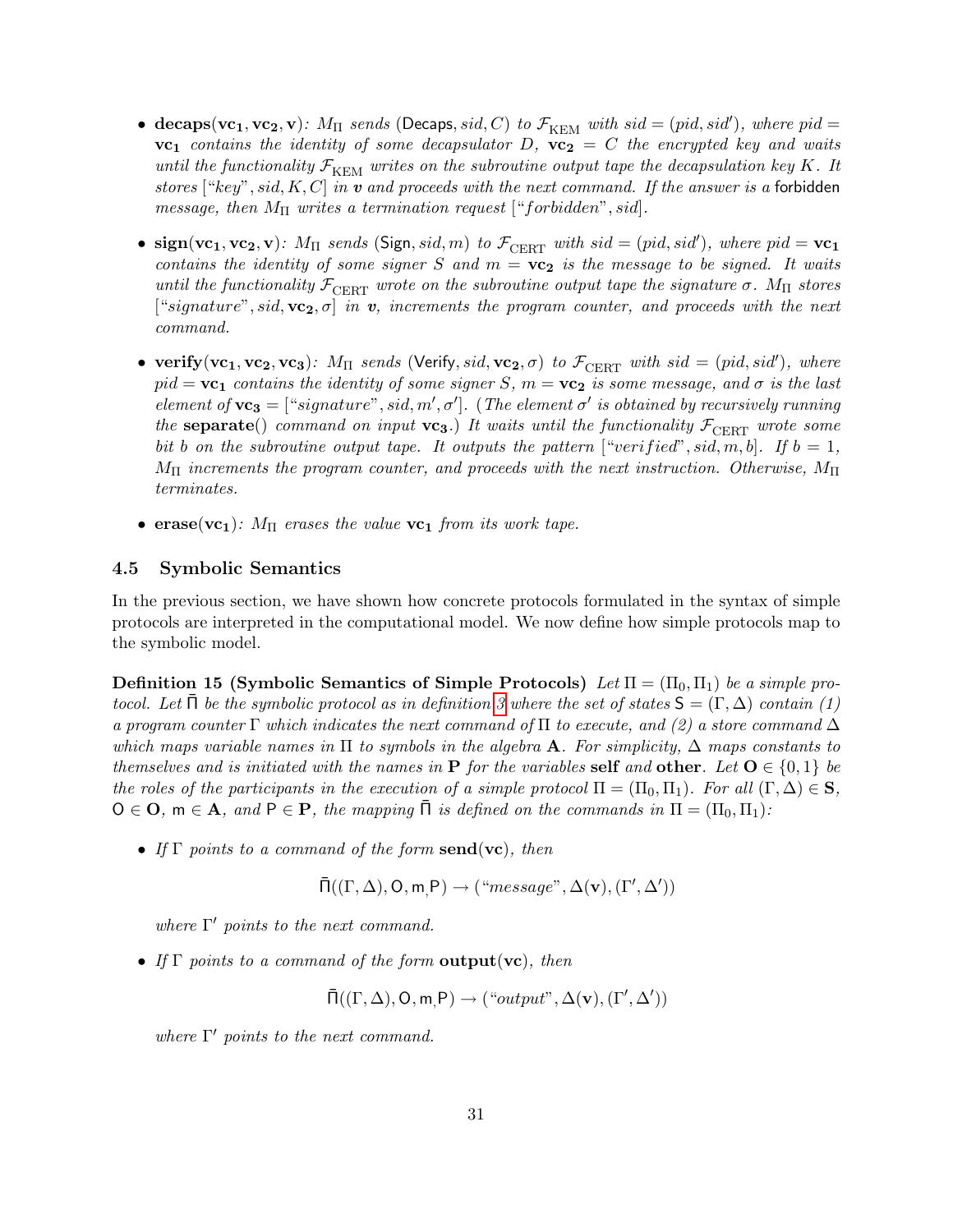• If Γ points to one of the following commands, then

$$
\bar \Pi((\Gamma, \Delta), O, m, P) \to \bar \Pi((\Gamma', \Delta'), O, m, P)
$$

where  $\Gamma'$  points to the next command and  $\Delta'$  is equal to  $\Delta$  except that

CASE receive(v) :  $\Delta'(\mathbf{v}) = \mathbf{m}$ . (If  $\mathbf{m}$  is an empty message, then  $\Gamma$  points to the next command.)

CASE newrandom(v) :  $\Delta'$ (v) is set to the first nonce symbol in R which is not in the range of  $\Delta'$ .

CASE setup( $vc_1, v$ ) :  $\Delta'(v) = (pk_{\Delta'(vc_1)}, pk_{\Delta'(vc_1)}^{-1})$  is the output of setup(), i.e. a public encapsulation and decapsulation key not already in the range of  $\Delta'$ .

CASE encaps( $vc_1, v$ ) :  $\Delta'(v)$  = encaps( $\Delta'(vc_1)$ ) where  $\Delta'(vc_1)$  is a public encapsulation key stores an encapsulated key-pair which is not already in the range of  $\Delta'$ . (In the case of encaps  $c(\mathbf{v}c_1, \mathbf{v})$  and encaps  $\mathbf{k}(\mathbf{v}c_1, \mathbf{v})$  store an encapsulation ciphertext and key, respectively, which is not in the range of  $\Delta'$ .) Else  $\Delta'(\mathbf{v}) = \bar{G}$  is the garbage symbol.

CASE decaps( $vc_1, vc_2, v$ ) :  $\Delta'(v)$  = decaps( $\Delta'(vc_1), \Delta'(vc_2)$ ) where  $\Delta'(vc_1)$  is a private decapsulation key and  $\Delta'$ (**vc**<sub>2</sub>) some message. Otherwise, it stores  $\Delta'$ (**v**) =  $\overline{G}$  the garbage symbol.

CASE sign( $vc_1, vc_2, v$ ) :  $\Delta'(v)$  = sign( $\Delta'(vc_1, \Delta'(vc_2))$ ) if  $\Delta'(vc_1)$  is a signing key and  $\Delta'(\mathbf{v}\mathbf{c}_2)$  is some message. Otherwise, store  $\Delta'(\mathbf{v}) = \top$  the failure symbol to abort.

CASE verify(vc<sub>1</sub>, vc<sub>2</sub>, vc<sub>3</sub>): if verify( $\Delta'$ (vc<sub>1</sub>,  $\Delta'$ (vc<sub>2</sub>),  $\Delta'$ (vc<sub>3</sub>))) = ⊥, then set  $\Delta' = \bot$ . Else set  $\Delta' = \top$ .

CASE  $pair(vc_1, vc_2, v) : \Delta'(v) = \Delta'(vc_1)|\Delta'(vc_2)$ .

CASE separate(vc, v<sub>1</sub>, v<sub>2</sub>) : if  $\Delta'$ (vc) = m<sub>1</sub>|m<sub>2</sub>, then  $\Delta'$ (v<sub>1</sub>) = m<sub>1</sub> and  $\Delta'$ (v<sub>2</sub>) = m<sub>2</sub>. Otherwise, store the symbol  $\top$  to indicate a failure.

• If  $\Gamma$  points to a command of the form  $\mathbf{erase}(\mathbf{vc_1})$ , then

$$
\bar \Pi((\Gamma, \Delta), O, m, P) \to \bar \Pi((\Gamma', \Delta'), O, m, P)
$$

where  $\Gamma'$  points to the next command and  $\Delta'$  is equal to  $\Delta$  except that it does not contain the *value*  $\Delta$ (**vc**<sub>1</sub>).

## <span id="page-33-0"></span>5 Mapping Lemma

An essential tool in proving computational soundness of simple protocols is the mapping lemma. This lemma states that for any simple protocol the dummy adversary in the computational setting has a negligible probability to produce traces which a Dolev-Yao attacker would produce in the symbolic model. That is, if  $\mathsf{TRACE}_{\Pi,\mathcal{A},\mathcal{Z}}(k,z)$  is a concrete trace of the simple protocol  $\Pi$ , then  $\bar{\mathsf{t}}$ is a Dolev-Yao trace of the symbolic protocol  $\bar{\Pi}$  except with negligible probability. Technically, the mapping lemma ensures that a simple protocol has a valid symbolic representation.

<span id="page-33-1"></span>We begin with the description of the mapping algorithm that translates bitstring representations of the concrete trace to symbols. Next, we prove the validity of this transformation.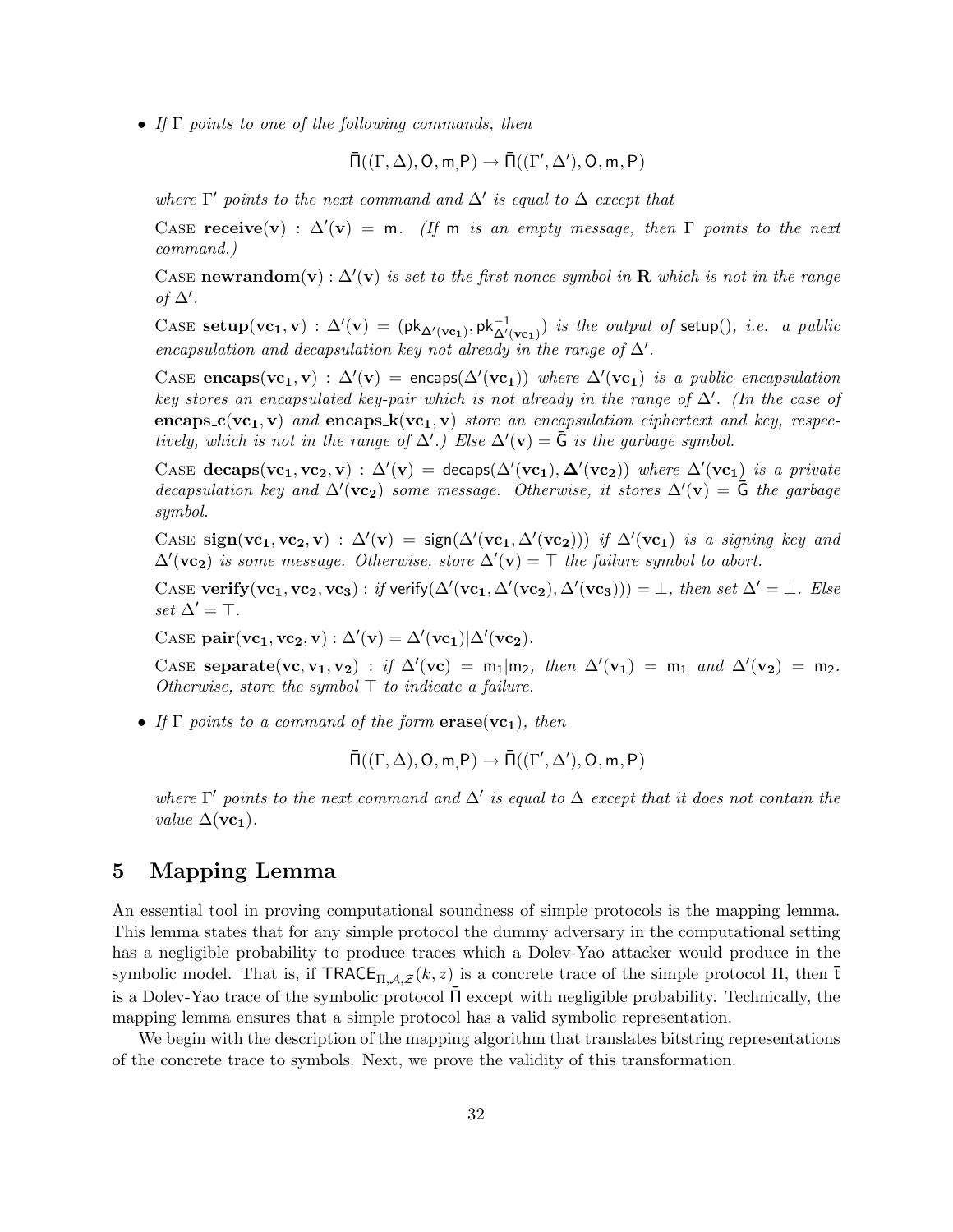**Definition 16 (Mapping Algorithm)** Let  $\Pi$  be a simple protocol and  $\text{TRACE}_{\Pi,A,Z}(k, z)$  be a trace of an execution of protocol  $\Pi$  with security parameter k, environment  $\mathcal Z$  with input z and dummy adversary A. Let  $\Pi$  be the corresponding symbolic protocol and  $\bar{t}$  be the symbolic trace of an execution of protocol  $\Pi$  in front of the Dolev-Yao adversary A. We define the mapping  $\delta$  from the concrete trace  $\text{TRACE}_{\text{TLA},\mathcal{Z}}(k, z)$  to the symbolic trace  $\bar{t}$  to be the output of the following two-pass algorithm:

- 1. In the first pass, the algorithm reads through the trace  $\text{TRACE}_{\text{TL},A,Z}(k, z)$  character by character in order to build a partial mapping  $\delta: \{0,1\}^* \to \mathbf{A}$  from bit-strings to elements of the symbolic algebra  $A$  according to the cases below. (Note that the patterns may be nested and overlapping. A pattern is recognized as soon as the last character in the pattern is read.)
	- The UC garbage string  $\star$  is mapped to the symbolic garbage term  $\bar{G}$ .
	- The bitstrings Establish-Key and Key are mapped to the symbols establish-key and key, respectively.
	- Pairing and separation use the symbolic operators.
	- Termination  $\top$  and continue  $\bot$  symbols use the same operator.
	- The bitstring (Corrupt, sid, pid) is mapped to the symbolic adversary event  $[``corrupt", P]$ , where  $\delta(pid, sid) := P$ . (See remark below.)
	- When parsing a pattern  $["name", pid, sid]$  do: if  $\delta("name", pid, sid)$  is not yet defined, then set  $\delta("name", pid, sid) := \mathsf{P}$  where  $\mathsf{P}$  is the first element of  $\mathsf{P}$  not in the range of δ so far; if  $\delta$  ("sigkey",  $\langle pid, sid \rangle$ ) is not defined, then set  $\delta$  ("sigkey",  $\langle pid, sid \rangle$ ) := skp where  $\mathsf{sk}_P$  is the first element of  $\mathbf{SK}$  in the range of  $\delta$  associated with the party identifier P. Associate a corresponding verification key  $\delta("verkey", \langle pid, sid \rangle) =: f^{-1}(\mathsf{sk}_{\mathsf{P}})$  to be the first element of **VK** in the range of  $\delta$ .
	- When parsing a pattern  $[``pair", a, b]$  do: if  $\delta(a)$  or  $\delta(b)$  is not yet defined, then set  $\delta(a) := \bar{\mathsf{G}}$  (resp.  $\delta(a) := \bar{\mathsf{G}}$ ). Else, set  $\delta("pair", a, b) := \delta(a)|\delta(b)$ .
	- When parsing a pattern ["random", r], do: if ["random", r] is not defined yet, then set δ("random", r) := r where r is the first element of **R** (resp.  $\mathbf{R}_{Adn}$ ) in the range of δ in case of a honest participant event (resp. adversarial event).
	- When parsing a pattern ["algorithms", sid, e, d] do: if  $\delta(sid, e)$  or  $\delta(sid, d)$  is not yet defined, then set  $(\delta("encapskey", sid), \delta("decapskey", sid)) := \mathsf{setup}(), where \delta("encaps$ key", sid) := pk is the first element of **PK** in the range of  $\delta$  and  $\delta$  ("decapskey", sid) :=  $pk^{-1}$  is the first element of  $PK^{-1}$  in the range of  $\delta$ . Set  $\delta(side, e) :=$  encaps(pk) and  $\delta(sid, d) := \mathsf{decaps}(\mathsf{pk}^{-1}).$
	- When parsing a pattern ["key-pair", sid, K, C] do: At this point, both  $\delta$  ("encapskey", sid) := pk and  $\delta("decapskey", sid) := \mathsf{pk}^{-1}$  must be defined. Then set  $\delta("key-pair", sid, def]$  $K, C$  := (r, {|r|\tau}<sub>pk</sub>) where r is the first element of **R**. Alternatively, when parsing ["encapsulation ciphertext", sid, C| or ["encapsulation key", sid, K| do: Both  $\delta$  ("encaps $key^v, sid) := \mathsf{pk} \ and \ \delta("decapskey", sid) := \mathsf{pk}^{-1} \ must \ be \ defined. \ Then \ set \ \delta("encaps$ ulation ciphertext", sid, C) :=  $\{ |r|\}_{pk}$  and  $\delta("encapsulation key", sid, K) := r$  where r is the first element of  $\bf R$ . When parsing a pattern an early key event ["early key", sid] then it is mapped to ["early key"].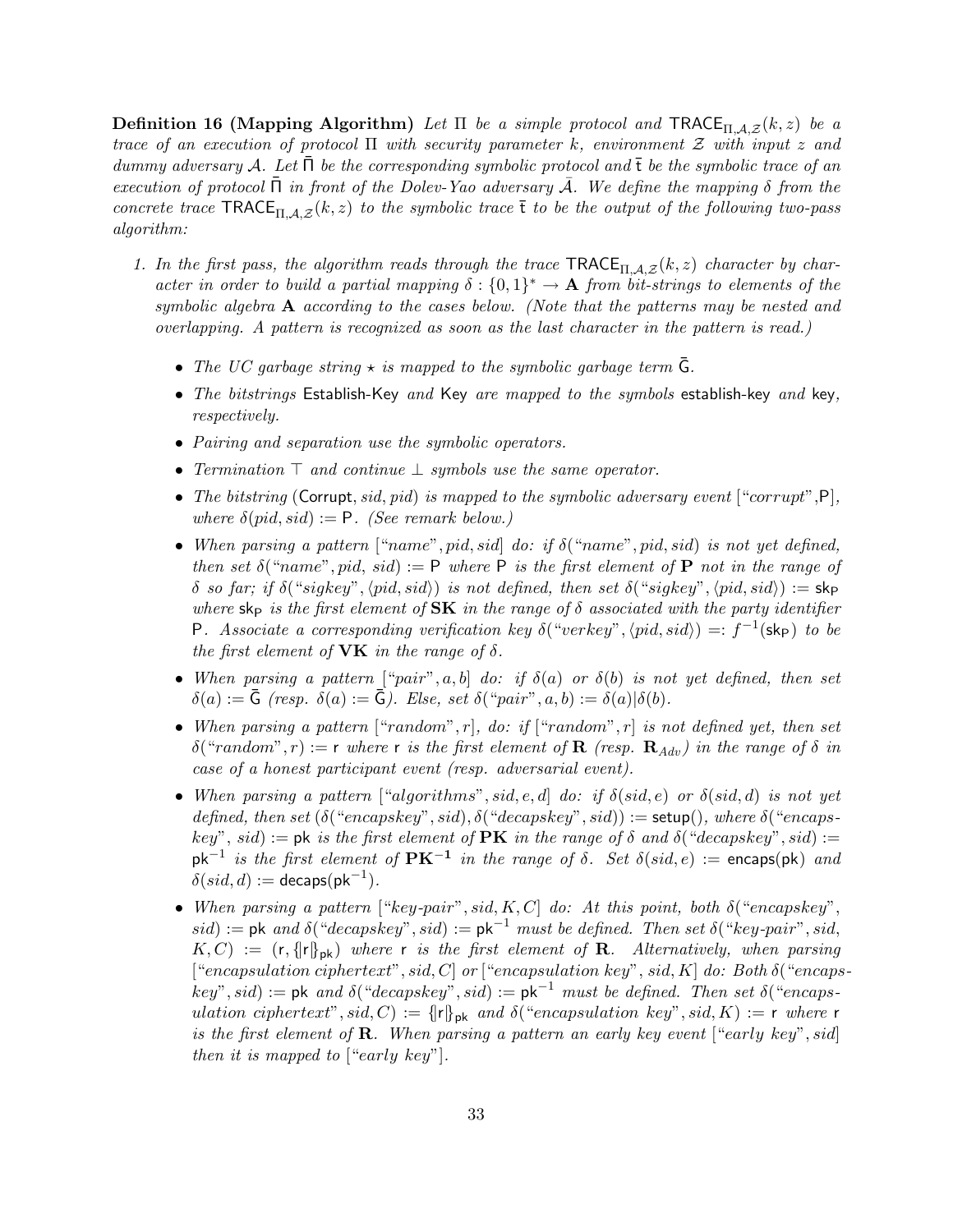- When parsing a pattern  $[``key", sid, K]$  do: At this time, the encapsulation key  $\delta("encaps-)$  $key^{\prime\prime}$ , sid) := pk, decapsulation key  $\delta$ ("decapskey", sid) := pk<sup>-1</sup> and the encapsulated key-pair  $\delta$  ("key-pair", sid, K, C) := (r, {|r|\taurdatalchilded. Then set  $\delta$  ("key", sid, K)  $:=$  decaps(pk<sup>-1</sup>,  $\delta(sid, C)$ ). If the pattern is a forbidden event ["forbidden", sid] then it is mapped to ["forbidden"]
- When parsing a signature pattern  $[$ "signature", sid, m,  $\sigma$  do: If  $\delta(\text{sid}, m)$  is not defined yet, then  $\delta(sid, m) := \bar{G}$ . Else set  $\delta("signature", sid, m, \sigma) := ||m||_{sk}$  where  $m := \delta(\text{sid}, m)$  and  $sk := \delta("sigkey", \text{sid}).$
- When parsing a verification pattern ["verified", sid, m, b] do: If  $\delta(sid, m)$  is not defined yet, then  $\delta(sid, m) := G$ . Next, if  $b = 0$ , then M outputs  $\perp$  and terminates. If,  $b = 1$ , M outputs  $\top$ , increments the program counter, and processes the next instruction.
- 2. In the second pass, the algorithm constructs the actual Dolev-Yao trace. Let  $H_0, H_1, \ldots, H_s$ , where  $H_s$  be concrete traces. Then the resulting Dolev-Yao trace is produced by simulating the execution of the symbolic participants. It then proceeds through the concrete traces as follows:
	- If  $H_s := [``init", sid, pid_i, pid_{\overline{i}}],$  then generate the symbolic event  $[``input", \mathsf{P_i}, \mathsf{P'_{\overline{i}}}, \mathsf{S_i}]$  where  $P_i := \delta("name", pid, sid)$  is the initiator and  $P'_i := \delta("name", pid_i, sid)$  is the responder.
	- If  $H_s := [``adversary", m, sid, pid_i]$ , then let  $m := \delta(m)$ . There are two cases:
		- (a) There exists a finite sequence of adversarial events that produces m from previous messages of the trace. Then  $H_s$  is mapped to this sequence of symbolic events  $E_{s,0}$ ,  $E_{s,1}, \ldots, E_{s,n'}$  so that the message of  $E_{s,n'}$  is ["deliver", m, P] (where P is the participant who received the message from the adversary in the concrete protocol).
		- (b) Otherwise,  $m$  is not in the above closure. In this case,  $H_s$  maps to the Dolev-Yao event  $[$ " $fail"$ , m].
	- If  $H_s := [$ "message", m, sid, pid<sub>i</sub>], then the event maps to ["message", m,  $P_i$ ] with  $m =$  $\delta(m)$  and  $P := \delta("name", pid_i, sid).$
	- If  $H_s := [``output", m, sid, pid_i]$ , then the event maps to  $[``output", m, P_i]$  with  $m = \delta(m)$ and  $P_i := \delta("name", pid_i, sid).$

REMARK. We explicitly include the adversary's corruption event into the mapping function. When the attacker corrupts a party  $P$  in the computational model, it has access to the party's internal state S. In which case, the mapping algorithm  $\delta$  recursively applies to the state variable S and transfers the state into a corresponding sequence of symbols. That is, the symbolic event  $[^{\,\,\alpha}$ corrupt", P produces a trace of symbols representing the internal state of P. This state mapping is instrumental in the proof of the mapping lemma.

We now proceed with the mapping lemma.

**Lemma 17** Let  $\delta$  be the mapping function from the concrete trace TRACE<sub>II,A,Z</sub>(k,z) to the symbolic trace  $\bar{t}$  as in Defintion [16.](#page-33-1) For all simple protocols  $\Pi$ , environments  $\mathcal{Z}$ , and inputs  $z$  of length polynomial in the security parameter k:

<span id="page-35-0"></span>
$$
Pr[t \leftarrow \text{EXEC}_{\Pi, \mathcal{A}, \mathcal{Z}}: \overline{t} \text{ is not a } DY\text{-}trace \text{ for } \overline{\Pi}] \leq neg(k).
$$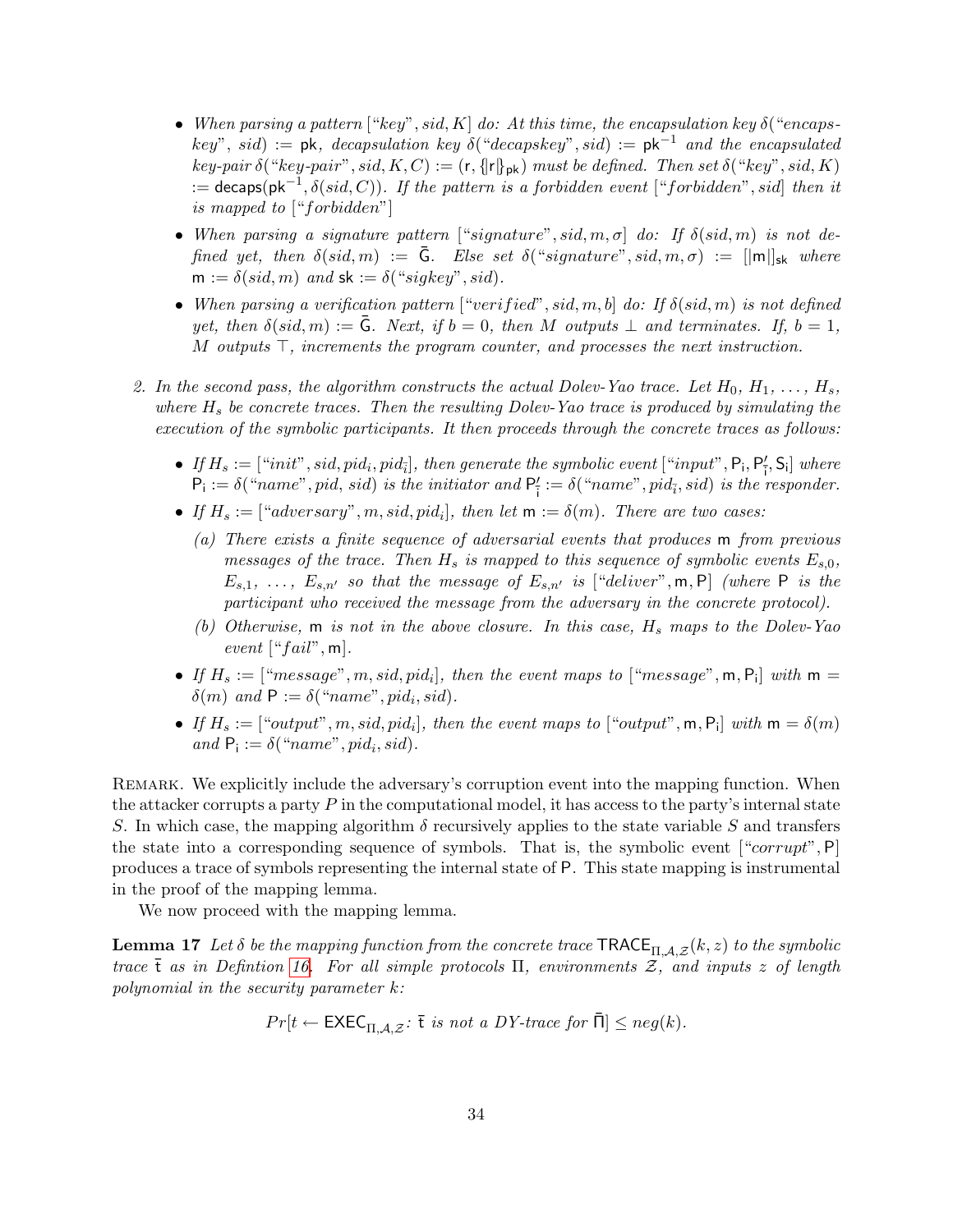PROOF. To demonstrate the validity of the above mapping we first need to show that (1) no attacker in the computational model is more powerful than the Dolev-Yao attacker and (2) any actions of the honest participants in the computational model have a counterpart action in the symbolic model. Let  $\mathsf{TRACE}_{\Pi,\mathcal{A},\mathcal{Z}}(k,z)$  be a trace of the concrete protocol  $\Pi$ . We first show that the symbolic trace  $\bar{t}$  contains an element of the form  $[$ " $fail$ ",  $m_i$ ] with negligible probability. Next, we show that  $\bar{t}$  is a valid Dolev-Yao trace.

Let  $m_1, m_2, \ldots$  denote the messages generated by the honest participants in trace  $\bar{t}$ . Assume for the moment that  $\bar{t}$  contains a fail element of the form  $[$ " $fail$ ",  $m_i$ ]. This means, there exists an environment  $\mathcal Z$  that created a message  $m_i$  in the computational model. There is an attack strategy in the computational model that cannot be expressed in terms of a sequence of adversarial events based on the attacker's closure in the symbolic model. We show that this event occurs with only negligible probability.

Let  $C[A_{Adv}]$  denote the smallest subset of symbolic terms that can be generated from a sequence of adversarial events. Let  $\mathbf{C}[\mathbf{m}_j, j \leq i]$  be the set of messages that can be generated from the messages in the trace prior to  $m_i$ . Observe the parse tree of  $m_i$ . By definition of the symbolic algebra, if two siblings in the parse tree are both in  $\mathbf{C}[\mathsf{m}_{j}, j < i]$ , so is the parent node. Thus, if every path in the parse tree of  $m_i$  from root to leaf has a node in  $\mathbf{C}[m_j, j < i]$ , so does  $\mathbf{C}[m_i]$ . This, however, is a contraction. Hence, there must be a leaf, say  $m<sub>l</sub>$ , in the parse tree of  $m<sub>i</sub>$ , such that the path of  $m_l$  has no node in  $\mathbf{C}[m_j, j < i]$ . Since  $m_i$  is in the trace  $\bar{t}$ , it must be the case that there is an environment  $\mathcal Z$  in the computational world that instructed an adversary  $\mathcal A_0$  to generate a bitstring  $m_i$ , such that  $\delta(m_i) = m_i$ . We use this environment to construct another adversary  $\mathcal{A}_1$ that produces a bitstring  $m_*$ , such that  $\delta(m_*) = m_*$ , where  $m_*$  is the message on the path from  $m_i$  to  $m_l$  (including the missing node in  $\mathbb{C}[m_j, j < i]$ ). Z runs an internal copy of  $\mathcal{A}_0$  to produce  $m_i$ , maps the bitstring to symbolic terms using the two-pass algorithm  $\delta$ , and recursively applies deconstructors to parse from  $m_i$  to  $m_l$ .

There are three possibilities. The first possibility is that  $m_*$  is of the form  $\{ |r|\}_{pk}$ . However, since  $m_*$  is not in the closure  $\mathbf{C}[m_j, j < i]$ , it must be the case that r and  $pk^{-1}$  are neither in the closure  $\mathbf{C}[\mathsf{m}_j, j < i]$ . Hence, the view of  $\mathcal{A}_1$  (who produced  $\mathsf{m}_*$ ) is independent of  $\mathsf{m}_j$ . The only way this to occur is that  $\mathcal{A}_1$  executed Setup() and created an encapsulated key-pair by evaluating the encapsulation algorithm  $\mathsf{Encaps}(PK)$  that decapsulates to a key symbol r generated by a honest participant. (Otherwise, a forbidden (resp. early key) event occurs that maps to the symbolic event ["forbidden"] (resp. ["early key"]).) Since honest parties query the key encapsulation functionality  $\mathcal{F}_{\text{KEM}}/\mathcal{F}_{\text{KEM}}^+$  for encapsulations and decapsulation, the key that maps to r is chosen at random from the keyspace  $\mathsf{KeySp}(k)$  and statistically independent of the ciphertext. By the definition of ideal key encapsulation, the event that the adversary generated this key-pair occurs with negligible probability. Thus, the probability of the event  $[$ " $fail$ ",  $m_i$ ] to happen is negligible.

The second possibility is that  $m_*$  is of the form r and the nonce is not in the closure  $\mathbf{C}[m_j, j < i]$ of the attacker. It must be the case that  $A_1$  produced it. Since honest participants choose nonces at random from a uniform distribution  $\{0,1\}^k$ , the probability that  $\mathcal{A}_1$  generated the nonce is  $2^{-k}$ . Since there are at most a polynomial number of nonce bitstrings, the probability that  $m_*$  maps to  $\mathsf{m}_*$  is at most  $poly(k) \cdot 2^{-k}$ , which is negligible in the security parameter k. Thus, the likelihood of the event  $[``fail", m_i]$  to happen is negligible.

The third possibility is that  $m_*$  is of the form  $[|m|]_{sk}$ . Since  $m_*$  is not in the closure  $\mathbf{C}[m_j, j < i]$ , it must be the case that m and sk are neither in the closure  $\mathbf{C}[\mathsf{m}_j, j < i]$ . Hence, the view of  $\mathcal{A}_1$ (who produced  $m_*$ ) is independent of  $m_j$ . The only way that  $\mathcal{A}_1$  produced a bitstring  $m_*$  that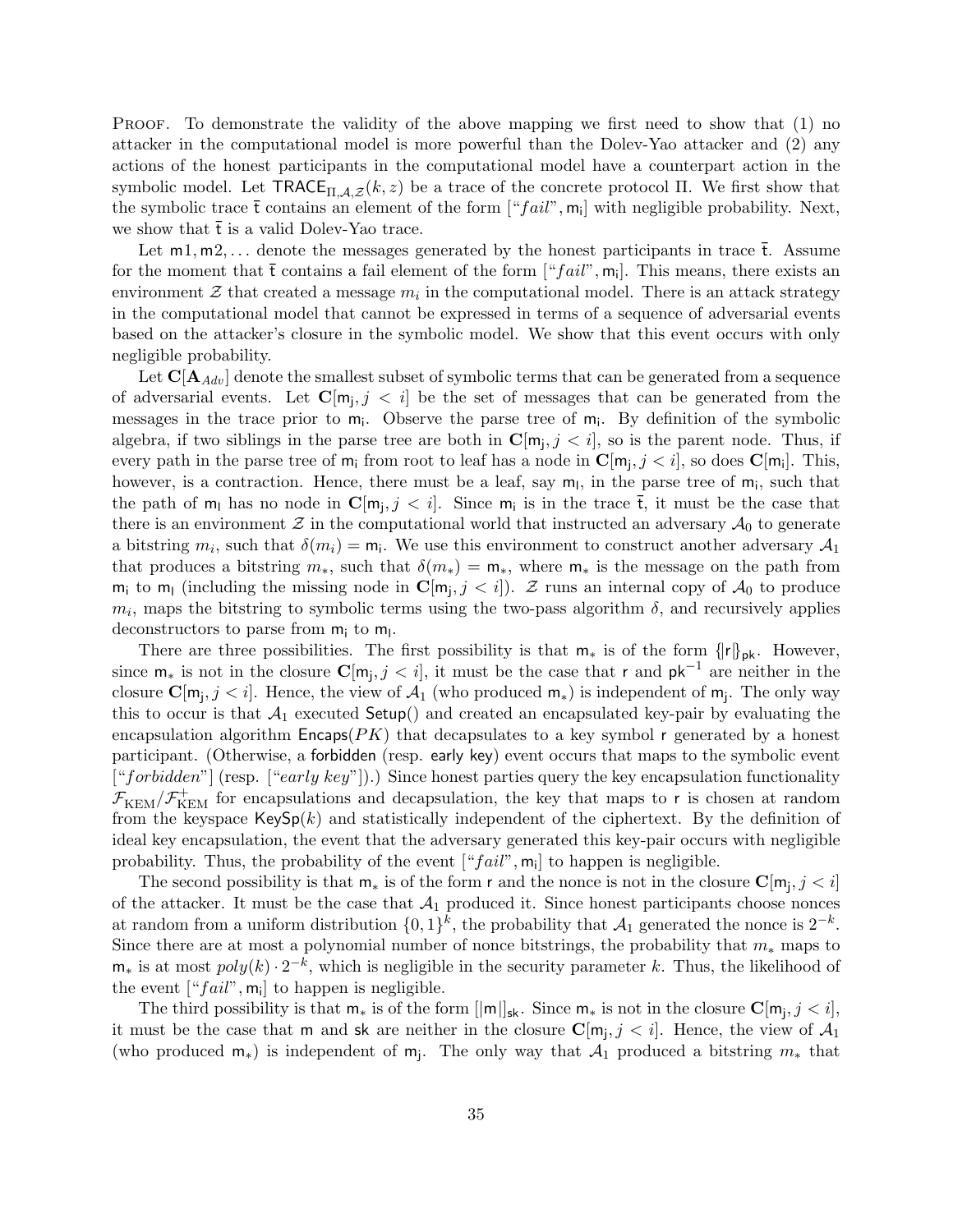maps to  $m<sub>*</sub>$  is that the adversary created a signed message that is valid when verified by a honest participant. Since honest parties call  $\mathcal{F}_{\text{CEPT}}$  to generate signatures, it must be the case that  $\mathcal{A}_1$ created a valid signature for some message, which was never generated by the honest participants. By the definition of ideal certification functionality, the odds of this event are negligible. Thus, event  $[``fail", \mathsf{m}_i]$  happens with negligible probability.

We now show that  $\bar{t}$  is a Dolev-Yao trace. Since no event of the form  $[``fail", m_i]$  occurs, we have by the Definition [5](#page-15-0) of symbolic traces that all adversarial events are valid. It remains to show that all honest participants are valid. However, this fact follows from the symbolic semantics of simple protocols in Definition [15.](#page-32-1)

This completes the proof.  $\Box$ 

## <span id="page-37-0"></span>6 Security Definition for Key Agreement Protocols

In this section we state when a Diffie-Hellman protocol is deemed secure. We formulate the security properties for the UC setting based on ideal key exchange; we define an analogous security criterion for the symbolic setting. Finally, we motivate and prove the main theorem of this paper, namely the computational soundness of the symbolic criterion.

## <span id="page-37-1"></span>6.1 Key Exchange Functionality

A key exchange protocol in the computational model is deemed secure if it fulfills the following two requirements: an agreement and a secrecy property. The key agreement property states informally that if two parties  $(P_0, P_1)$  negotiate keys in a protocol session, and associate these keys with each other, then the keys are equal. This is implied by a matching conversation of the two parties. The secrecy property states that in this case the attacker learns no information about the session key κ. We capture the two security requirements by an ideal key exchange functionality  $\mathcal{F}_{KE}$ . The functionality is illustrated in Fig. [9.](#page-38-1)

Description of the Key Exchange Functionality. The functionality offers two interfaces: session establishment and key delivery. It is parameterized with a security parameter  $k$ , a session identifier sid and the involved party identifiers  $pid_0$  and  $pid_1$ , representing the parties  $P_0$  and  $P_1$ .

Upon receiving a session establishment request from party  $P_0$ , the functionality records the invoking party as initiator, and forwards the message to the adversary. Similarly, when the functionality receives a session establishment request from party  $P_1$ , it records the party as responder. and forwards the request to the adversary. At this time, the two parties indicate to participate in the same instance of the key exchange.

Upon receiving a key delivery message from the adversary, the functionality checks whether a party is corrupted. If not, it fixes a key at random from the uniform distribution. This captures the secrecy requirement. Otherwise, it sets the key provided by the attacker as the session key. This provision captures the fact that a key exchange protocols guarantees no secrecy of the session key when a party is corrupted. We remark that the definition does not capture the contributiveness of key exchange protocols, where a (corrupted) party contributes to the session key. Indeed, in such cases the adversary cannot opt for the session key. Since we consider the functionality as subroutine for the composition of advanced protocols, such as secure channels, we leave this security property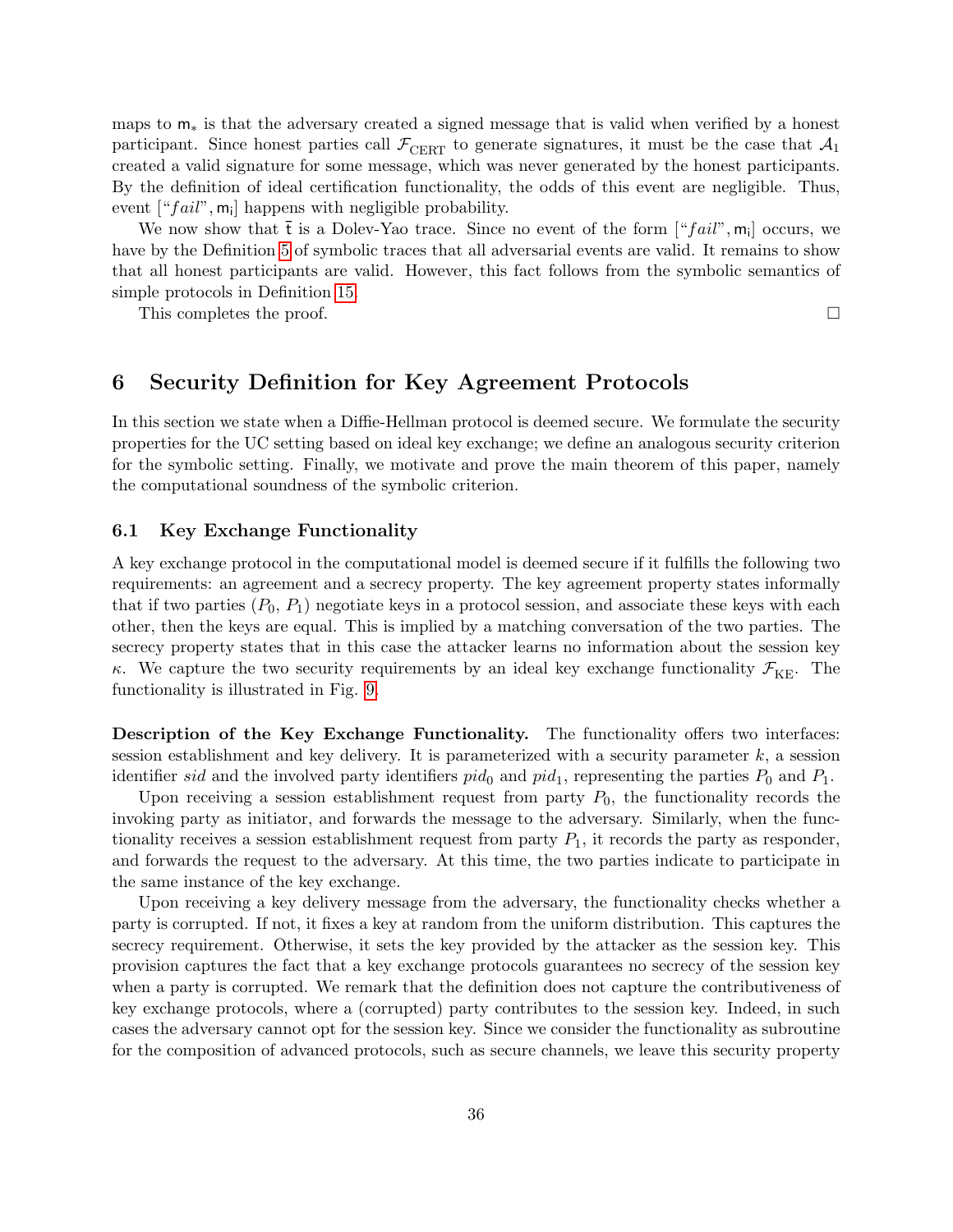## Functionality  $\mathcal{F}_{\text{KE}}$

 $\mathcal{F}_{KE}$  proceeds as follows when parameterized with security parameter k.

- Session Establishment: Upon receiving an input (Establish-Key, sid, pid<sub>0</sub>, pid<sub>1</sub>) from party  $pid_0$ , mark the party as initiator, and relay the message to the adversary. Upon receiving the message (Establish-Key, sid,  $pid_1$ ,  $pid_0$ ) from some other party  $pid_1$ , mark the party as responder, and relay the message to the adversary.
- Key Delivery: Upon receiving an answer (Key, sid, P,  $\tilde{\kappa}$ ) from the adversary, where  $P \in \{pid_0, pid_1\}$  is either the initiator or responder, do: If neither party is marked corrupted, and there is no recorded key, fix  $\kappa$  uniformly from  $\{0,1\}^k$ . If a party is marked corrupted, and there is no recorded key, record  $\kappa \leftarrow \tilde{\kappa}$  as the adversary. Send message (Key, sid, P, P,  $\kappa$ ) to P.
- Corruption: Upon receiving a value (Corrupt, sid, P) from the adversary, where  $P \in$  $(\text{pid}_0, \text{pid}_1)$  is either initiator or responder, mark the party as corrupt. If the attacker corrupts a party after  $\kappa$  is chosen and before  $\kappa$  is sent to that party, then hand  $\kappa$  to the adversary. Otherwise provide no information to the adversary.

<span id="page-38-1"></span>Figure 9: Key Exchange Functionality

out of the definition in order to keep the definition simple. Hofheinz *et al.* have shown in [\[33\]](#page-51-12) how to deal with this technicality.

The functionality captures the notion of forward secrecy. The attacker is allowed to send a corrupt query at any time. If the attacker corrupts a party before the session key is recorded, it may choose the key. No guarantees about the secrecy of a key exchange protocols can be made. If the attacker corrupts a party after the partner has fixed the key, then the adversary learns the key. Note, however, that the functionality prevents the attacker from fixing the key. If the attacker corrupts a party thereafter, he learns nothing about the session key. This addresses the requirements of forward secrecy.

### <span id="page-38-0"></span>6.2 Symbolic Security Criterion

We now define the symbolic criterion for key exchange. Analogously, the Dolev-Yao criterion for key exchange requires to fulfill the agreement and secrecy property. The symbolic agreement property is a direct adaption. It states that when a party  $P_0$  agrees to establish a session with some party  $P_1$ and vice versa, then both parties output the same session key r. (Note that this criterion considers a single-session execution of protocol  $\Pi$ .) The secrecy property is more involved. It adapts the wellestablished notion of real-or-random secrecy from computational analysis of key exchange protocols [\[17\]](#page-50-12). We consider two executions of the symbolic protocol. In the first execution, the real world, the adversary is given the session key from the protocol execution. In the second execution, the ideal world, the adversary is given a randomly fixed session key symbol. We say the session key is secret, if the two situations look identical for any behavior of the adversary. The behavior is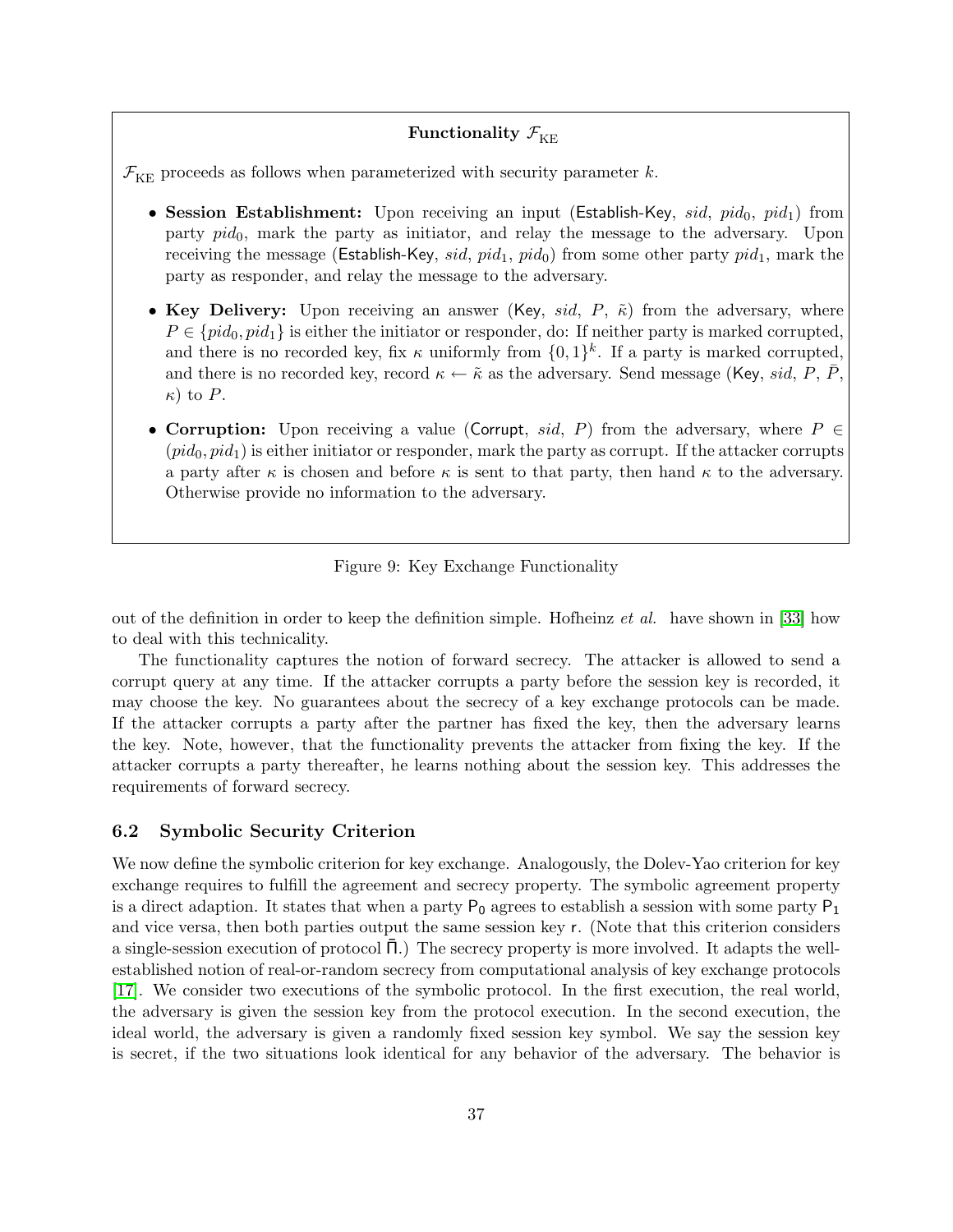defined by an adversarial strategy Ψ.

We wish to require that any adversary strategy produces the identical trace in the interaction with the real and ideal world. Then the real-world protocol is as secure as the ideal world. Since the ideal-world fulfills the secrecy property per definition, secrecy in the real-world is implied. It remains to define when two traces look identical. A conjecture is that two traces are identical after renaming the variables. This approach seems to naturally exclude the hiding property of encapsulation ciphertexts. As long as the attacker does not know the decapsulation key, the two traces are observationally equivalent. A definition that captures the observational equivalence of traces is pattern matching, introduced in the seminal paper of Abadi and Rogaway [\[1\]](#page-48-0). Thus, we require that two traces look identical when their patterns after renaming are equal.

Patterns of encapsulation ciphertexts are handled as public key patterns of encryptions. That is, the attacker perceives ciphertexts as encryptions of a random key symbol as long as the decryption keys is in his closure. Otherwise, the attacker learns nothing about the key. In order to be consistent with the definition of public key patterns in [\[14\]](#page-49-6), the pattern replaces the key symbol with a blinding symbol. As mentioned in Section [2,](#page-6-0) for forward secrecy we require the pattern of the encapsulation key symbol to be consistent provided it is a session key. The pattern replaces any encapsulated key in the pattern message with a consistent key symbol. More formally,

**Definition 18 (Pattern)** Let pattern() be the pattern function as defined in  $\left[14\right]$  with the following addition. Let  $\mathsf{T} \in \mathbf{P}\mathbf{K}$  be the set of keys that the adversary can decrypt with. Let  $\mathsf{m} \in \mathbf{A}$  be a message. We define the pattern function  $pattern(m,T)$  to be:

$$
\text{pattern}(\{|r|\}_{\mathsf{K}},\mathsf{T}) = \begin{cases} {\|r|\}_{\mathsf{K}} \wedge \forall r \in \mathsf{m} : r_{\text{key}} & \text{if } \mathsf{K} \in \mathsf{T} \wedge r \text{ is a session key } r_{\text{key}} \\ {\{\Box\}} & \text{otherwise, where } \Box \text{ denotes a binding symbol } \end{cases}
$$

Putting all together, we define the Dolev-Yao security criterion:

**Definition 19 (Symbolic Criterion for Key Exchange)** A Dolev-Yao protocol Π provides Dolev-Yao two-party secure key exchange (DY2KE) with forward secrecy, if

- 1. (AGREEMENT) For all  $P_0$  and  $P_1 \notin P_{Adv}$  and Dolev-Yao traces, in which participant  $P_0$  outputs message  $\langle$  establish-key, P<sub>0</sub>, P<sub>1</sub> $\rangle$  and participant P<sub>1</sub> outputs message  $\langle$  establish-key, P<sub>1</sub>, P<sub>0</sub> $\rangle$ , if  $P_0$  produces output message  $\langle \text{key}, \text{m}_0 \rangle$  and  $P_1$  produces output message  $\langle \text{key}, \text{m}_1 \rangle$ , then  $m_0 = \langle P_0, P_1, r \rangle$  and  $m_1 = \langle P_1, P_0, r \rangle$  for some  $r \in \mathbb{R}$ .
- 2. (REAL-OR-RANDOM SECRECY) Let  $\bar{\Pi}_{Random}$  be the real protocol  $\bar{\Pi}_{Real}$  except that a fresh key  $r_{\text{Random}} \in \mathbf{R}$  is output of a terminating participant instead of the real key  $r_{\text{Real}}$ . Let  $(\cdot)_{[r_1 \to r_1]}$ be an expression in  $\mathbf{A}$ , where every symbol  $r_1$  is renamed to  $r_2$ . Then for every adversary strategy  $\Psi$ , the following holds

$$
\mathsf{pattern}(\Psi(\bar{\Pi}_{\mathsf{Real}})) = \mathsf{pattern}(\Psi(\bar{\Pi}_{\mathsf{Random}})_{[r_\mathsf{Random} \rightarrow r_\mathsf{Real}]})
$$

- 3. (Encapsulation Test 1) For all Dolev-Yao traces check that no ["forbidden"] pattern exists.
- 4. (Encapsulation Test 2) For all Dolev-Yao traces check that no ["early key"] pattern exists.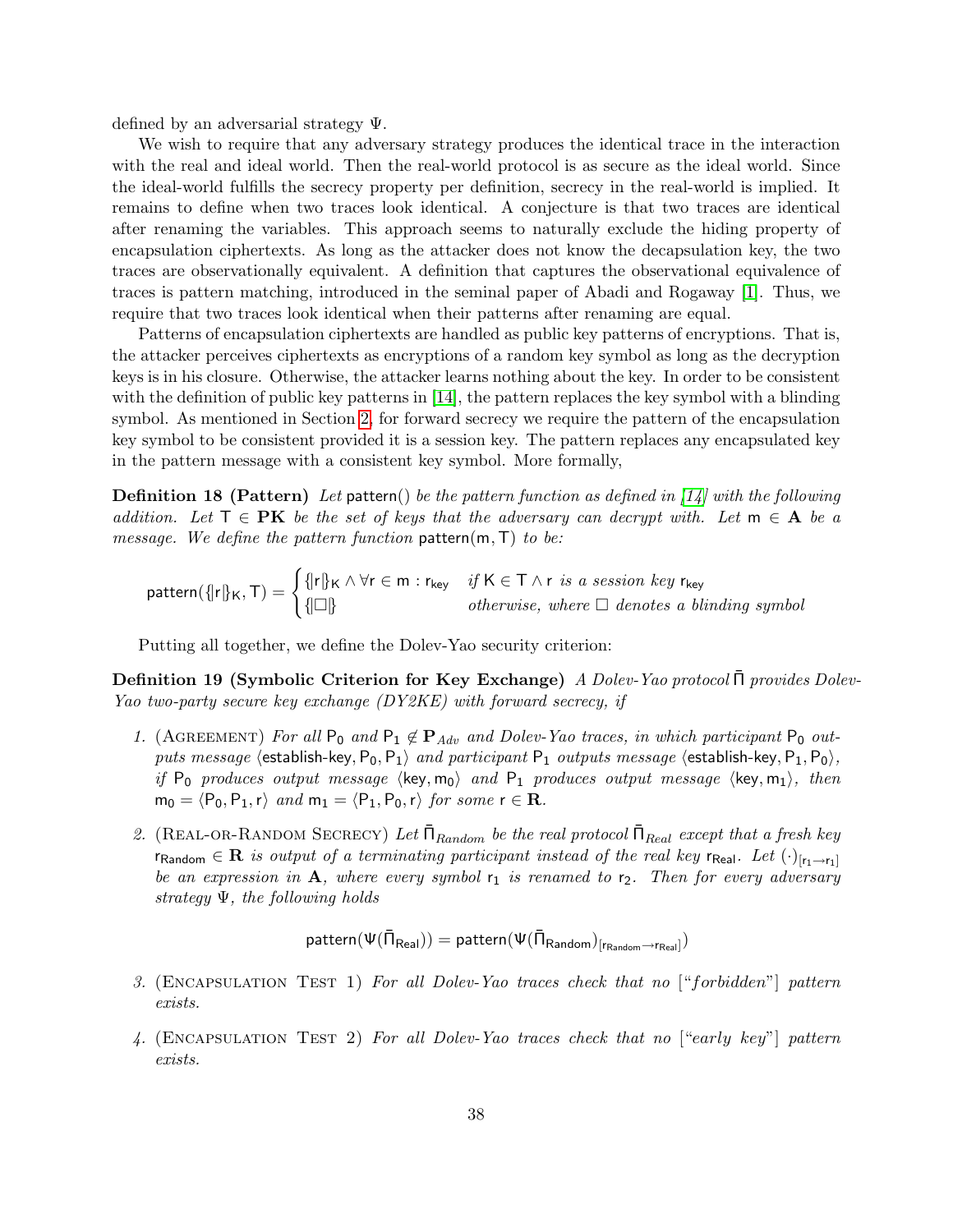The first condition captures the consistency property of key exchange protocols where the two parties are uncorrupted. We have no requirement on the session-key where one of the partners was corrupted before the session completed—in fact, in which case most DHKE protocols allow to strongly influence the session key. The second condition captures the heart of the definition, namely the secrecy property. The third and forth condition are additional properties that origin from the restriction of the KEM functionality.

REMARK. The forth condition is relevant only if security with respect to dynamic-corruption adversaries matters. If analysis of Diffie-Hellman key exchange protocols in front of static corruption and without forward secrecy suffices, the forth condition may be left out of the definition.

## <span id="page-40-0"></span>6.3 Soundness of the Symbolic Criterion

We now state the main theorem. Note that this theorem generalizes the soundness results from [\[14\]](#page-49-6). There, the authors defined a theorem for a simple class of protocols where the only cryptographic primitive in use is public key encryption. Note also that their theorem holds under static corruption. Thus, their work excludes the analysis of a natural class of practical key exchange protocols. We present a generalized theorem for computational sound key exchange protocols which is independent of the internal structure of simple protocols. In fact, any key exchange protocol  $\Pi$  can be reformulated in the  $\mathcal{F}\text{-hybrid model}$ , where the call to the cryptographic primitive is replaced by a query to the ideal functionality  $\mathcal F$ . The crucial point is the existence of a mapping lemma for this protocol. Our theorem states that for any simple protocol, and any attack strategy, if there exists a mapping from concrete to symbolic traces, then  $\Pi$  is a UC-secure key exchange protocol, if the corresponding symbolic protocol is DY2KE-secure.

<span id="page-40-1"></span>**Theorem 20** For any adversary strategy  $\Psi$ , any simple protocol  $\Pi$ , if there exists a mapping  $\delta$  from concrete to symbolic traces, then the following holds except with negligible probability: Π securely realizes  $\mathcal{F}_{\text{KE}}$  under dynamic corruption, if  $\Pi$  is DY2KE-secure.

PROOF. The heart of the proof follows the line of [\[16\]](#page-50-5). We show that if  $\Pi$  achieves Dolev-Yao two-party key exchange security, then  $\Pi$  UC-realizes  $\mathcal{F}_{\text{KE}}$ . Assume by contradiction that  $\bar{\Pi}$  is not DY2SKE-secure. Then one of the following events occurs, contradicting either the agreement or secrecy property of the definition:

(1) There is a Dolev-Yao trace (Key, sid,  $P'_0$ ,  $P'_1$ , r') where the parties finished the protocol execution either with another peer  $P'_0 \neq P_0$ ,  $P'_1 \neq P_1$  or an alternate key symbol  $r' \neq r$ . We use this attacker to construct an environment  $\mathcal Z$  that tells apart between the interaction with idealworld protocol and the simulator and the interaction with the protocol and the dummy adversary.  $Z$  converts the Dolev-Yao attack strategy to an attack in the computational real-world. This attack does not happen in the ideal-world protocol execution (because the functionality will always distribute the same session key to both parties). Thus,  $Z$  distinguishes the ideal and real world with overwhelming probability.

(2) There is exists an adversary strategy  $\Psi$  against the symbolic protocol  $\Pi$ , such that

 $\mathsf{pattern}(\Psi(\bar\Pi_\mathsf{Real})) \neq \mathsf{pattern}(\Psi(\bar\Pi_\mathsf{Random})_{\mathsf{[r_{Random}}\rightarrow \mathsf{r_{Real}}]}})$ 

That is, a key symbol exists in one world which does not have a counterpart in the other world. We use this strategy to construct an environment  $\mathcal Z$  that distinguishes between the concrete protocol execution with the dummy adversary and the ideal-world protocol for  $\mathcal{F}_{KE}$ .  $\mathcal{Z}$  internally simulates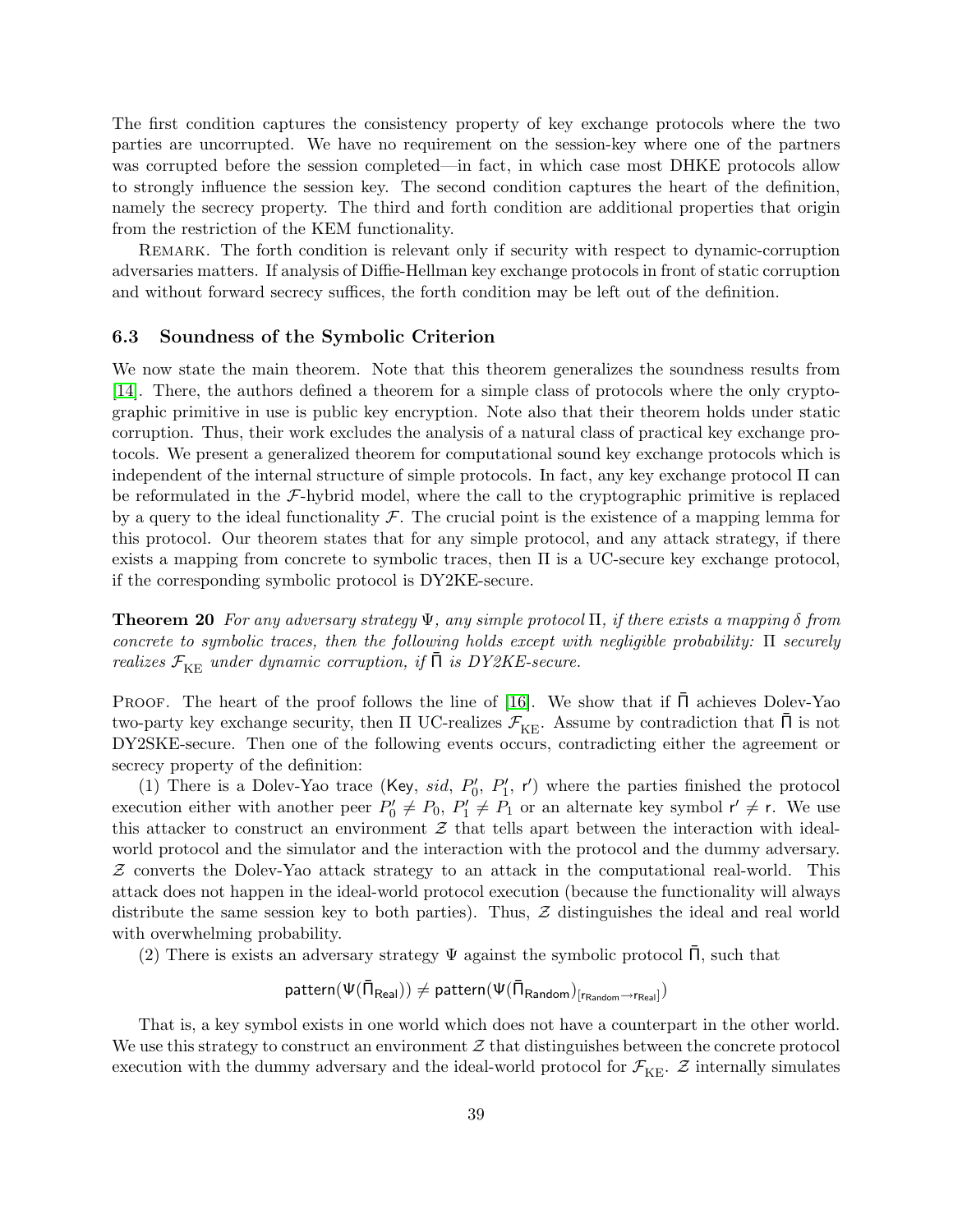an execution of protocol Π and simply maps the finite sequence of calculations, receptions, and transmissions that is described in the strategy  $\Psi$ . It then translates the trace TRACE $\Psi_{\Pi,\mathcal{A},\mathcal{Z}}(k,z)$ of the execution to a symbolic trace  $\bar{t}$  using the transformation in Definition [16,](#page-33-1) except that it makes sure that the key exchanged by the protocol and key output by the participants are mapped to the same symbol; that is, if they are mapped to different symbols, the one which receives the mapping second is mapped to the symbol already assigned to the other. (Notice that the trace of the concrete execution is deducible from the view of the environment.)

Then, the environment checks whether

$$
\mathsf{pattern}(\overline{t}) = \mathsf{pattern}(\Psi(\bar{\Pi}_{\mathsf{Random}})_{[r_\mathsf{Random} \rightarrow r_\mathsf{Real}]}).
$$

If the patterns are equal then the environments outputs "ideal". Otherwise, it outputs "real".

To see that this environment is a good distinguisher between the real and the ideal cases, we observe that: (a). If the environment interacts with protocol  $\Pi$ , then  $\bar{t}$  is the result of strategy Ψ interacting with the  $\overline{\Pi}$ . Thus,  $\overline{t} = \Psi(\overline{\Pi})$ , and pattern( $\overline{t}$ ) = pattern( $\Psi(\overline{\Pi})$ ). (b). In contrast, if the environment interacts with the ideal protocol for  $\mathcal{F}_{KE}$ , then the key output by the participants is independent from the simulator's view. Thus,  $\bar{t}$  results from strategy  $\Psi$  interacting with a protocol run which is actually independent of the key output by the participants. Thus,  $\bar{t}$  =  $\Psi(\bar{\Pi}_{\mathsf{Random}})_{\left[\mathsf{r}_{\mathsf{Random}}\rightarrow\mathsf{r}_{\mathsf{Real}}\right]},$  and  $\mathsf{pattern}(\bar{\mathsf{t}})=\mathsf{pattern}(\Psi(\bar{\Pi}_{\mathsf{Random}})_{\left[\mathsf{r}_{\mathsf{Random}}\rightarrow\mathsf{r}_{\mathsf{Real}}\right]}).$  Thus, the fact that

$$
\mathsf{pattern}(\Psi(\bar{\Pi}_{\mathsf{Real}})) \neq \mathsf{pattern}(\Psi(\bar{\Pi}_{\mathsf{Random}})_{\left[\mathsf{r}_{\mathsf{Random}} \rightarrow \mathsf{r}_{\mathsf{Real}}\right]})
$$

means that the environment can always distinguish the real setting from the ideal setting.  $\square$ 

## <span id="page-41-0"></span>7 Automatically Proving Simple Protocols with ProVerif

Having defined a specification language of simple protocols that captures the structure of Diffie-Hellman protocols, their semantics in the symbolic and computational model, and a computationally sound, symbolic criterion for secure key exchange, we give an example instantiation of the framework. The intention of this section is to demonstrate the applicability of our theory in terms of a concrete protocol checker. In particular, we show how simple protocols and the DY2KE criterion are expressed within Proverif.

| Command          | Description                                                      |  |  |
|------------------|------------------------------------------------------------------|--|--|
|                  |                                                                  |  |  |
| free c           | creates a global (random) variable c                             |  |  |
| new x            | creates a local (random) variable x                              |  |  |
| let $x=y$ in $P$ | sets variable x to the value of y in process P                   |  |  |
| if A then B      | if-then clause                                                   |  |  |
| out(c, m)        | sends message m on channel c                                     |  |  |
| in(c, m)         | receives message m on channel c                                  |  |  |
| P Q              | executes the processes P and Q concurrently                      |  |  |
| 0.               | terminates the process                                           |  |  |
| ev:X(a)          | creates an event X that outputs the value a                      |  |  |
| choice[a,b]      | creates two identical processes that differ by the terms a and b |  |  |

<span id="page-41-1"></span>Figure 10: Syntax of Proverif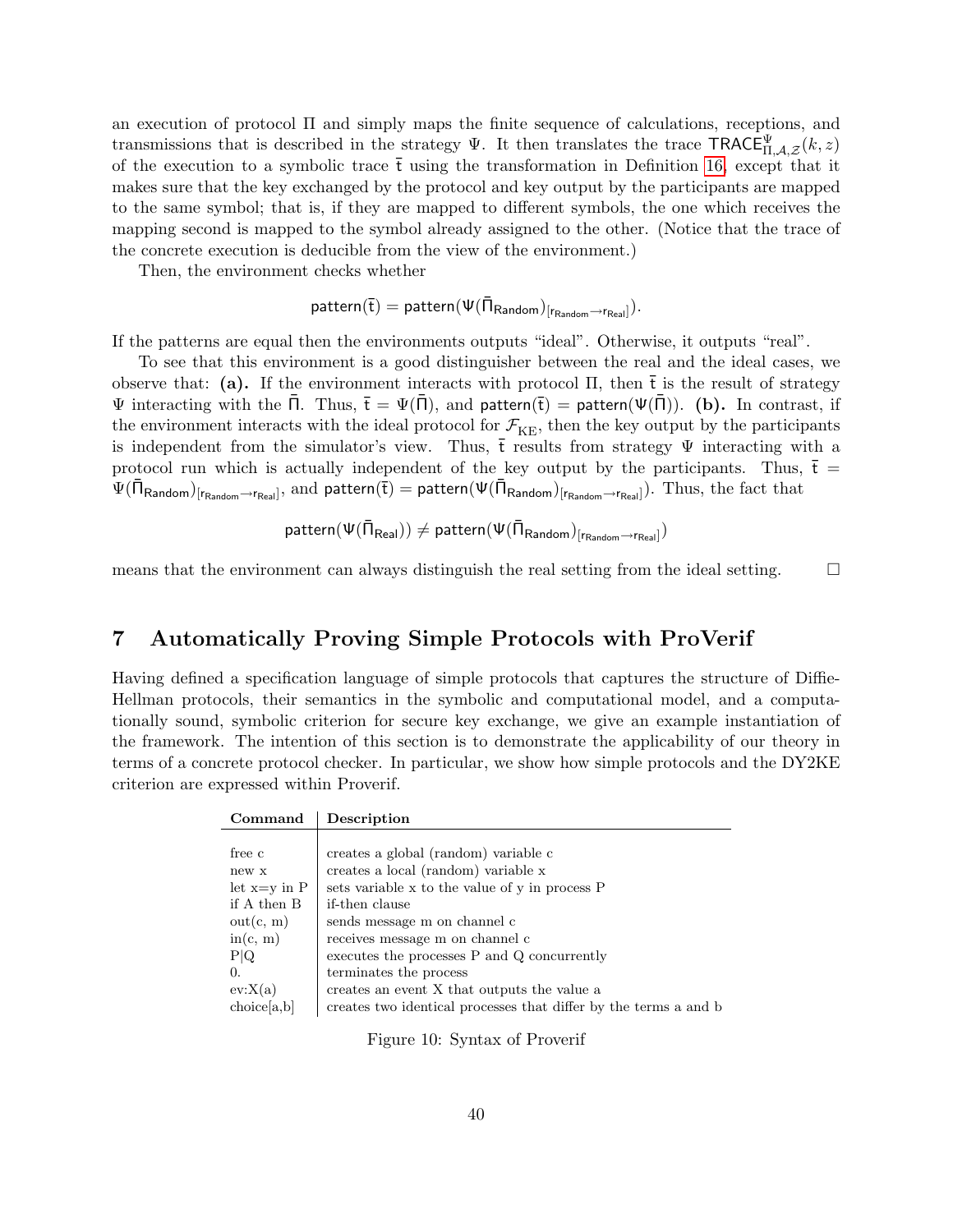ProVerif is a fully automatic cryptographic protocol checker. This tool verifies protocols based on a representation of Horn clauses. Additionally, it supports specifications in the  $\pi$ -calculus which are parsed into Horn clauses. Table [10](#page-41-1) shows the specification language in the syntax of the  $\pi$ calculus. Proverif can handle various cryptographic primitives specified as re-writing rules. (We make use of equations to formulate encapsulations mechanisms and certification. Details follows.) Proverif can cope with an unbounded number of sessions of the protocol (even in parallel) and an unbounded message space. This tools uses approximations to get rid of the analytical complexity. In some cases, the approximations may result into a false-positive attack detection. However, if the tool claims that a protocol fulfills a security property, then the property is actually satisfied. If Proverif is not able to check the property, then it attempts to reconstruct the attack. Proverif supports the verification of secrecy, authentication, strong secrecy, and equivalence properties. The property we are interested in this work is the latter one: The tool checks that two processes that differ only by terms are equivalent. (The equivalence property turns out to be the desired mechanism to model the real-or-random game.)

As a case study, we analyze a class of Diffie-Hellman based key exchange protocols. We proceed in two independent ways: we clearly separate between what is known cryptographically about these protocols and what our automated analysis says. We stress that the two agree. In detail, we start by presenting two versions of an authenticated Diffie-Hellman protocol, ADH1 and ADH2, of which the first is insecure and contradicts the agreement property. It is susceptible to an identity misbinding attack. Indeed, it does not securely realizes  $\mathcal{F}_{\text{KEM}}$ . The latter protocol is essentially the version 3 variant in the ISO-9798 standard, which was shown to realize  $\mathcal{F}_{KE}$  in [\[17\]](#page-50-12). It is notable that the ISO-9798 protocol has been used to instantiate many practical protocols. Among them is the SSL/TLS protocol family [\[24\]](#page-50-13) whose handshake protocol based on ephemeral Diffie-Hellman and client signatures is basically the same as the ISO-9793 standard. See [\[29\]](#page-50-14) for details. We carry forward the running example and analyze protocol ADH2 with regard to forward secrecy. The protocol falls prey to attack. It contradicts the real-or-random secrecy property of the DY2KEcriterion (because the attacker reconstructs the session key from the internal state of the corrupted party.) Following the discussions in Section [4.1.4](#page-25-0) we ask whether secure erasure mitigates the flaw. We adopt this mechanism to the revised protocol, called ADH3, and use automated analysis to verify that indeed the protocol satisfies the definition of secure Dolev-Yao 2-party key exchange with forward secrecy. Recall, the analysis is done in a fully-automated way and carried out with respect to a single protocol session. We executed Proverif on a 2Ghz Intel Dual-Core processor with 1GB memory. The verification of a single protocol session enjoyed great performance; the mechanized analyses required less than a second per protocol.

## <span id="page-42-0"></span>7.1 Protocol ADH1 and ADH2: DY2KE without Forward Secrecy

Protocol Description. We begin with the specification of protocol ADH1 as a simple protocol. A formulation in the syntax of simple protocols is depicted in Fig. [11.](#page-43-0) The protocol runs between two parties A, B. Let  $p, q, q/p-1$  be primes and g a generator of order q in  $\mathbb{Z}_p^*$  that are public. Let (Sign, Vrfy) be a signature scheme. Let  $(SK_i, VK_i)$  be the signing and verification key for  $i \in (A, B)$ . We assume that both parties own a signing key and the peer knows the corresponding verification key. Protocol ADH1 proceeds as follows: A chooses a random value  $x \stackrel{r}{\leftarrow} \mathbb{Z}_p^*$ . It sends its name A and  $g^x$  to B.

$$
A \to B: A, g^x
$$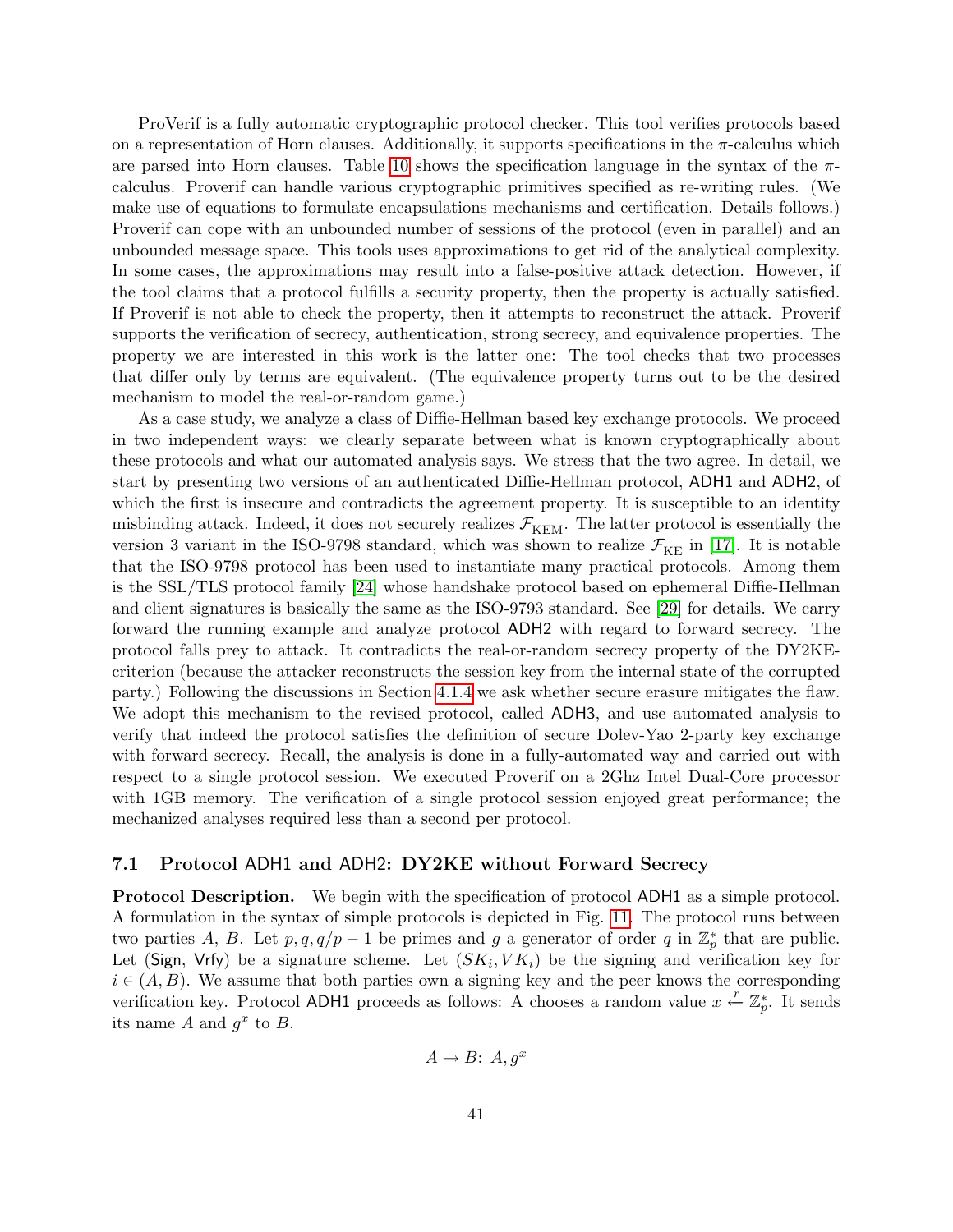| Initiator( $\Pi_0$ )                 | $Responder(\Pi_1)$                 |
|--------------------------------------|------------------------------------|
| initialize(self, other)              | initialize(self, other)            |
| $setup(self, keys_i)$                | $receive(m'_1)$                    |
| $separate(keys_i, pk_i, sk_i)$       | $separate(m'_1, id_i, pk'_i)$      |
| $pair(self, pk_i, m_1)$              | $encaps(pk'_i, kpair)$             |
| $send(m_1)$                          | separate(kpair, skew, c)           |
| $receive(m'_2)$                      | $pair(pk'_i, c, s_1)$              |
| $separate(m'_2, s'_2, \sigma'_r)$    | $pair(self, c, s_2)$               |
| $separate(s'_2, id'_r, c')$          | $sign(self, s_1, \sigma_r)$        |
| $pair(pk_i, c', s_4)$                | $pair(s_2, \sigma_r, m_2)$         |
| verify (other, $s_4$ , $\sigma'_r$ ) | $send(m_2)$                        |
| $pair(other, s_4, s_4^*)$            | $pair(self, s_1, s_1^*)$           |
| $sign(self, s^*, \sigma_i)$          | $\mathbf{receive}(\sigma_i')$      |
| $decaps(sk_i, c', skey_i)$           | verify(other, $s_1^*, \sigma_i'$ ) |
| $\mathbf{send}(\sigma_i)$            | $output(self, other, skew_r)$      |
| $output(self, other, skew_i)$        | done                               |
| done                                 |                                    |

<span id="page-43-0"></span>Figure 11: Protocol ADH1 in the syntax of Simple protocols

When B receives the value A, X, it chooses a random value  $y \stackrel{r}{\leftarrow} \mathbb{Z}_p^*$  and outputs the key  $\kappa = X^y$ . It computes the signature  $\sigma_r = \text{Sign}(SK_B, \langle X, g^y \rangle)$  and sends its name,  $g^y$ , and the signature  $\sigma_r$  to A.

$$
B \to A: B, g^y, \sigma_r
$$

When A receives a value  $A, Y, \sigma_r$ , it first verifies the signature by evaluating  $Vrfy(VK_B, \langle g^x, Y \rangle,$  $\sigma_r$ ). If not, it aborts. Otherwise, it computes a signature  $\sigma_i = \text{Sign}(SK_A,\langle g^x, Y, B \rangle)$  over the Diffie-Hellman exponents and the receiver's name, acknowledges the reception by sending  $\sigma_i$  to B, and locally outputs the tuple  $(A, B, \kappa)$ , where  $\kappa = Y^x$  is the session key.

$$
A \to B: \sigma_i
$$

When B receives the value  $\sigma'_i$ , it checks that the signature from A is valid, i.e. it evaluates  $\mathsf{Vrfy}(VK_A,\langle X,g^y,B\rangle,\sigma'_i)$ . If not, it aborts. Otherwise, B locally outputs the tuple  $(B,A,\kappa)$ , where  $\kappa = X^y$  is the session key.

A Flaw in the Agreement Property of Protocol ADH1. It seems that protocol ADH1 follows the design principals of "good" key exchange protocols. Each party signs its own Diffie-Hellman exponent to prevent against man-in-the-middle attacks. The freshness of the peers DH value protects against replay. However, the weakness of the protocol is that the attacker may bind the protocol to a wrong identity—a contradiction to the agreement property. Although the attacker does not learn the session key, he may act as legitimate peer. More precisely, we construct the attacker C as follows:

When C receives from A the message  $A, g^x$ , it replaces A's name with its own name and forwards

$$
C \to B: C, g^x
$$

When B answers with the message  $B, g^y, \sigma_r$ , where  $\sigma_r = \mathsf{Sign}(SK_B, \langle g^x, g^y \rangle)$  is the signature over the Diffie-Hellman exponents, C forwards the message to A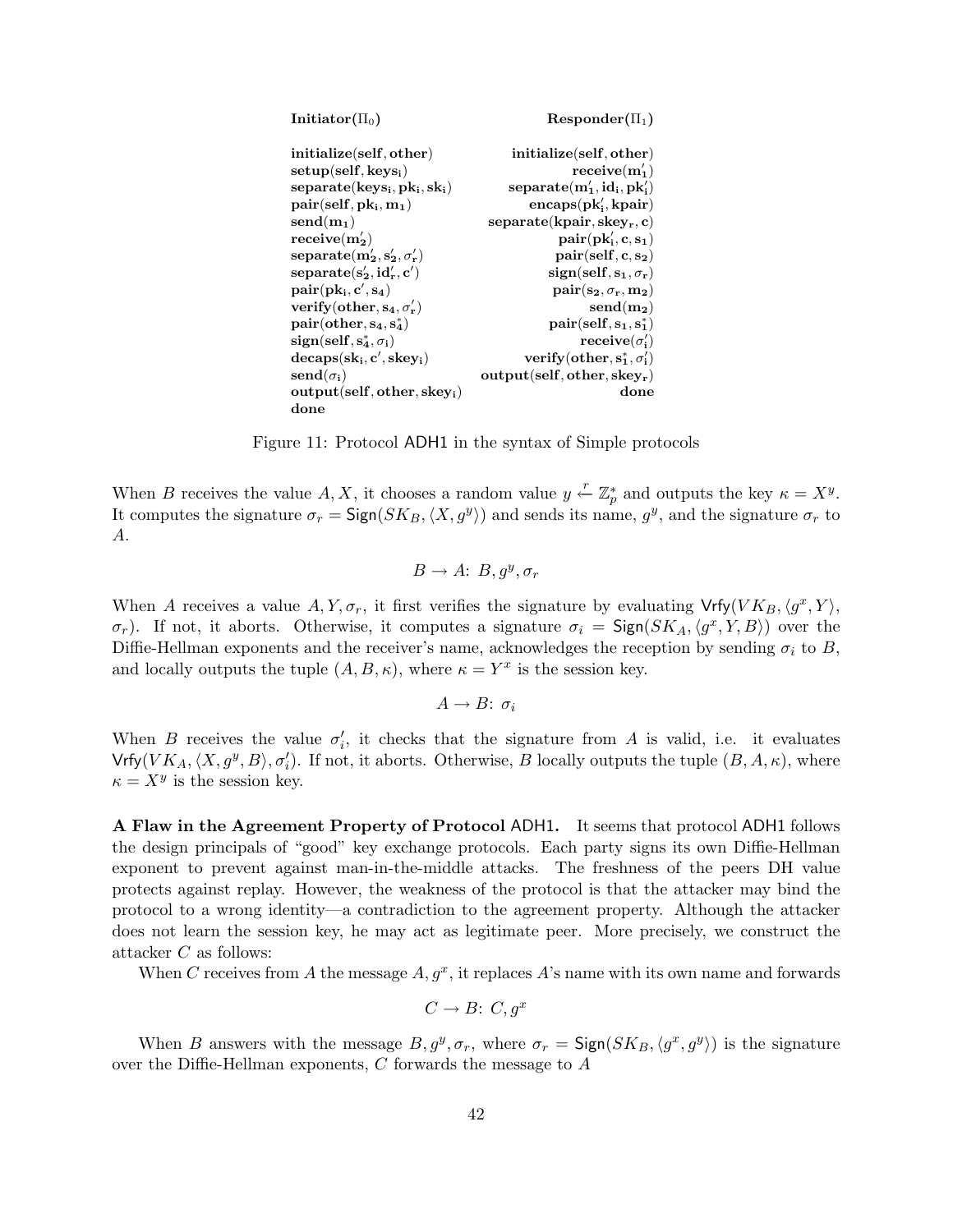$$
C \to A: B, g^y, \sigma_r
$$

When A outputs the final message  $\sigma_i$ , where  $\sigma_i = \text{Sign}(SK_A,\langle g^x, g^y, B \rangle)$  is the signature over the Diffie-Hellman exponents and the peer name,  $C$  forwards the message to  $B$  as its own

$$
C \to A: \sigma_i
$$

In this way, A terminates the protocol with output  $(A, B, g^{xy})$  whereas B terminates with output  $(B, C, g^{xy})$ , violating the agreement property.

Proverif Implementation: Checking the Agreement Criterion. We utilize the ProVerif tool to check our results, where we define functions to handle encapsulations and decapsulation. These functions represent the step-wise processing of the encapsulation algorithm in the spirit of public-key encryption. We split the encapsulation algorithm in two functions, one for the ciphertext generation (KEM encaps to ciphertext) and one for the session key generation (KEM encaps to key). The KEM setup algorithm is modeled by choosing a new (x) and computing the public key term  $(KEM$ <sub>-pk(x)</sub>). Correctness of KEM is captured by the equation (i.e. re-writing rule)

 $KEM\_decaps(x, KEM\_encaps_to\_ciphertext(y)) = KEM\_encaps_to\_key(y, KEM_pk(x))$ 

This way, the equation does not verify the encapsulation test of the DY2KE criterion, namely that neither a forbidden (i.e. the decapsulator decrypts ciphertexts generated by the encapsulator only) nor an early-key (i.e. the decapsulator outputs the encapsulation key prior to the encapsulator) event occurred We manage to implement the tests by formulating a correspondance relation of events. For the purpose of a clear presentation, we introduce events and verify the order of their occurrence in the execution of the protocol by the following queries

$$
query ev : Adecaps(ctext) == > ev : Bencaps(ctext).
$$
\n(1)

$$
query ev : Boutput(key) == > ev : Aoutput(key)
$$
\n(2)

<span id="page-44-1"></span><span id="page-44-0"></span>[\(1\)](#page-44-0) verifies whether the forbidden event occurs whereas [\(2\)](#page-44-1) checks for the early-key. The certification functionality is captured by the functions (CERT\_sign) for signature generation and (CERT\_verify). The equational theory

## $CERT\_verify(host(sk), msg, CERT\_sign(sk, msg)) = true$

ensures that signatures are valid, if they have been signed by the owner of the secret key. In the code example, each party has a secret key  $s_{A}$  (resp.  $s_{B}$ ) and the corresponding verification key host(sk<sub>A</sub>) (resp. host(sk<sub>B</sub>) is public.

<span id="page-44-2"></span>We begin by formulating an appropriate definition of the DY2KE agreement property. (We treat secrecy properties in the next section.) In terms of Proverif, we express the agreement property also by a correspondence relation of events. A crucial point is the definition of the exact occurrence of the events. Otherwise, Proverif can deduce a trivial attack trace. We wish to require that [\(3\)](#page-44-2) if A establishes with B a session, then B terminates the protocol with the same session key gtothexy; and [\(4\)](#page-45-0) if B establishes a session with A, then A terminates the session with B

$$
query ev : Bkey(a, b, d) == > ev : Akey(a, b, d).
$$
\n(3)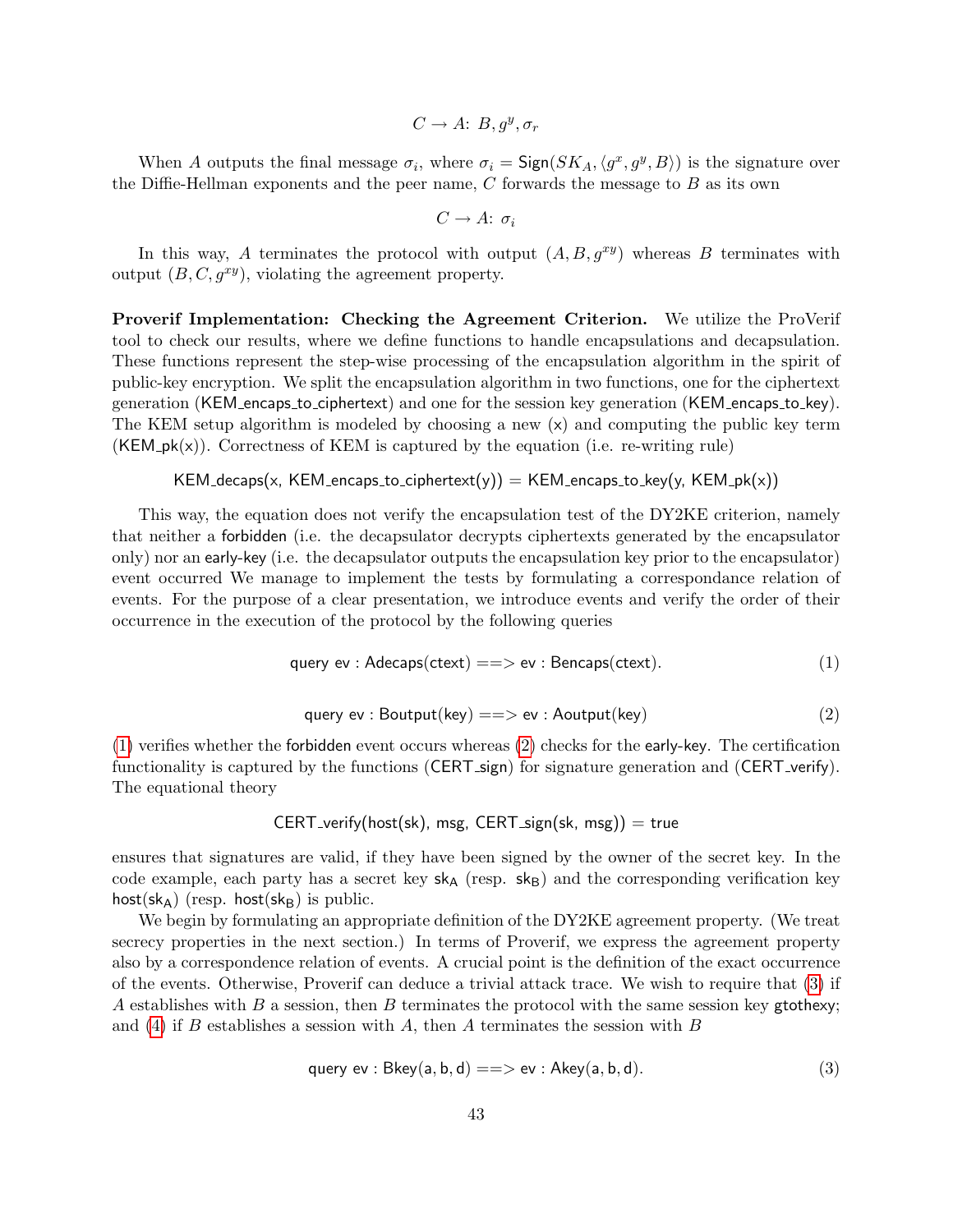<span id="page-45-0"></span>The transcript of the mechanized analysis is specified in Fig. [A.](#page-53-0) ProVerif identifies the flaw in protocol ADH1; it fails to verify correspondence [\(4\)](#page-45-0).

| Initiator( $\Pi_0$ )                                              | $Responder(\Pi_1)$                                                                       |
|-------------------------------------------------------------------|------------------------------------------------------------------------------------------|
| initialize(self, other)                                           | initialize(self, other)                                                                  |
| $setup(self, keys_i)$                                             | $receive(m'_1)$                                                                          |
| $separate(keys_i, pk_i, sk_i)$                                    | $separate(m'_1, id_i, pk'_i)$                                                            |
| $pair(self, pk_i, m_1)$                                           | $encaps(pk'_i, kpair)$                                                                   |
| $\mathbf{send(m_1)}$                                              | $separate(kpair, skew_r, c)$                                                             |
| $\text{receive}(m'_2)$                                            | $\mathbf{pair}(\mathbf{pk}'_i, \mathbf{c}, \left  \right. \mathbf{s}_1^* \left.\right )$ |
| $separate(m'_2, s'_2, \sigma'_r)$                                 | $pair(s_1^*,other,s_1)$                                                                  |
| $separate(s'_{2}, id'_{r}, c')$                                   | $pair(self, c, s_2)$                                                                     |
| ${\bf pair}({\bf pk_i}, {\bf c}', \mid s^*_4 \mid)$               | $sign(self, s_1, \sigma_r)$                                                              |
| $\left \text{pair}(\text{s}^*_4, \text{self}, \text{s}_4)\right $ | $\text{pair}(\mathbf{s_2}, \sigma_{\mathbf{r}}, \mathbf{m_2})$                           |
| verify (other, $s_4, \sigma'_r$ )                                 | $send(m_2)$                                                                              |
| $pair(s_4^*,other,s_4^{**})$                                      | $\mathbf{receive}(\sigma_i')$                                                            |
| $sign(self, s_4^{**}, \sigma_i)$                                  | $\text{pair}(\textbf{s}_1^{*},\text{other},\textbf{s}_1^{**})$                           |
| $decaps(sk_i, c', skey_i)$                                        | verify (other, $s_1^{**}$ , $\sigma'_1$ )                                                |
| $\mathbf{send}(\sigma_i)$                                         | $output(self, other, skew_r)$                                                            |
| $output(self, other, skew_i)$                                     | $\operatorname{done}$                                                                    |
| $_{\rm done}$                                                     |                                                                                          |

<span id="page-45-1"></span>Figure 12: Protocol ADH2 in the syntax of Simple Protocols

Revising the Protocol. A measure to counter the attack is to sign the Diffie-Hellman exponents plus the name of the peer. This property guarantees that the recipient of the signature knows that the message is addressed to him, and not to a malign party. A specification of the revised protocol ADH2 in the syntax of simple protocols is depicted in Fig. [12.](#page-45-1) Let protocol ADH2 be as the previous protocol except that the name of the message recipient is added to the sender's signature. A specification of the revised protocol ADH2 in the syntax of simple protocols is depicted in Fig. [12.](#page-45-1) That is, when B sends the values

$$
B \to A: B, g^y, \sigma_r
$$

the signature is  $\sigma_r = \text{Sign}(SK_B, \langle X, g^y, A \rangle)$ . Similarly, when A receives the message, it verifies that the signature contains its name in addition to the DH exponentiations.

<span id="page-45-2"></span>Proverif Implementation: Checking the Real-or-Random Criterion. We continue the analysis and ask Proverif to check that the revised protocol ADH2 is a secure DY2KE protocol. We extend Proverif's specification to verify the real-or-random criterion in the following way. We apply the choice operator to output either the party's session key derived from the protocol or a randomly chosen value randomkey

$$
out(c, choice[g to the xy, random key])
$$
\n(5)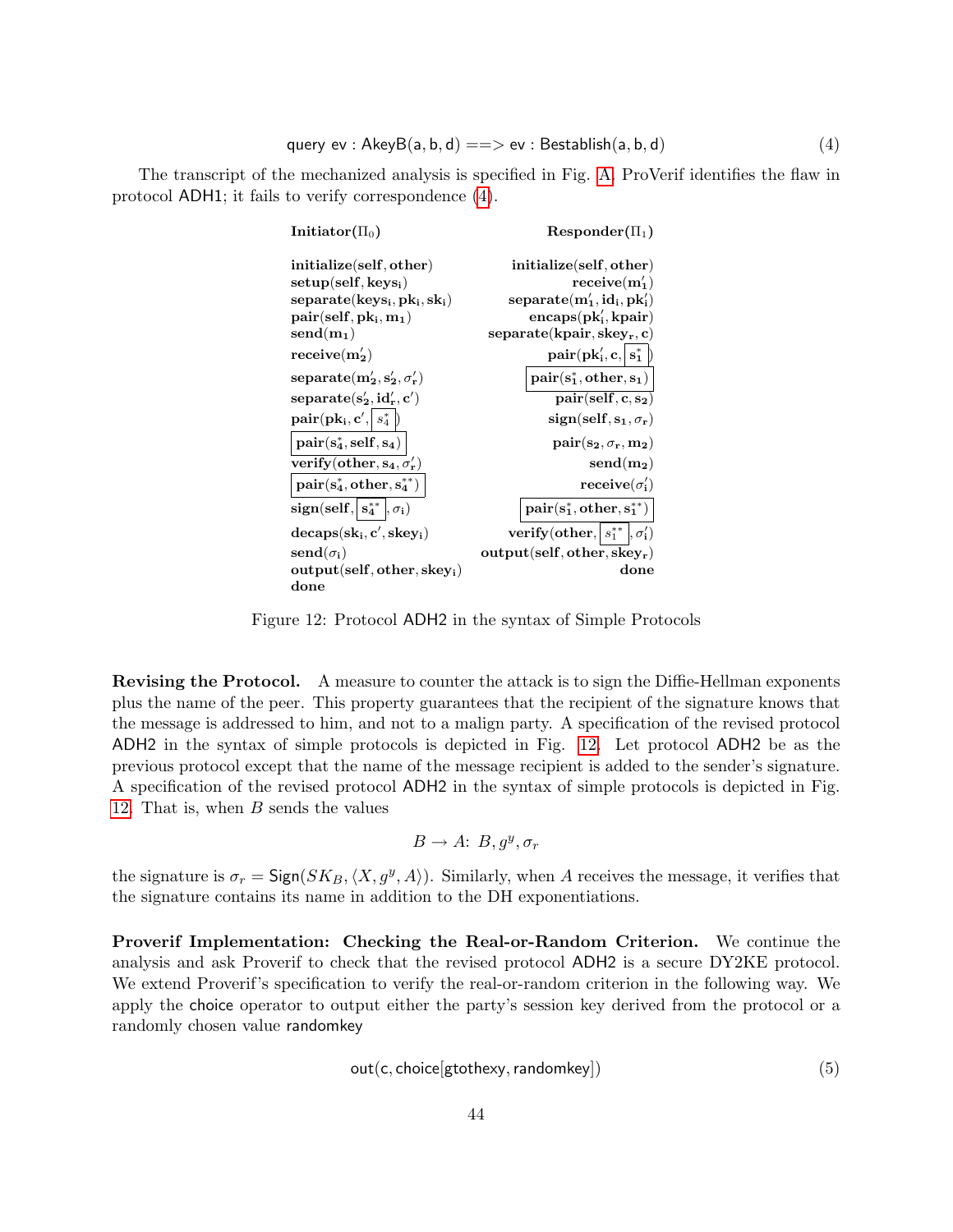This way, Proverif creates two processes. The first process is the execution of the protocol where the parties output the (real) key gtothexy; the second process is identical except that Proverif replaces the term gtothexy with the (random) term randomkey. Proverif checks whether the two processes are observationally equivalent. Informally, two processes are deemed observationally equivalent, if no observer (environment) notifies the replacement (of the session key term). See [\[11\]](#page-49-3) for a precise definition. (Loosely speaking, observational equivalence is the symbolic pendant of indistinguishability in cryptography.)

A listing of Proverif's code is illustrated in Fig. [A.](#page-53-1) Proverif confirms that protocol ADH2 is secure in the sense of  $DY2KE$  (without forward secrecy); it passes the checks  $(1,3-5)$  $(1,3-5)$  $(1,3-5)$ .

### <span id="page-46-0"></span>7.2 Protocol ADH2 and ADH3: DY2KE with Forward Secrecy

We complete the analysis by asking whether protocol ADH2 is a Dolev-Yao secure 2-party key exchange protocol with forward secrecy. This requires to change the model and handle dynamic corruptions. The attacker corrupts parties during the execution of the protocol and learns the internal state of the compromised party. Such behavior enriches the adversary's knowledge. It may learn the ephemeral and long-term secrets of the compromised party. The DY2KE criterion with forward secrecy requires to be fulfilled despite the fact that the attacker has compromised parties from expired sessions. In order to obey the inherent asynchrony of the network, the criterion must hold even for the case where one party outputs the key and the partner gets compromised.

A Flaw in the Real-or-Random Property of Protocol ADH2. Simulating this protocol ADH2 with respect to forward secrecy is impossible. Consider the following adversary strategy. The attacker C observes a simulation of protocol ADH2. C wiretaps the values  $A, \alpha$  and  $B, \beta, \sigma'_r$ . It decides to corrupt, say party B before the last message  $\sigma_i'$  has been delivered to B. In the random experiment, C learns a key  $\kappa$  chosen at random. To make the view consistent, the simulator has to come up with B's internal state y, such that  $\kappa = \alpha^y$  and  $\beta = g^y$ . However, since the values  $\alpha$ , β have been chosen independently of  $\kappa$ , this event occurs with negligible probability. Thus, the attacker wins the real-or-random experiment with overwhelming probability.

Proverif Implementation: Checking Forward Secrecy. Proverif has no instructions to automatically check for forward secrecy. In particular, it has no explicit instructions to invoke a dynamically corrupting adversary. We solve the problem by giving the attacker manually access to the internal state. We define a variable state containing all secret values of the compromised party and reveal the variable to the attacker

## out(c, state)

In our example (see Fig. [A\)](#page-54-0), this query publishes  $B$ 's internal state consisting of the ephemeral secret y and the long-term signature secret skB. To avoid trivial attack traces, we limit the attacker to eavesdropping. That is, the attacker observes an execution of the protocol. Then we feed the attacker with the variable state and allow arbitrary computation. We again ask Proverif to verify the DY2KE criterion in terms of the equations [\(1-](#page-44-0)[5\)](#page-45-2). Note that the way we formulated equation [\(3\)](#page-44-2) implicitly includes to check for the case that no early-key event occurs (i.e. the encapsulator  $B$ outputs the session key prior to the decapsulator A).

Proverif identifies an attack trace, contradicting the real-or-random criterion. It produces a trace where the adversary verifies that randomkey is not output of the (real) protocol execution by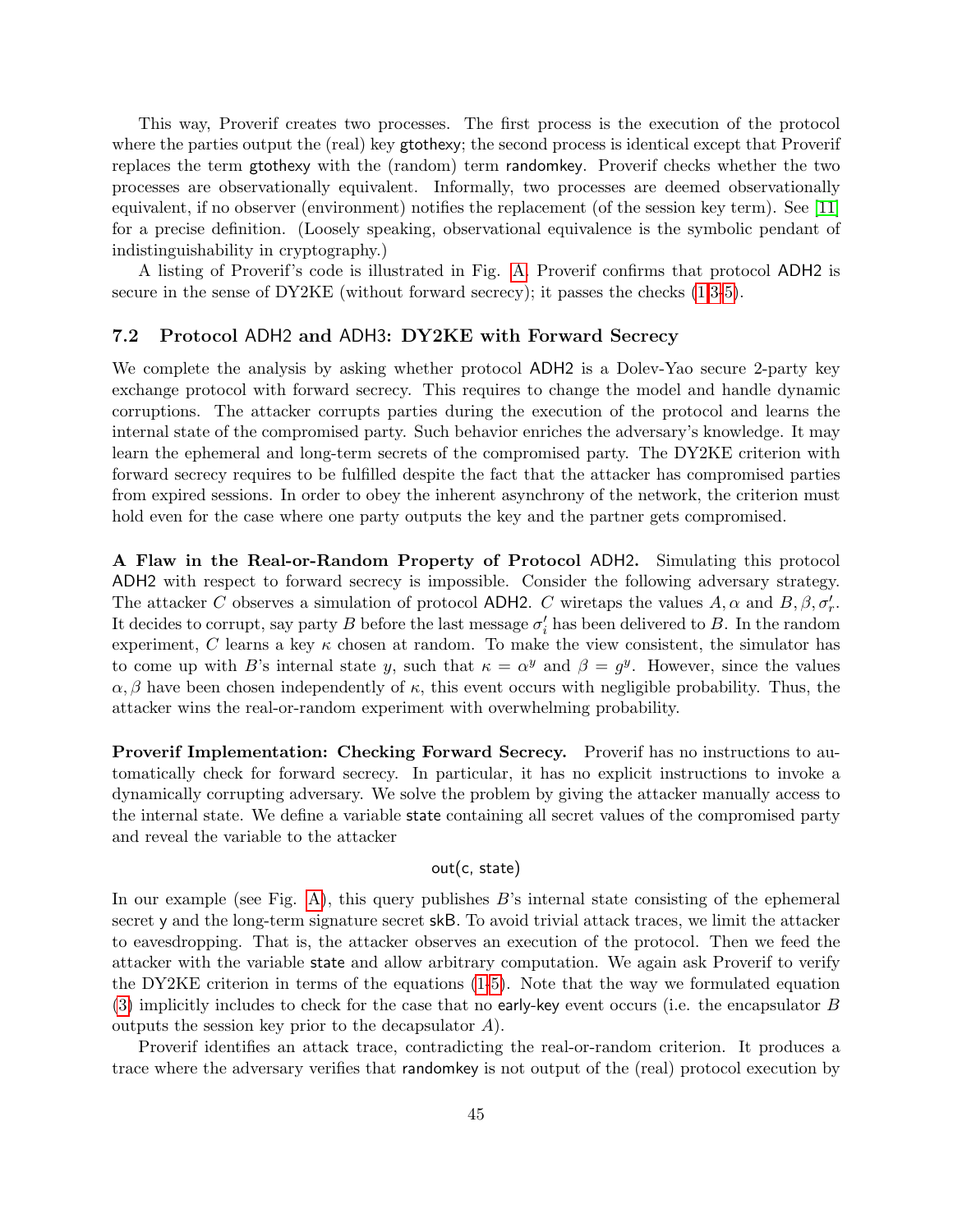comparing the session key computed from its knowledge with randomkey. In fact, Proverif outputs the above attack.

Proverif Implementation: Checking DY2KE with Forward Secrecy. We introduce a revised protocol ADH3. The protocol proceeds as before except that it erases the ephemeral secrets prior to output the key and the session key prior to termination. Fig. [13](#page-47-1) presents a more formal specification in the language of simple protocols. The Proverif specification is depicted in Fig. [A.](#page-55-0) We model secure erasure by excluding the ephemeral secret y from the variable state.

Proverif concludes the analysis with no attack.

| $\mathbf{Initiator}(\Pi_0)$                                                          | $\mathrm{Responder}(\Pi_1)$                                        |
|--------------------------------------------------------------------------------------|--------------------------------------------------------------------|
| initialize(self, other)                                                              | initialize(self, other)                                            |
| $setup(self, keys_i)$                                                                | $\text{receive}(m'_1)$                                             |
| $separate(keys_i, pk_i, sk_i)$                                                       | $separate(m'_1, id_i, pk'_i)$                                      |
| $pair(self, pk_i, m_1)$                                                              | encaps_c(pk' <sub>i</sub> , c)                                     |
| $\mathbf{send(m_1)}$                                                                 |                                                                    |
| $\text{receive}(\textbf{m}'_2)$                                                      | $pair(\mathbf{pk}'_i, \mathbf{c}, \mathbf{s}^*_1)$                 |
| $\mathbf{separate}(\mathbf{m'_2}, \mathbf{s'_2}, \sigma'_\mathbf{r})$                | $pair(s_1^*,other,s_1)$                                            |
| $\mathbf{separate}(\mathbf{s'_2}, \mathbf{id'_r}, \mathbf{c'})$                      | $\overline{\text{pair}}(\text{self}, \text{c}, \text{s}_2)$        |
| $\textbf{pair}(\textbf{pk}_{\textbf{i}}, \textbf{c}', \mid s_4^* \mid)$              | $sign(self, s_1, \sigma_r)$                                        |
| $\vert \operatorname{pair}(\mathbf{s}_4^*, \operatorname{self}, \mathbf{s}_4) \vert$ | $\text{pair}(\mathbf{s_2}, \sigma_{\mathbf{r}}, \mathbf{m_2})$     |
| verify (other, $s_4, \sigma'_r$ )                                                    | $send(m_2)$                                                        |
| $pair(s_4^*,other,s_4^{**})$                                                         | $\mathbf{receive}(\sigma_i')$                                      |
| $sign(self, s_4^{**}, \sigma_i)$                                                     | $\text{pair}(\mathbf{s}_1^*, \text{self}, \mathbf{s}_1^{**})\big)$ |
| $decaps(sk_i, c', skey_i)$                                                           | verify (other, $s_1^{**}$ , $\sigma'_1$ )                          |
| $\mathbf{send}(\sigma_i)$                                                            | $encaps_k(pk'_i, \text{skey}_r)$                                   |
| $output(self, other, skew_i)$                                                        | $output(self, other, skew_r)$                                      |
| $\mathbf{erase}(\mathbf{keys}_i)$                                                    | $\mathbf{erase}(\mathbf{skey}_{\mathbf{r}})$                       |
| $\mathbf{erase}(\mathbf{skey}_{i})$                                                  | done                                                               |
| done                                                                                 |                                                                    |

<span id="page-47-1"></span>Figure 13: Protocol ADH3 in the syntax of Simple Protocols

## <span id="page-47-0"></span>8 Conclusion

Todays cryptographic systems are highly complex. They consist of multiple components where each component is a protocol running in concurrent executions. Due to the inherent complexity, traditional (hand-made) proofs with respect to standard cryptographic assumptions do not scale well and are prone to errors. Mechanized analysis of larger systems is a natural approach to reduce the complexity and to strengthen the believe in the soundness of the proof. However, each mechanized analysis becomes too complex when the analyzed system is large. The decomposition of the whole system into smaller building blocks and their stand-alone analysis is a promising direction to tame complexity and circumvent the limitations of tool-supported approaches.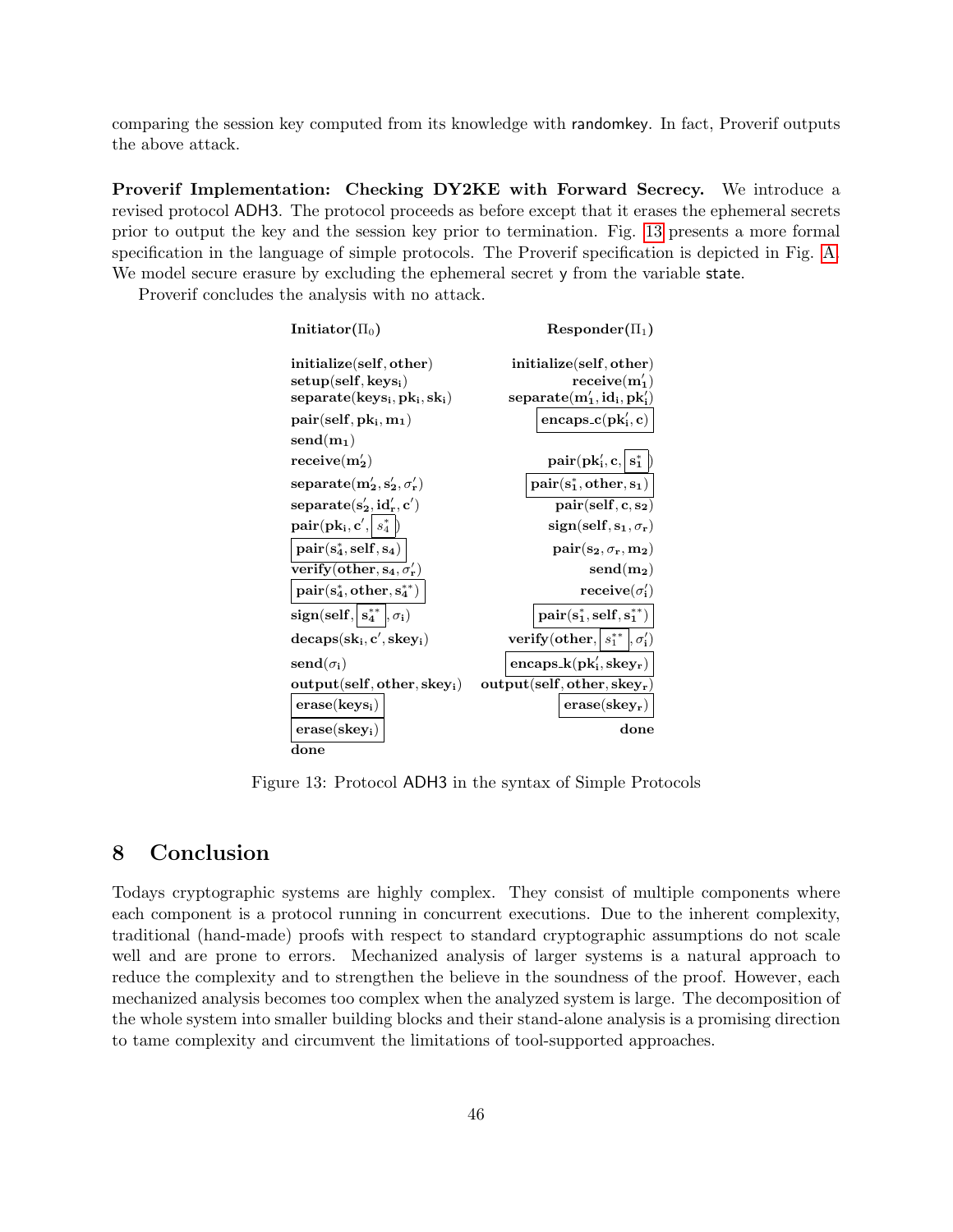In this work, we establish a framework on the basis of [\[16\]](#page-50-5) to automatically reason about the security of Diffie-Hellman based key exchange protocols in a composable way. An essential tool in the framework to devise a symbolic representation of Diffie-Helman without omitting the crucial algebraic properties of modular exponentiation is the abstraction as key encapsulation mechanism. So far, computational soundness results have held for constrained algebraic properties. We also add digital signatures to our machinery. With this in mind, we introduce a new symbolic criterion for secure 2-party key exchange. A central point of the criterion is that it supports the analysis of forward secrecy. The study of forward-secret key exchange protocols in an automated matter is another contribution that has not been addressed before to the best of our knowledge. Finally, we demonstrate the applicability of the framework within Proverif by analyzing the security of several, practical Diffie-Helman based key exchange protocols.

There are several directions to continue this line of research. Here, we list a few which seem to be most promising:

- Find ideal abstractions for other algebraic properties. The Achilles heel of today's protocol checkers is the modeling of algebraic properties. Identifying ideal abstractions (as pursued for Diffie-Helman in this work) for algebraic properties is an interesting direction. This would lay the foundations to analyze, e.g., (fully) homomorphic encryption or pairing-based schemes.
- Generalize the framework to deal with additional functionalities. The present framework is limited to the analysis of 2-party key exchange protocols (with forward secrecy). An extension to more general cryptographic tasks (as for the native UC framework) is highly desirable. In particular, can we come up with a generalized framework that adapts the composition theorems directly to the symbolic model. This would considerably decrease the analytical complexity of protocol checkers. We could already decompose the whole system under analysis in the symbolic model and separately check security for each building block. By contrast, the composition theorems in this work were instrumental in the computational model.
- Implement a protocol checker with regard to a simulation-based framework. A generalization of the UCSA framework motivates the design of protocol checkers that scrutinize security criteria in the sense of ideal functionality specifications. For a fully-automated analysis, however, an ultimate requirement is the automatic construction of the simulator. This task demands human ingenuity. It is an open question whether a simulator is automatically generateable.

## Acknowledgement

We would like to thank Bruno Blanchet and Bogdan Warinschi. Bruno provided invaluable help in the correct use of Proverif. Bogdan pointed out that the p-q DDH assumption is useful to generalize the symbolic abstraction of Diffie-Hellman protocols. (We have not pursued the direction in this work.)

## References

<span id="page-48-0"></span>[1] M. Abadi and P. Rogaway. Reconciling two views of cryptography (the computational soundness of formal encryption). In J. van Leeuwen, O. Watanabe, M. Hagiya, P. D. Mosses, and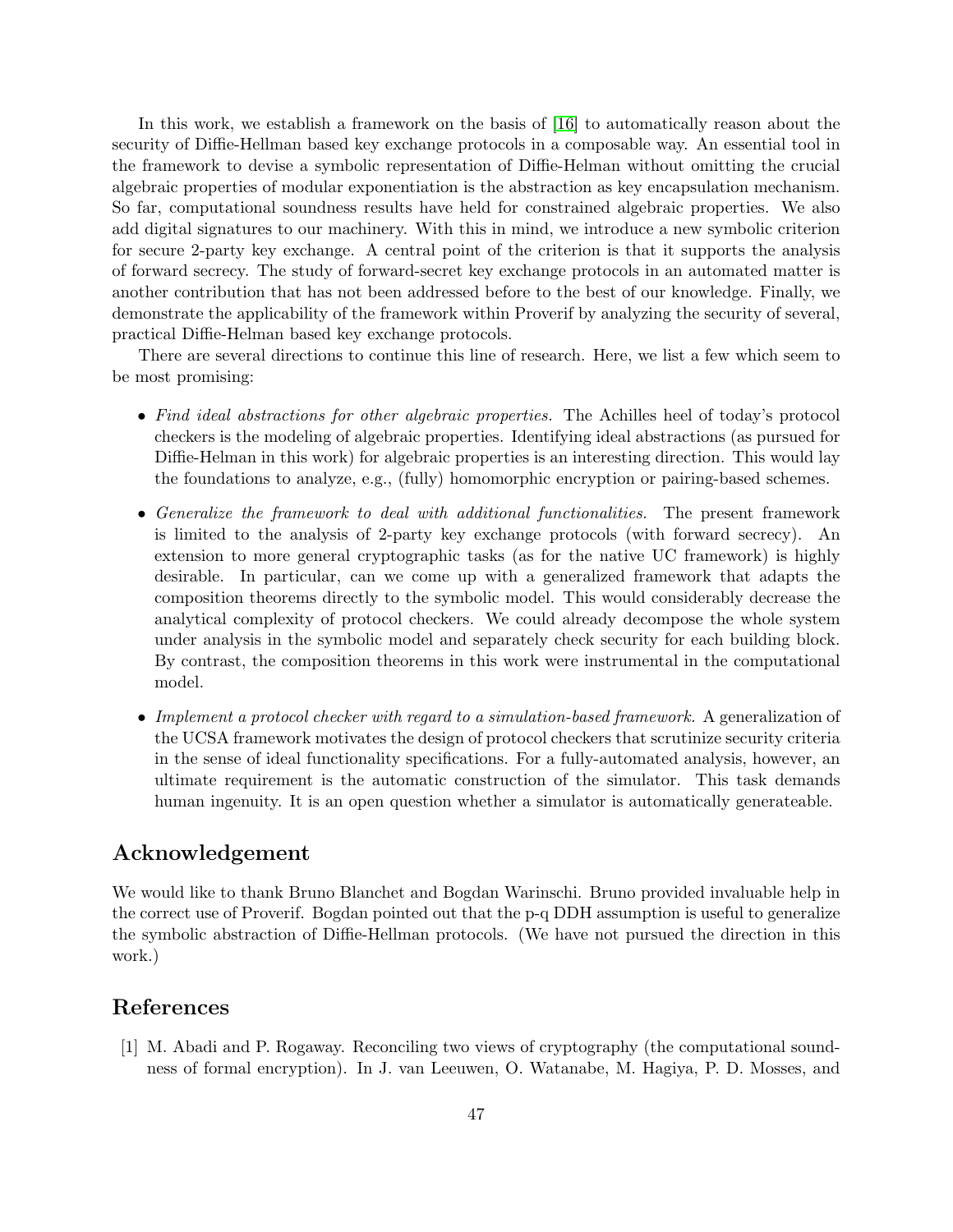T. Ito, editors, IFIP TCS, volume 1872 of Lecture Notes in Computer Science, pages 3–22. Springer, 2000.

- <span id="page-49-8"></span>[2] M. Backes, I. Cervesato, A. D. Jaggard, A. Scedrov, and J.-K. Tsay. Cryptographically sound security proofs for basic and public-key kerberos. In D. Gollmann, J. Meier, and A. Sabelfeld, editors, ESORICS, volume 4189 of Lecture Notes in Computer Science, pages 362–383. Springer, 2006.
- <span id="page-49-4"></span>[3] M. Backes, M. Dürmuth, D. Hofheinz, and R. Küsters. Conditional reactive simulatability. Int. J. Inf. Sec., 7(2):155–169, 2008.
- <span id="page-49-12"></span>[4] M. Backes and D. Hofheinz. How to break and repair a universally composable signature functionality. In K. Zhang and Y. Zheng, editors, ISC, volume 3225 of Lecture Notes in Computer Science, pages 61–72. Springer, 2004.
- <span id="page-49-7"></span>[5] M. Backes and B. Pfitzmann. A cryptographically sound security proof of the needhamschroeder-lowe public-key protocol. IEEE Journal on Selected Areas in Communications, 22(10):2075–2086, 2004.
- <span id="page-49-9"></span>[6] M. Backes and B. Pfitzmann. Relating symbolic and cryptographic secrecy. In IEEE Symposium on Security and Privacy, pages 171–182. IEEE Computer Society, 2005.
- <span id="page-49-2"></span>[7] M. Backes, B. Pfitzmann, and M. Waidner. A composable cryptographic library with nested operations. In S. Jajodia, V. Atluri, and T. Jaeger, editors, ACM Conference on Computer and Communications Security, pages 220–230. ACM, 2003.
- <span id="page-49-1"></span>[8] G. Barthe, B. Grégoire, R. Janvier, and S. Z. Béguelin. Formal certification of code-based cryptographic proofs. Cryptology ePrint Archive, Report 2007/314, 2007. [http://eprint.](http://eprint.iacr.org/) [iacr.org/](http://eprint.iacr.org/).
- <span id="page-49-10"></span>[9] D. Basin and C. Cremers. From dolev-yao to strong adaptive corruption: Analyzing security in the presence of compromising adversaries. Cryptology ePrint Archive, Report 2009/079, 2009. <http://eprint.iacr.org/>.
- <span id="page-49-11"></span>[10] K. Bhargavan, C. Fournet, and A. D. Gordon. Modular verification of security protocol code by typing. In M. V. Hermenegildo and J. Palsberg, editors, POPL, pages 445–456. ACM, 2010.
- <span id="page-49-3"></span>[11] B. Blanchet. Automatic verification of correspondences for security protocols. Journal of Computer Security, 17(4):363–434, 2009.
- <span id="page-49-0"></span>[12] B. Blanchet and D. Pointcheval. Automated security proofs with sequences of games. In C. Dwork, editor, CRYPTO, volume 4117 of Lecture Notes in Computer Science, pages 537– 554. Springer, 2006.
- <span id="page-49-5"></span>[13] R. Canetti. Universally composable security: A new paradigm for cryptographic protocols (dec 2005). Cryptology ePrint Archive, Report 2000/067, 2000. <http://eprint.iacr.org/>.
- <span id="page-49-6"></span>[14] R. Canetti. Universally composable signature, certification, and authentication. In CSFW, pages 219–, 2004.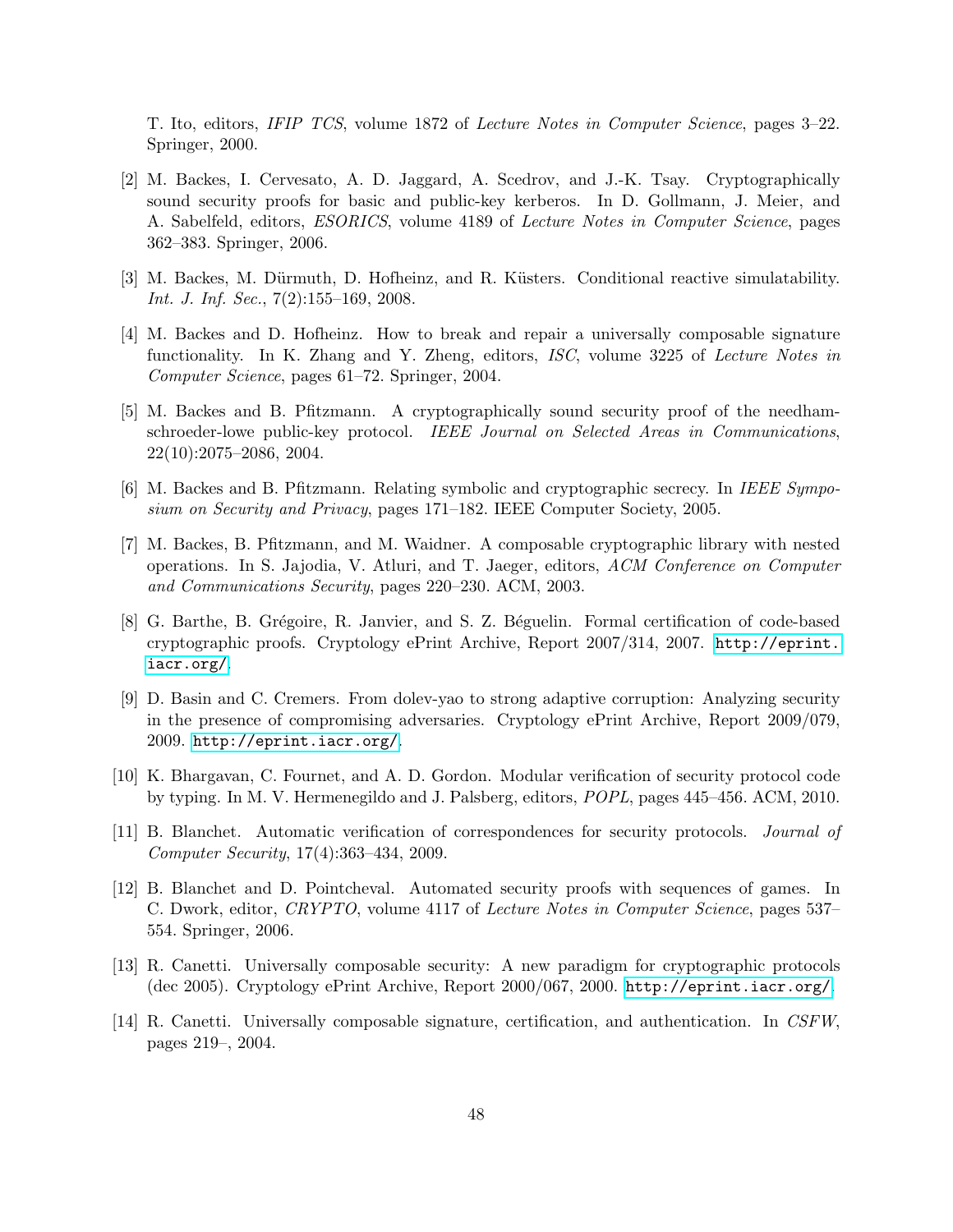- <span id="page-50-11"></span>[15] R. Canetti and M. Fischlin. Universally composable commitments. In CRYPTO'01: Proceedings of the 21st Annual International Cryptology Conference on Advances in Cryptology, pages 19–40, 2001.
- <span id="page-50-5"></span>[16] R. Canetti and J. Herzog. Universally composable symbolic analysis of mutual authentication and key-exchange protocols. In TCC, pages 380–403, 2006.
- <span id="page-50-12"></span>[17] R. Canetti and H. Krawczyk. Universally composable notions of key exchange and secure channels. In EUROCRYPT, pages 337–351, 2002.
- <span id="page-50-6"></span>[18] R. Canetti and T. Rabin. Universal composition with joint state. In CRYPTO'03: Proceedings of the 23rd Annual International Cryptology Conference on Advances in Cryptology, pages 265– 281, 2003.
- <span id="page-50-9"></span>[19] H. Comon-Lundh and V. Cortier. Computational soundness of observational equivalence. In Proceedings of the 15th ACM Conference on Computer and Communications Security (CCS'08), pages 109–118, Alexandria, Virginia, USA, Oct. 2008. ACM Press.
- <span id="page-50-1"></span>[20] V. Cortier and B. Warinschi. Computationally sound, automated proofs for security protocols. In Sagiv [\[43\]](#page-51-13), pages 157–171.
- <span id="page-50-7"></span>[21] A. Datta, A. Derek, J. C. Mitchell, and D. Pavlovic. Secure protocol composition. In M. Backes and D. A. Basin, editors, FMSE, pages 11–23. ACM, 2003.
- <span id="page-50-2"></span>[22] A. Datta, A. Derek, J. C. Mitchell, and B. Warinschi. Computationally sound compositional logic for key exchange protocols. In CSFW, pages 321–334. IEEE Computer Society, 2006.
- <span id="page-50-10"></span>[23] S. Delaune, S. Kremer, and O. Pereira. Simulation based security in the applied pi calculus. In R. Kannan and K. Kumar, editors, Foundations of Software Technology and Theoretical Computer Science - FSTTCS 2009, Leibniz International Proceedings in Informatics, 12 2009.
- <span id="page-50-13"></span>[24] T. Dierks and C. Allen. The TLS protocol version 1.0. Technical Report 2246, 1999. Proposed Standard.
- <span id="page-50-0"></span>[25] D. Dolev and A. C.-C. Yao. On the security of public key protocols. IEEE Transactions on Information Theory, 29(2):198–207, 1983.
- <span id="page-50-4"></span>[26] N. A. Durgin, P. Lincoln, and J. C. Mitchell. Multiset rewriting and the complexity of bounded security protocols. Journal of Computer Security, 12(2):247-311, 2004.
- <span id="page-50-8"></span>[27] S. Escobar, C. Meadows, and J. Meseguer. State space reduction in the maude-nrl protocol analyzer. In S. Jajodia and J. López, editors, *ESORICS*, volume 5283 of *Lecture Notes in* Computer Science, pages 548–562. Springer, 2008.
- <span id="page-50-3"></span>[28] S. Even and O. Goldreich. On the security of multi-party ping-pong protocols. In FOCS, pages 34–39. IEEE, 1983.
- <span id="page-50-14"></span>[29] S. Gajek, M. Manulis, O. Pereira, A.-R. Sadeghi, and J. Schwenk. Universally composable analysis of tls. In 2nd Provable Security International Conference (ProvSec), LNCS. Springer, 2008.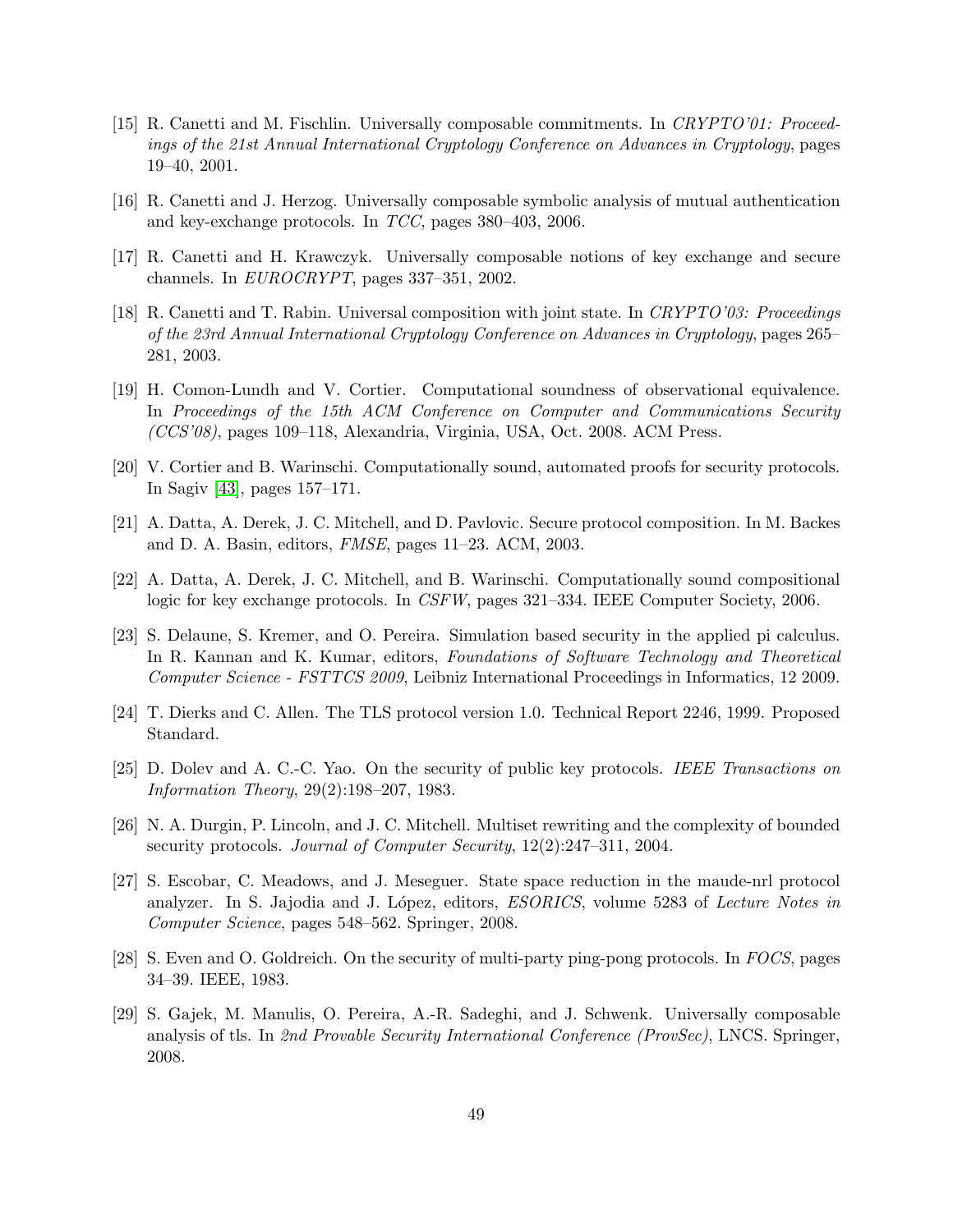- <span id="page-51-9"></span>[30] P. Gupta and V. Shmatikov. Towards computationally sound symbolic analysis of key exchange protocols. In V. Atluri, P. Samarati, R. Küsters, and J. C. Mitchell, editors, FMSE, pages 23–32. ACM, 2005.
- <span id="page-51-1"></span>[31] S. Halevi. A plausible approach to computer-aided cryptographic proofs. Cryptology ePrint Archive, Report 2005/181, 2005. <http://eprint.iacr.org/>.
- <span id="page-51-0"></span>[32] S. Halevi, P. A. Karger, and D. Naor. Enforcing confinement in distributed storage and a cryptographic model for access control. Cryptology ePrint Archive, Report 2005/169, 2005. <http://eprint.iacr.org/>.
- <span id="page-51-12"></span>[33] D. Hofheinz, J. Müller-Quade, and R. Steinwandt. Initiator-resilient universally composable key exchange. In ESORICS, pages 61–84, 2003.
- <span id="page-51-3"></span>[34] R. Janvier, Y. Lakhnech, and L. Mazaré. Completing the picture: Soundness of formal encryption in the presence of active adversaries. In Sagiv [\[43\]](#page-51-13), pages 172–185.
- <span id="page-51-11"></span>[35] R. Kuesters and M. Tuengerthal. Joint state theorems for public-key encryption and digital signature functionalities with local computation. In 21st IEEE Computer Security Foundations Symposium (CSF 2008). IEEE Computer Society, 2008.
- <span id="page-51-8"></span>[36] R. Küsters and T. Truderung. Using ProVerif to Analyze Protocols with Diffie-Hellman Exponentiation. In Proceedings of the 22nd IEEE Computer Security Foundations Symposium (CSF 2009), pages 157–171. IEEE Computer Society, 2009.
- <span id="page-51-4"></span>[37] R. Küsters and M. Tuengerthal. Computational Soundness for Key Exchange Protocols with Symmetric Encryption. In Proceedings of the 16th ACM Conference on Computer and Communications Security (CCS 2009). ACM Press, 2009. To appear.
- <span id="page-51-2"></span>[38] D. Micciancio and B. Warinschi. Soundness of formal encryption in the presence of active adversaries. In M. Naor, editor, TCC, volume 2951 of Lecture Notes in Computer Science, pages 133–151. Springer, 2004.
- <span id="page-51-6"></span>[39] J. Millen and V. Shmatikov. Constraint solving for bounded-process cryptographic protocol analysis. In 8th ACM Conference on Computer and Communication Security, pages 166–175. ACM SIGSAC, November 2001.
- <span id="page-51-10"></span>[40] A. Patil. On symbolic analysis of cryptographic protocols. Master's thesis, Massachusetts Institute of Technology, 2005.
- <span id="page-51-5"></span>[41] L. C. Paulson. Isabelle - A Generic Theorem Prover (with a contribution by T. Nipkow), volume 828 of Lecture Notes in Computer Science. Springer, 1994.
- <span id="page-51-7"></span>[42] M. Rusinowitch and M. Turuani. Protocol insecurity with finite number of sessions is npcomplete. In CSFW, pages 174–. IEEE Computer Society, 2001.
- <span id="page-51-13"></span>[43] S. Sagiv, editor. Programming Languages and Systems, 14th European Symposium on Programming,ESOP 2005, Held as Part of the Joint European Conferences on Theory and Practice of Software, ETAPS 2005, Edinburgh, UK, April 4-8, 2005, Proceedings, volume 3444 of Lecture Notes in Computer Science. Springer, 2005.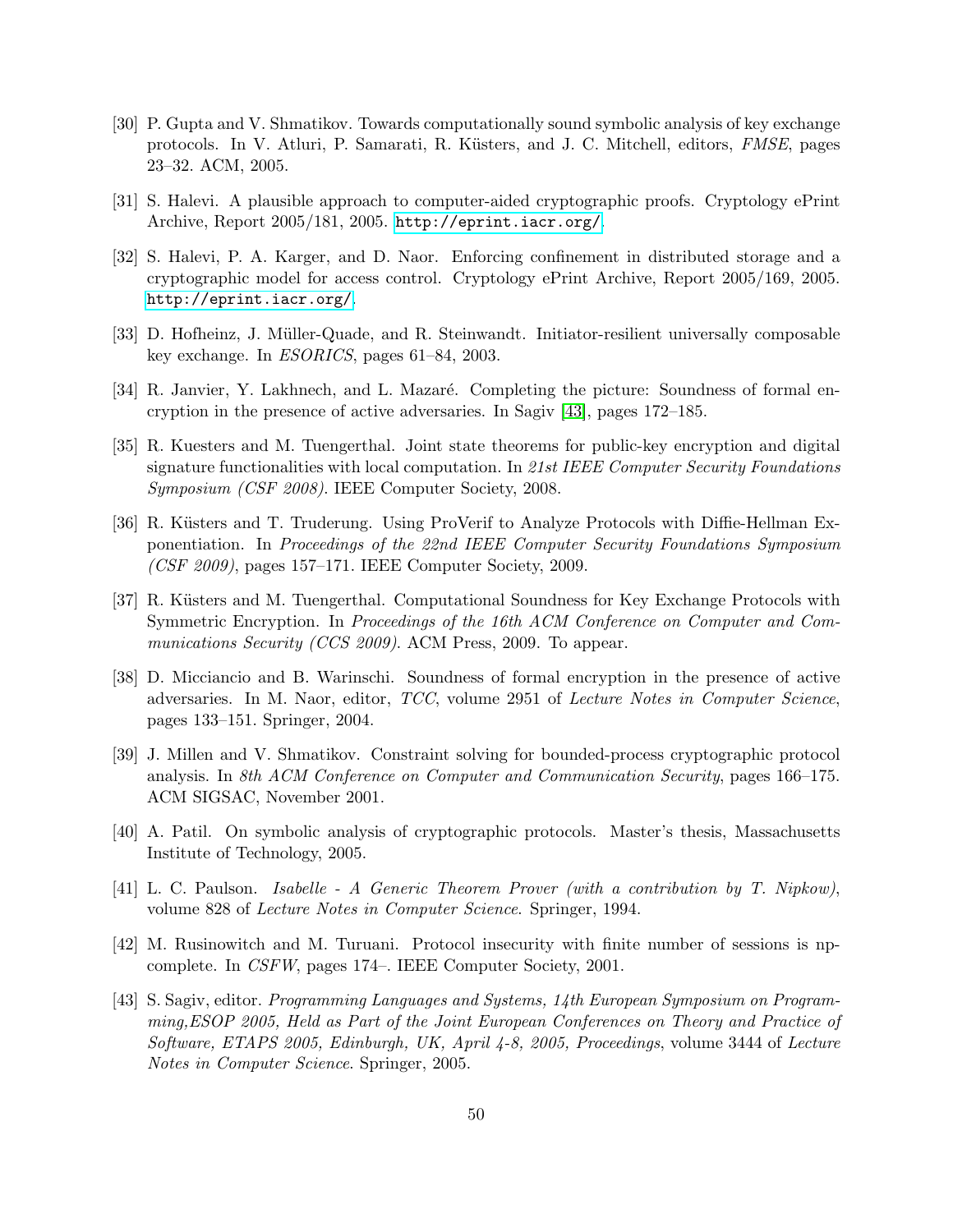<span id="page-52-0"></span>[44] P. Youn. The analysis of cryptographic apis using the theorem prover otter. Master's thesis, Massachusetts Institute of Technology, 2004.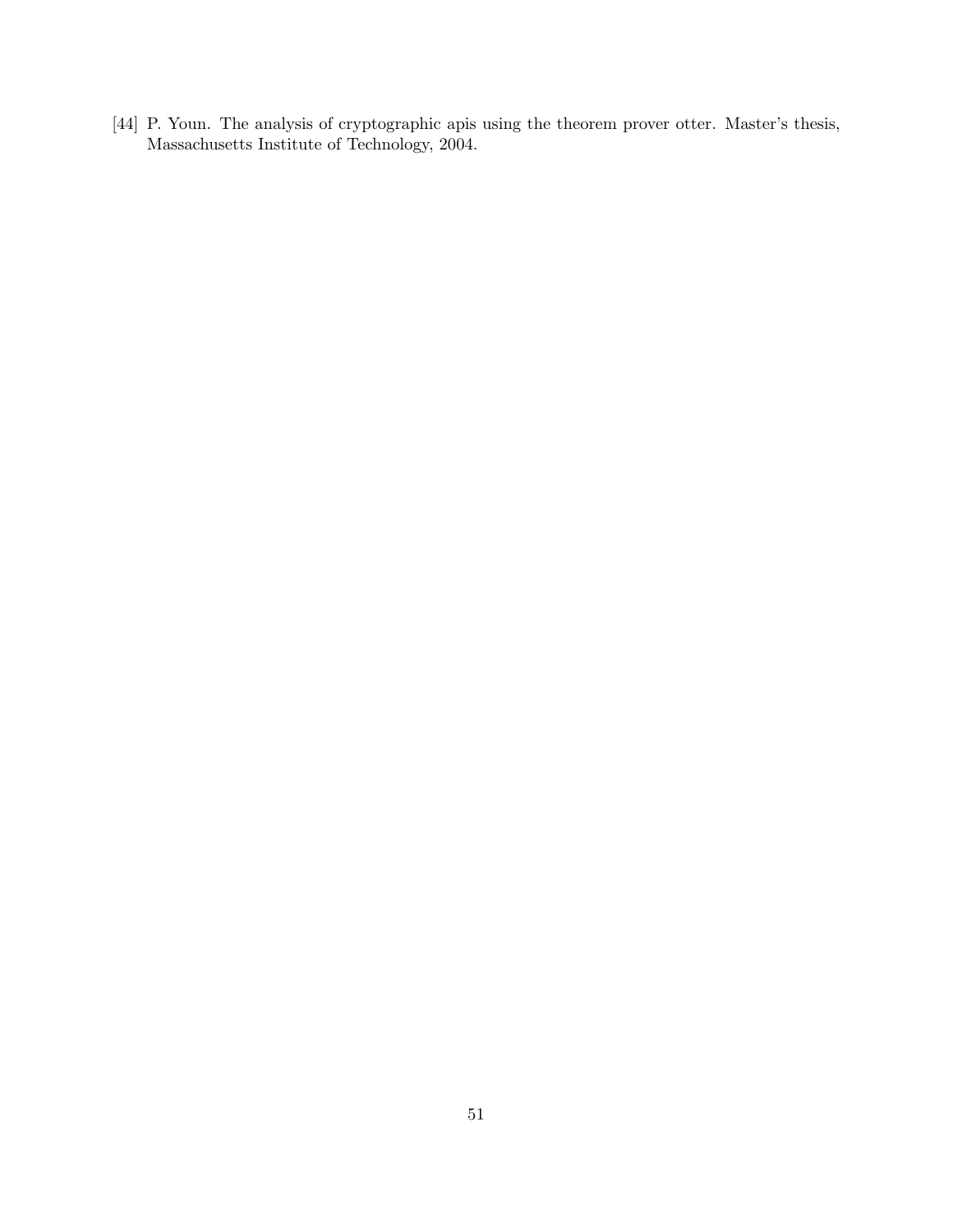## <span id="page-53-0"></span>A Proverif Implementations

```
free c.
 (* Host *)<br>fun host/1.
(* Secrecy assumptions *)not skA .
not skB .
(* \text{ Certification. } *)data true/0.<br>fun CERT_sign/2.
reduc CERT\_verify(host(sk), msg, CERT\_sign(sk, msg)) = true.(* KEM * )fun KEM<sub>-pk</sub> / 1.
 fun KEM_encaps_to_ciphertext/1.<br>fun KEM_encaps_to_key/2.<br>reduc KEM_decaps(x, KEM_encaps_to_ciphertext(y))
  = KEM_encaps_to_key(y, KEM_pk(x)).
query ev : Bkey(a, b, d) \implies ev : Akey(a, b, d).
 query ev:AkeyB(a,b,d) =⇒ ev:Bestablish(a,b,d).<br>(**query ev:Adecaps(ctext) =⇒ ev:Bencaps(ctext).**)
(******* Process specification *******)
let process A =(∗ Message 1 ∗)
new x;<br>let Agtothex = KEM_pk(x) in<br>out(c, (hostA, Agtothex));<br>(* Message 2 *)
 in(c, m2);<br>let (AhostB, Agtothey, m2_signature) = m2 in<br>if CERT_verify(AhostB, (Agtothex, Agtothey), m2_signature) = true then
 (* Message 3 *)<br>let gtothexy = KEM_decaps(x, Agtothey) in<br>(**if AhostA=hostA<br>event Adecaps(Agtothey);**)
(∗OK∗)
 event Akey(hostA,AhostB,gtothexy);<br>out(c, (CERT_sign(skA, (Agtothex, Agtothey, AhostB))));<br>if AhostB = hostB then<br>event AkeyB(hostA, hostB, gtothexy).
let processB :
 (* Message 1 *)<br>in(c, m1);<br>let (BhostA, Bgtothex) = m1 in<br>(* Message 2 *)
\overrightarrow{\text{new}} y;
 let Bgtothey = KEM_encaps_to_ciphertext(y) in<br>let gtothexy = KEM_encaps_to_key(y, Bgtothex) in<br>(**if BhostA=hostA then
event Bencaps (Bgtothey);*
 event Bestablish(BhostA, hostB, gtothexy);<br>out(c, (hostB, Bgtothey, CERT_sign(skB, (Bgtothex, Bgtothey))));<br>(* Message 3 *)
 in(c, m3);<br>if CERT_verify(BhostA, (Bgtothex, Bgtothey, hostB), m3) = true then
 (* done *)<br>if BhostA = hostA then<br>event Bkey(BhostA,hostB,gtothexy).
p r o c e s s
new randomkey ;
new skA ;
new skB ;
 let hostA = host(skA) in<br>let hostB = host(skB) in
out(c, hostA);out (c, \text{hostB})(\text{processA} | \text{processB})
```
<span id="page-53-1"></span>Figure 14: Proverif Specification of the flawed Authenticated Diffie-Hellman protocol ADH1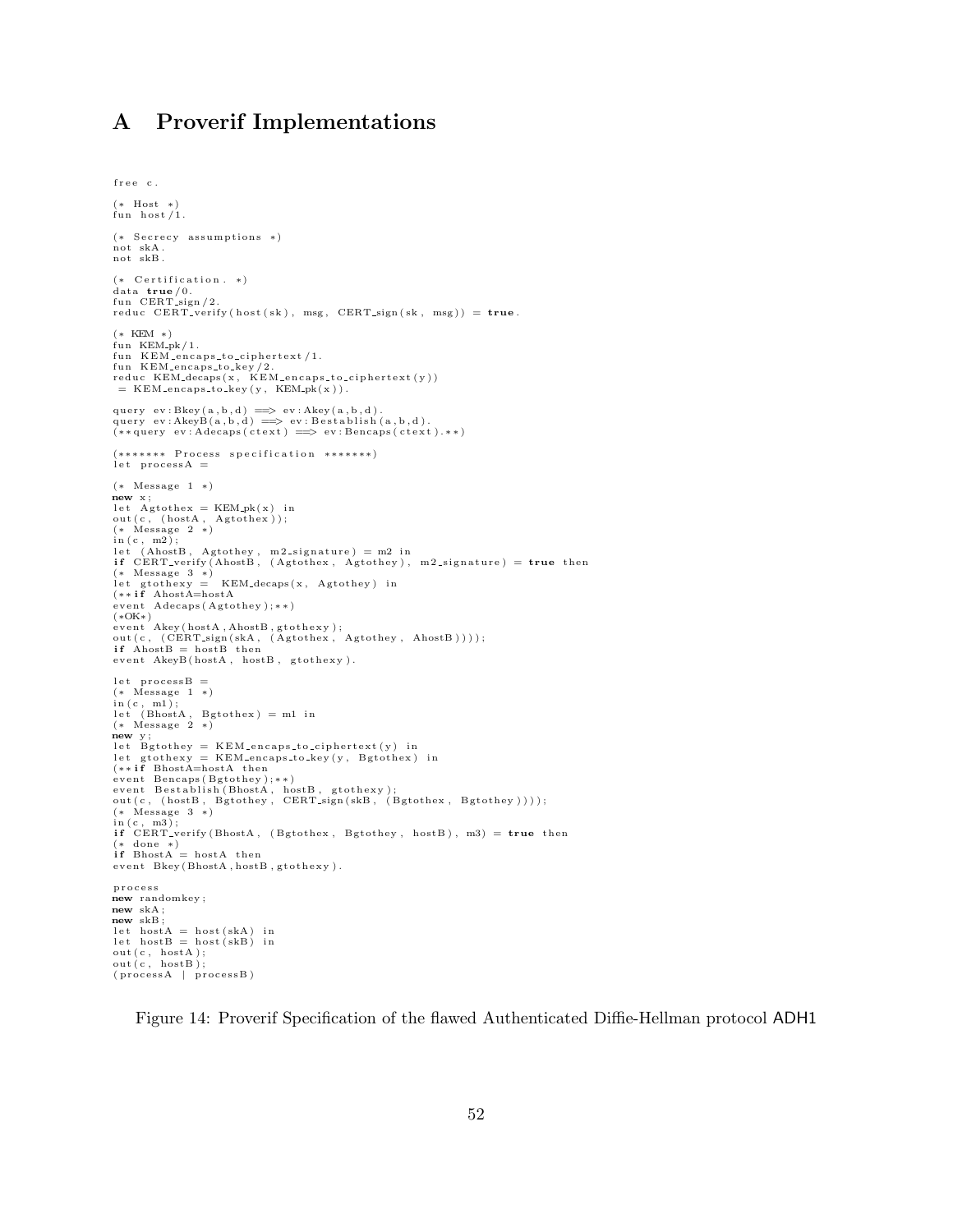(\* Host \*)<br>fun host/1.  $(*$  Secrecy assumptions  $*)$ not skA . not skB .  $(* \text{ Certification. } *)$  $data$  true  $/0$ . fun  $CERT$ -sign / 2 reduc CERT\_verify ( $host(sk)$ , msg, CERT\_sign ( $sk$ , msg)) =  $true$ . (∗ KEM ∗) fun  $KEM-pk/1$ .  $fun$  KEM-encaps-to-ciphertext/1. fun KEM\_encaps\_to\_key/2.<br>reduc KEM\_decaps(x, KEM\_encaps\_to\_ciphertext(y))  $=$  KEM\_encaps\_to\_key(y, KEM\_pk(x)).  $\left(\ast\ast\mathop{\rm query}\nolimits\ \;{\rm ev}\hbox{:}\, {\rm Bkey}\hbox{({\bf a},{\bf b},{\bf d})}\implies {\rm ev}\hbox{:}\, {\rm Akey}\hbox{({\bf a},{\bf b},{\bf d})}\,.$ query ev:AkeyB(a,b,d) ==> ev:Bestablish(a,b,d).\*\*)<br>(\*\*query ev:Adecaps(ctext) ==> ev:Bencaps(ctext).\*\*) (\*\*\*\*\*\*\* Process specification \*\*\*\*\*\*\*)<br>let processA = (∗ Message 1 ∗) new  $x$ ;<br>let  $A$ gtothe $x = \text{KEM}_p k(x)$  in out ( c , ( hostA , Agtothex ) ) ; (∗ Message 2 ∗) in(c, m2);<br>let (AhostB, Agtothey, m2\_signature) = m2 in<br>if CERT\_verify(AhostB, (Agtothex, Agtothey, hostA), m2\_signature) = **true** then (∗ Message 3 ∗) let gtothexy = KEM\_decaps(x, Agtothey) in<br>(\*\*if AhostA=hostA<br>event Adecaps(Agtothey);\*\*)<br>(\*OK\*) event Akey(hostA,AhostB,gtothexy);<br>out(c, (CERT.sign(skA, (Agtothex, Agtothey, AhostB))));<br>if AhostB = hostB then event AkeyB(hostA, hostB, gtothexy);<br>out(c, choice[gtothexy,randomkey]).  $let$   $processB =$ (\* Message 1 \*)<br>in(c, m1);<br>let (BhostA, Bgtothex) = m1 in<br>(\* Message 2 \*)  $\boldsymbol{\mathrm{new}}$  y let  $B$ gtothey = KEM\_encaps\_to\_ciphertext(y) in let gtothexy = KEM\_encaps\_to\_key(y, Bgtothex) in<br>(\*\***if** BhostA=hostA then event Bencaps(Bgtothey);\*\*)<br>event Bestablish(BhostA, hostB, gtothexy);<br>out(c, (hostB, Bgtothey, CERT\_sign(skB, (Bgtothex, Bgtothey,BhostA))));<br>(\* Message 3 \*)<br>in(c, m3);  $if CERT\_verify (BhostA, (Bgothex, Bgothey, hostB), m3) = true then$ (\* done \*)<br>**if** BhostA = hostA then  ${\tt event\_Bkey}\left( {\tt BhostA}\,,{\tt hostB}\,,{\tt gtothexy}\,\right)$ out  $(c, -choice [Stothexy , randomkey])$  . p r o c e s s new randomkey ; new skA ; new skB ;  $let \; hostA = host(skA) \; in$  $let \; hostB = host (skB) \; in$ out(c, hostA);<br>out(c, hostB);  $(processA | processB)$ 

 $free$   $c$ .

<span id="page-54-0"></span>Figure 15: Proverif Specification of the revised Authenticated Diffie-Hellman protocol ADH2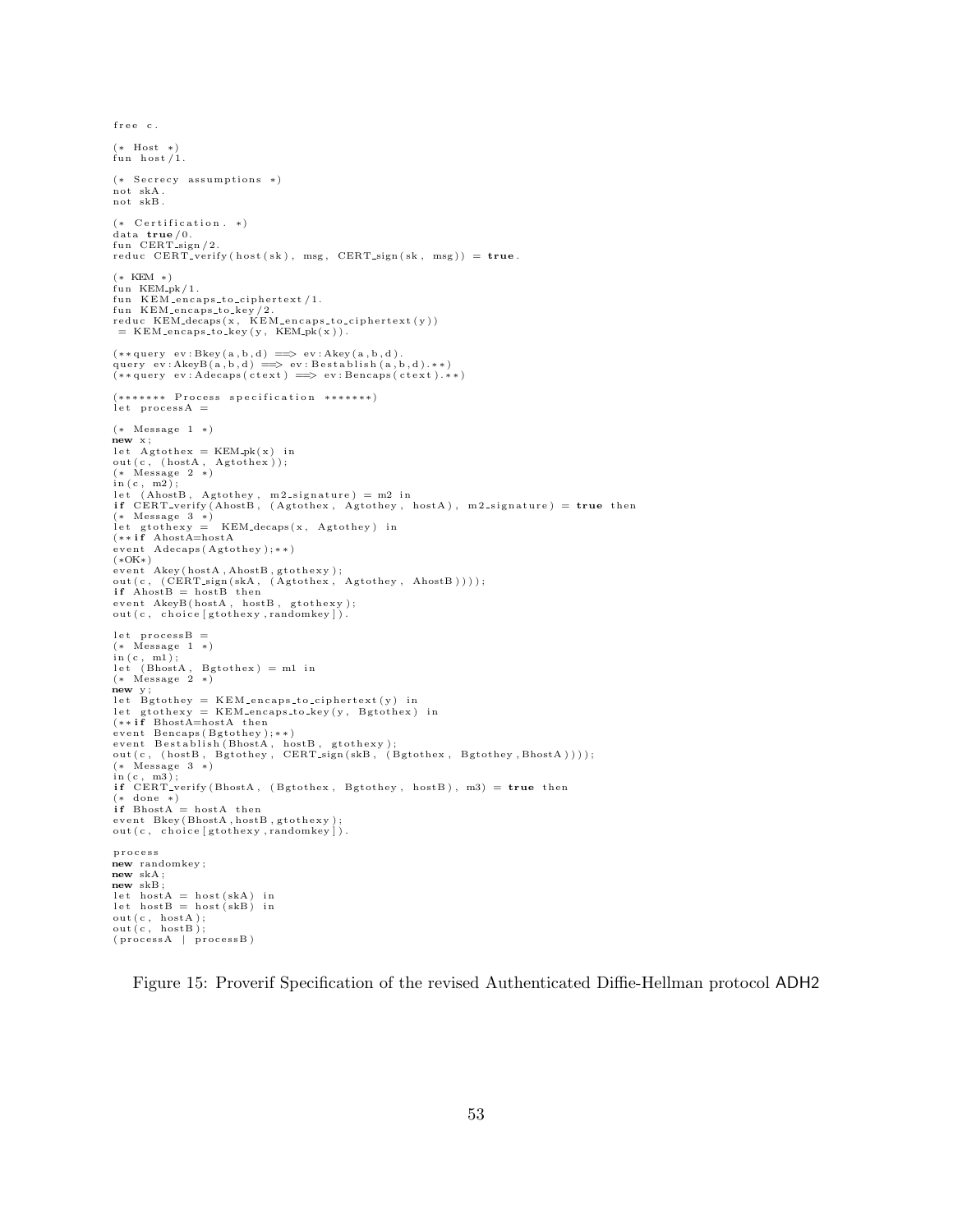```
param attacker = passive.
free c.
(∗ Host ∗)
fun host /1.
(* Secrecy assumptions *)
not skA .
(* \text{ Certification. } *)data true /0.
fun CERT-sign / 2
reduc CERT_verify (host(sk), msg, CERT_sign (sk, msg)) = true.
(∗ KEM ∗)
fun KEM<sub>-pk</sub> / 1.
fun KEM_encaps_to_ciphertext/1.
 fun KEM_encaps_to_key/2.<br>reduc KEM_decaps(x, KEM_encaps_to_ciphertext(y))<br>= KEM_encaps_to_key(y, KEM_pk(x)).
\left(\ast\ast\mathop{\rm query}\nolimits\ \;{\rm ev}\hbox{:}\, {\rm Bkey}\hbox{({\bf a},{\bf b},{\bf d})}\implies {\rm ev}\hbox{:}\, {\rm Akey}\hbox{({\bf a},{\bf b},{\bf d})}\,.query ev:AkeyB(a,b,d) ==> ev:Bestablish(a,b,d).**)<br>(**query ev:Adecaps(ctext) ==> ev:Bencaps(ctext).**)
(******* Process specification *******)
let processA =(∗ Message 1 ∗)
\overset{\sim}{\bf new} x;
 let Agtothex = KEM_pk(x) in<br>out(c, (hostA, Agtothex));<br>(* Message 2 *)
\text{in (c, m2)};<br>let (AhostB,
 let (AhostB, Agtothey, m2_signature) = m2 in<br>if CERT_verify(AhostB, (Agtothex, Agtothey, hostA), m2_signature) = true then
 (* Message 3 *)<br>let gtothexy = KEM_decaps(x, Agtothey) in<br>(**if AhostA=hostA<br>event Adecaps(Agtothey);**)
(∗OK∗)
 event Akey(hostA,AhostB,gtothexy);<br>out(c, (CERT_sign(skA, (Agtothex, Agtothey, AhostB))));<br>if AhostB = hostB then<br>event AkeyB(hostA, hostB, gtothexy);<br>out(c, choice[gtothexy,randomkey]).
 let processB =<br>(* Message 1 *)
 in (c, m1);<br>let (BhostA, Bgtothex) = m1 in<br>(* Message 2 *)
new y ;
 let Bgtothey = KEM_encaps_to_ciphertext(y) in<br>let gtothexy = KEM_encaps_to_key(y, Bgtothex) in<br>(**if BhostA=hostA then<br>event Bencaps(Bgtothey);**)
 event Bestablish(BhostA , hostB , gtothexy);<br>out(c, (hostB , Bgtothey , CERT_sign(skB , (Bgtothex , Bgtothey ,BhostA))));<br>(* Message 3 *)
 let state=(skB,y) in<br>out(c, state).
p r o c e s s
new randomkey ;
new skA ;
new skB ;
let \; hostA = host(skA) \; inlet \; hostB = host (skB) \; inout(c, hostA);<br>out(c, hostB);
(processA | processB)
```
<span id="page-55-0"></span>Figure 16: Proverif Specification of the Authenticated Diffie-Hellman protocol ADH2 with regard to Forward Secrecy